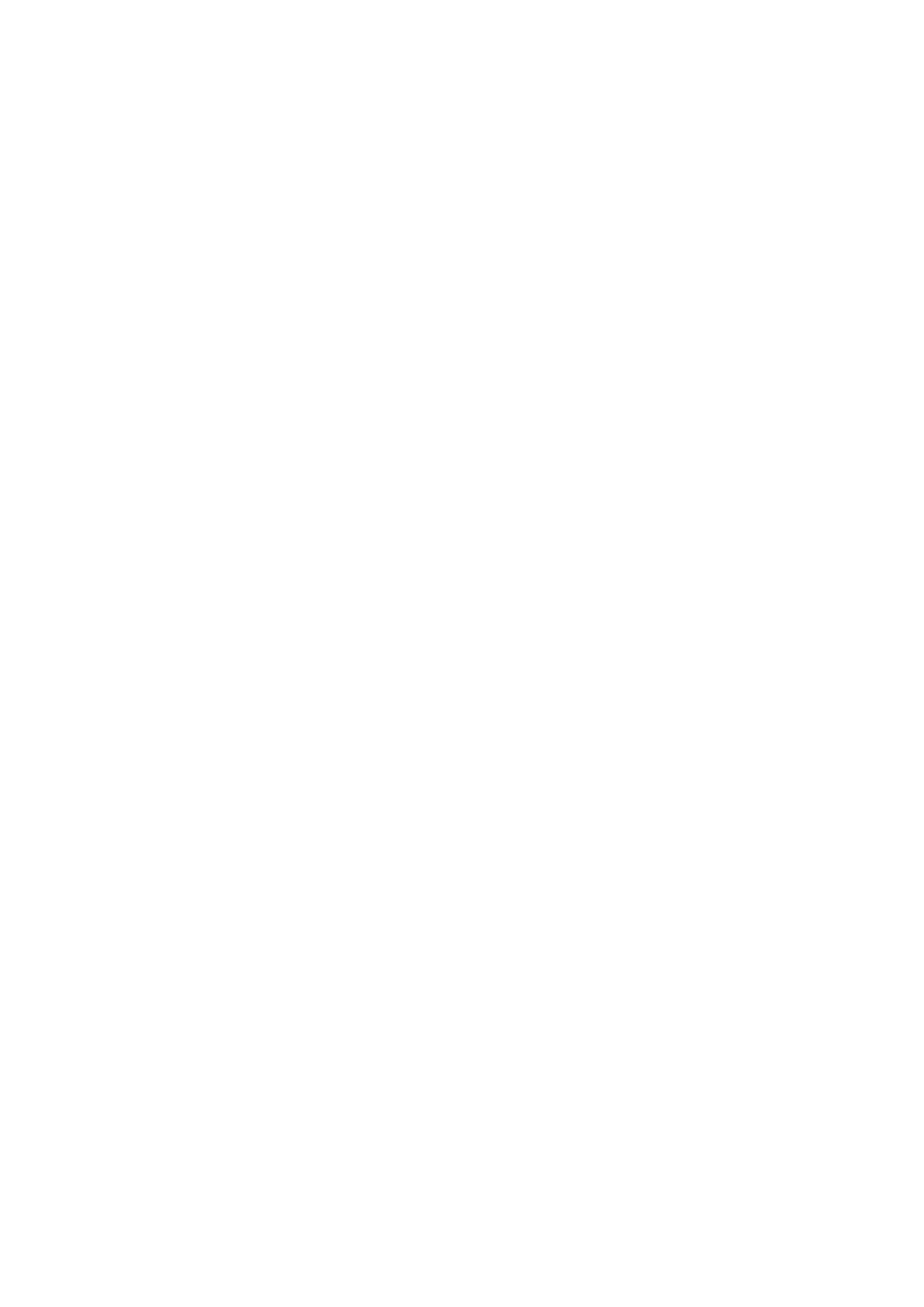*I certify that this public bill, which originated in the Legislative Assembly, has finally passed the Legislative Council and the Legislative Assembly of New South Wales.*

> *Clerk of the Legislative Assembly. Legislative Assembly, Sydney, , 2011*



New South Wales

# **Statute Law (Miscellaneous Provisions) Bill 2011**

Act No , 2011

An Act to repeal certain Acts and instruments and to amend certain other Acts and instruments in various respects and for the purpose of effecting statute law revision; and to make certain savings.

*I have examined this bill and find it to correspond in all respects with the bill as finally passed by both Houses.*

*Assistant Speaker of the Legislative Assembly.*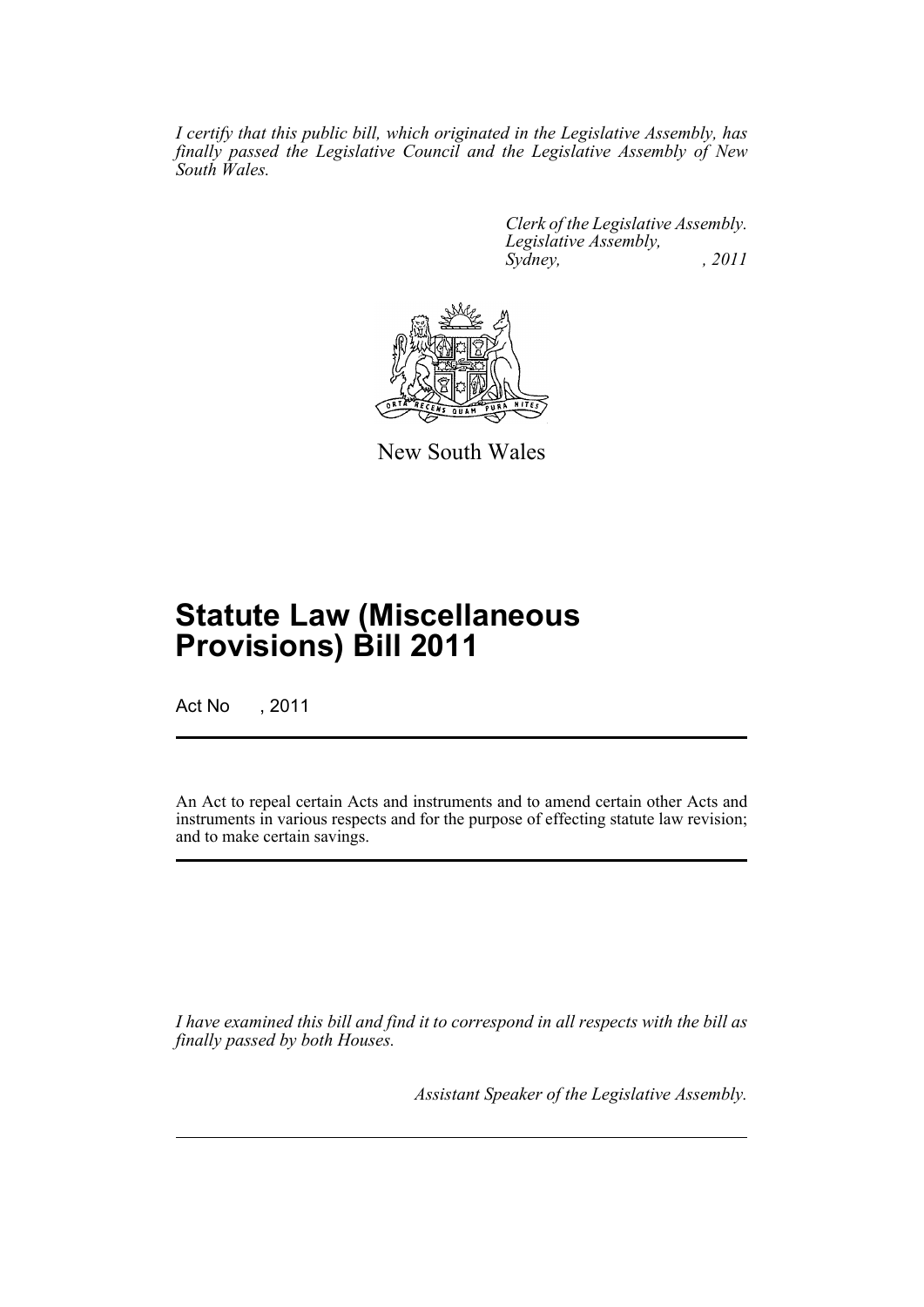### <span id="page-3-0"></span>**The Legislature of New South Wales enacts:**

### **1 Name of Act**

This Act is the *Statute Law (Miscellaneous Provisions) Act 2011*.

### <span id="page-3-1"></span>**2 Commencement**

- (1) This Act commences on 8 July 2011 or the date of assent to this Act, whichever is the later.
- (2) However, the amendments made by the Schedules to this Act commence on the day or days specified in those Schedules in relation to the amendments concerned. If a commencement day is not specified, the amendments commence in accordance with subsection (1).

### <span id="page-3-2"></span>**3 Explanatory notes**

The matter appearing under the heading "Explanatory note" in any of the Schedules does not form part of this Act.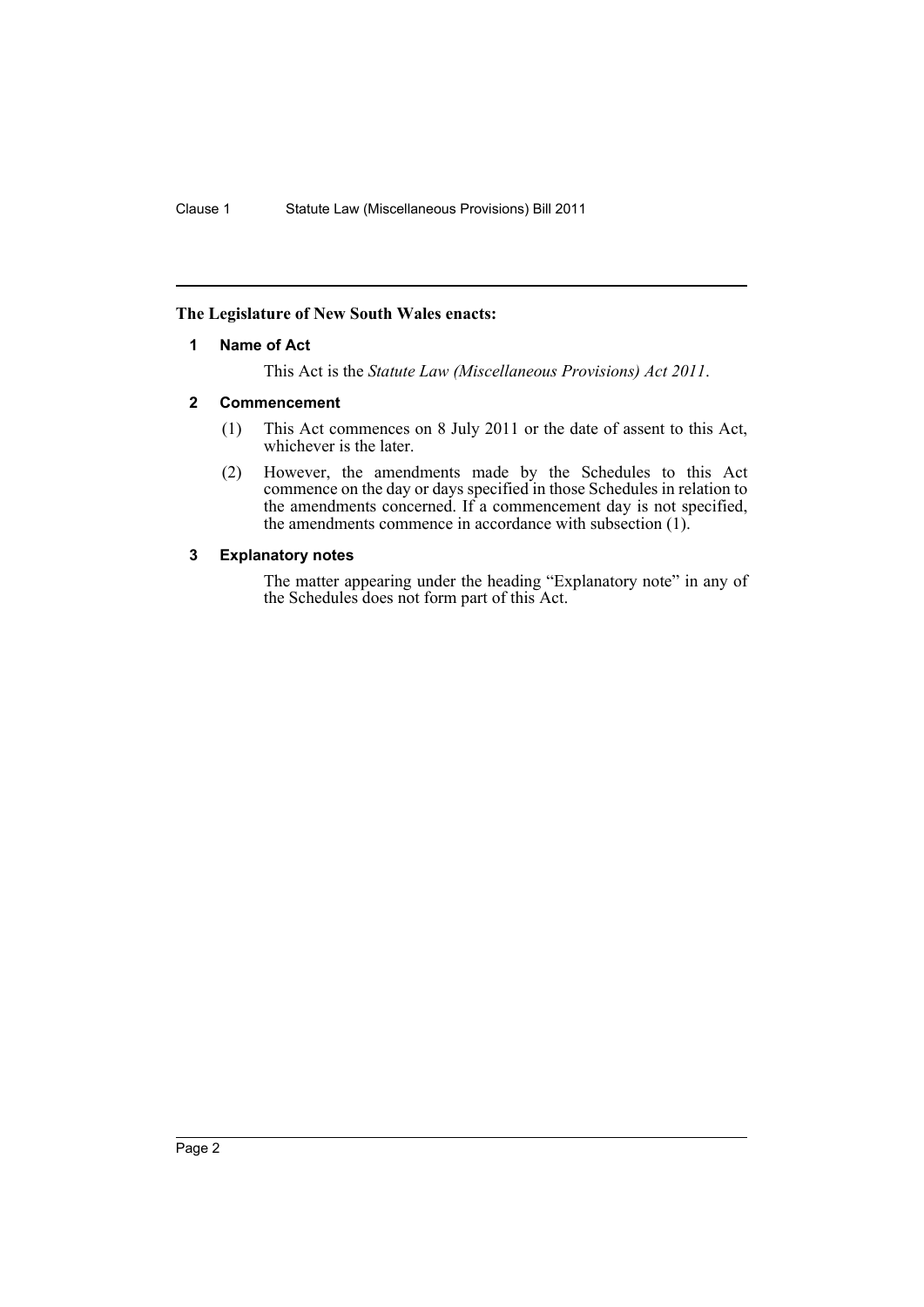Minor amendments **Schedule 1** and the state of the state of the Schedule 1

# <span id="page-4-0"></span>**Schedule 1 Minor amendments**

# **1.1 Adoption Act 2000 No 75**

### **[1] Section 91 Report required before order made for adoption of child**

Omit ", an approved assessor, or a principal officer (or delegate)" from section 91 (2).

Insert instead "or an authorised person".

# **[2] Section 91 (2A)**

Insert after section 91 (2):

(2A) In this section, an *authorised person* means any of the following:

- (a) an approved assessor,
- (b) the principal officer of an accredited adoption service provider (or delegate),
- (c) the principal officer of a designated agency (or delegate).

### **[3] Section 91 (5) (b)**

Omit "approved assessor or a principal officer".

Insert instead "authorised person".

# **[4] Section 91 (6B)**

Insert after section 91 (6A):

(6B) A principal officer of a designated agency may delegate his or her function under subsection  $\tilde{c}$  to one or more employees of the agency, whom the principal officer considers to be appropriately qualified to exercise the function.

### **[5] Section 91 (7)**

Omit the subsection. Insert instead:

(7) In this section:

*approved assessor* means a person, or a person of a class, approved by the Director-General from time to time, by order in writing, to provide a report to the Court for the purposes of this section.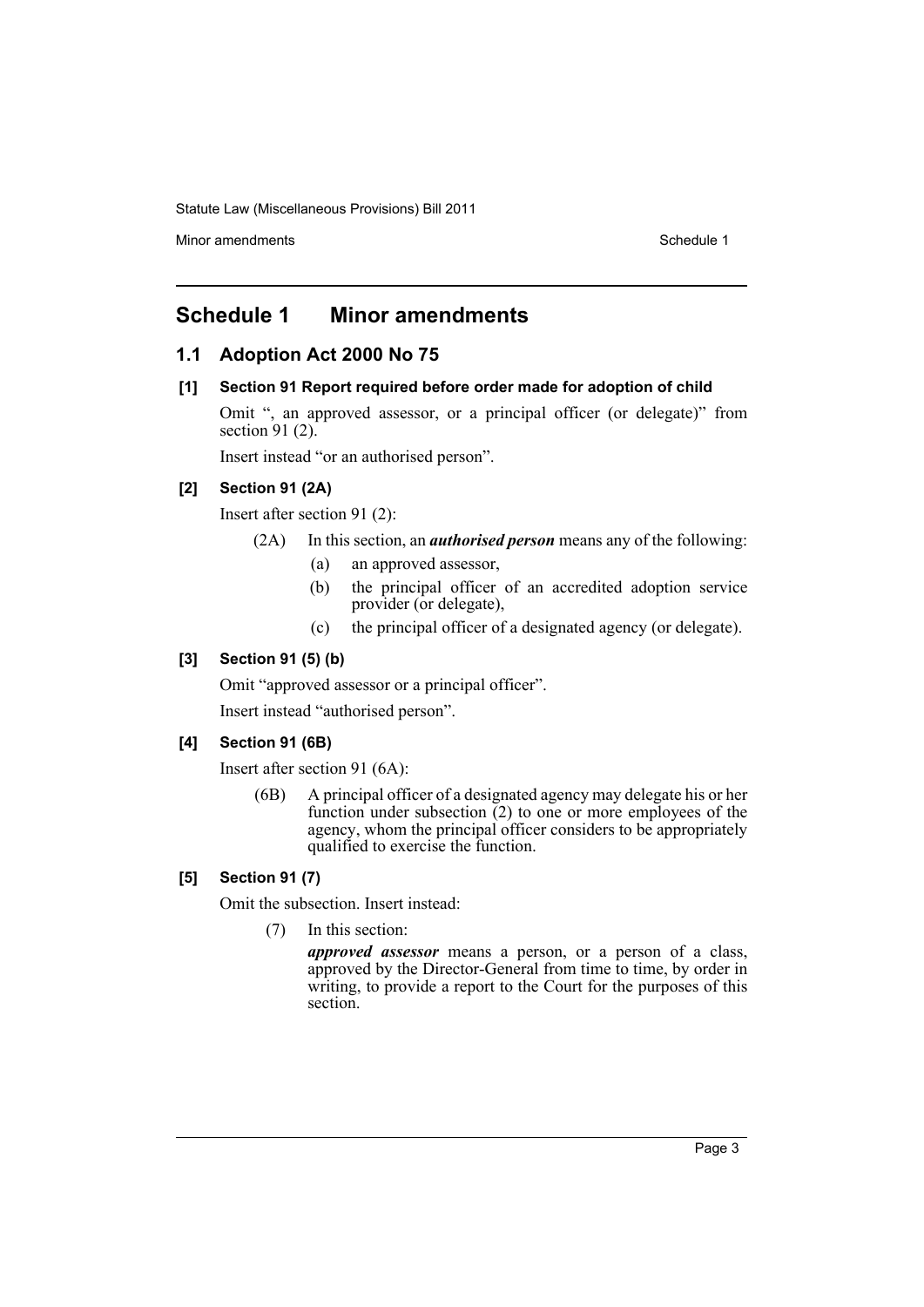Schedule 1 Minor amendments

*designated agency* has the same meaning as in section 139 of the *Children and Young Persons (Care and Protection) Act 1998*.

#### **Explanatory note**

The proposed amendments to the *Adoption Act 2000* allow the Supreme Court, when making an order for the adoption of a child under 18 years of age, to accept a report that has been prepared by the principal officer (or delegate of the principal officer) of any government agency or non-government agency organisation that is accredited to provide out-of-home care under the *Children and Young Persons (Care and Protection) Act 1998*.

# **1.2 Associations Incorporation Act 2009 No 7**

### **[1] Section 45 Lodgment of documents with Director-General**

Omit "The public officer of a" from section 45 (1). Insert instead "A".

### **[2] Section 49 Lodgment of summary with Director-General**

Omit "The public officer of a" from section 49 (1). Insert instead "A". **Explanatory note**

The proposed amendments to the *Associations Incorporation Act 2009* make an association under that Act responsible for lodging its financial reports. At present, this obligation falls on the public officer of the association.

# **1.3 Children and Young Persons (Care and Protection) Act 1998 No 157**

### **[1] Section 29 Protection of persons who make reports or provide certain information**

Omit "(including any appeal arising from those proceedings), other than the following" from section  $29(1)(d)$ .

Insert instead "other than the following proceedings (and appeals arising from the following proceedings)".

### **[2] Section 37 Alternative dispute resolution**

Omit section 37 (2) and (3). Insert instead:

- (2) Participation in any such alternative dispute resolution is voluntary.
- (3) To avoid doubt, subsection (2) does not apply to any dispute resolution conducted by the Children's Registrar of the Children's Court, or ordered by the Children's Court, under this Act.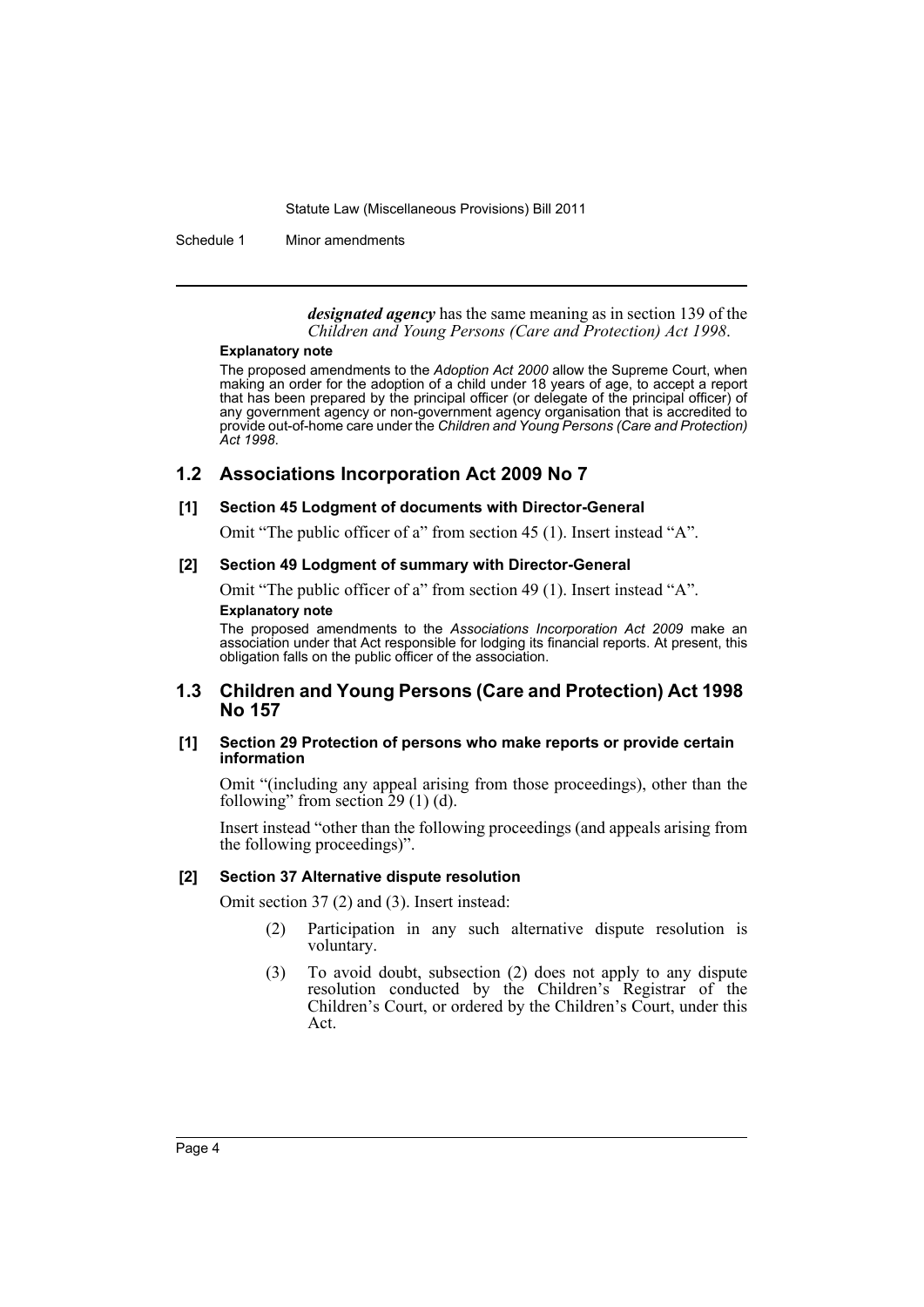Minor amendments **Schedule 1** and the state of the state 1 and the state of the Schedule 1

#### **[3] Section 220 Regulations relating to children's services**

Renumber paragraph (a) of section 220 (11) as (a1) and insert before that paragraph (as so renumbered):

(a) a person who is a licensee or proposed licensee,

#### **Explanatory note**

Item [1] of the proposed amendments to the *Children and Young Persons (Care and Protection) Act 1998* (*the Act*) makes it clear that a report relating to a child or young person that is admissible in proceedings specified in section 29 (1) (d) of the Act is also admissible in any appeal proceedings arising from those proceedings.

Item [2] revises a provision that states that participation in alternative dispute resolution services arranged by the Director-General under the Act is voluntary to make it clear that the provision does not apply to dispute resolution conducted by the Children's Registrar of the Children's Court, or ordered by the Children's Court, under the Act. The amendment also removes an obsolete reference to preliminary court conferences.

Item [3] allows regulations to be made regarding probity checks that may be conducted on a person who is a licensee or proposed licensee of a prescribed children's service under Part 3 of Chapter 12 of the Act. The Act already grants power to make regulations for probity checks in relation to persons involved in the control or management of a licensee or proposed licensee. This amendment will ensure that the regulations may make provision for the probity checks to be conducted in relation to natural persons who provide children's services.

### **1.4 Election Funding, Expenditure and Disclosures Act 1981 No 78**

#### **Section 97E Public funding of eligible parties for administrative expenditure**

Omit "elected at the State election" from section 97E (2) (b).

Insert instead "elected at a State election (including at a joint sitting to fill a vacancy in the Legislative Council)".

#### **Transitional**

The amendment to section 97E extends to payments from the Administration Fund in respect of expenditure incurred during the 2010 calendar year.

#### **Explanatory note**

The Act provides that annual payments for administrative expenditure are to be made from an Administration Fund to political parties with parliamentary representatives (*elected members*) based on the number of their elected members at the time an annual amount becomes payable. The amendment makes it clear that the number of elected members includes members at that time who were elected at a joint sitting of members of Parliament to fill a casual vacancy in the Legislative Council.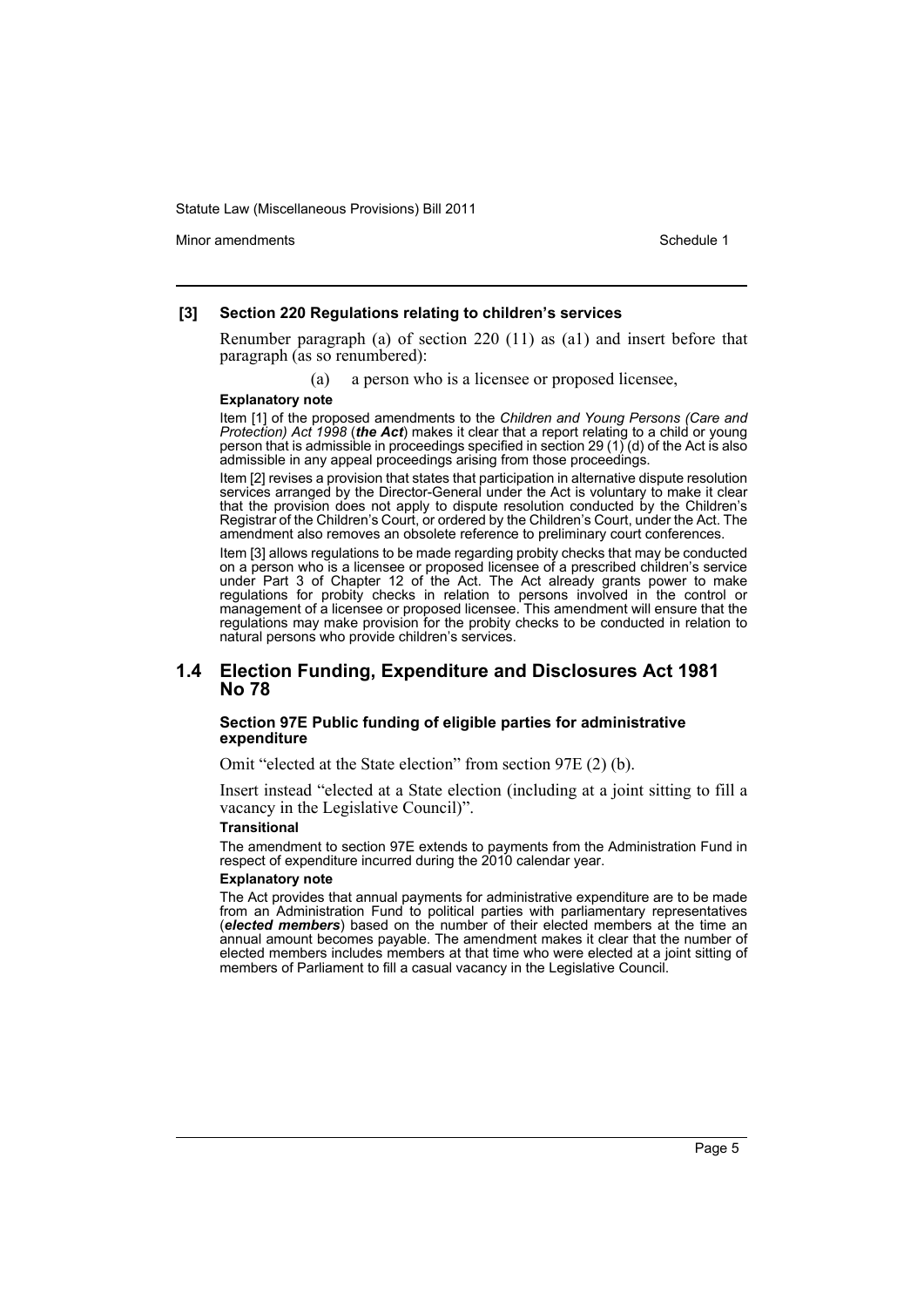Schedule 1 Minor amendments

# **1.5 Fire Brigades Act 1989 No 192**

### **[1] Section 3 Definitions**

Omit "NSW Fire Brigades" from the definition of *Commissioner* in section  $3(1)$ .

Insert instead "Fire and Rescue NSW".

#### **[2] Section 3 (1), definition of "Department"**

Omit the definition. Insert instead: *Department* means Fire and Rescue NSW.

### **[3] Sections 65 and 78A**

Omit the sections.

### **[4] Schedule 4 Savings and transitional provisions**

Insert after Part 8:

# **Part 9 Provision relating to the Statute Law (Miscellaneous Provisions) Act 2011**

### **30 Continuation of Fire and Rescue NSW as Division of the Government Service**

The repeal of section 65 by the *Statute Law (Miscellaneous Provisions) Act 2011* does not affect the establishment of Fire and Rescue NSW as a Division of the Government Service under Chapter 4 of the *Public Sector Employment and Management Act 2002*.

#### **Explanatory note**

Items [1] and [2] of the proposed amendments to the *Fire Brigades Act 1989* (*the Act*) update references to "NSW Fire Brigades" as a consequence of the change of name of that Department (by the *Public Sector Employment and Management (Fire and Rescue NSW) Order 2010*) to "Fire and Rescue NSW".

Item [3] omits section 65 of the Act, which establishes "NSW Fire Brigades" as a Department, and item [4] makes it clear that the repeal of that provision does not affect the status of Fire and Rescue NSW as a Department.

Item [3] also omits a provision relating to temporary assignment of members of staff of Fire and Rescue NSW and members of permanent fire brigades to the former Police and Emergency Services NSW, which has since been abolished as a Division of the Government Service. Accordingly, the provision no longer has any operation.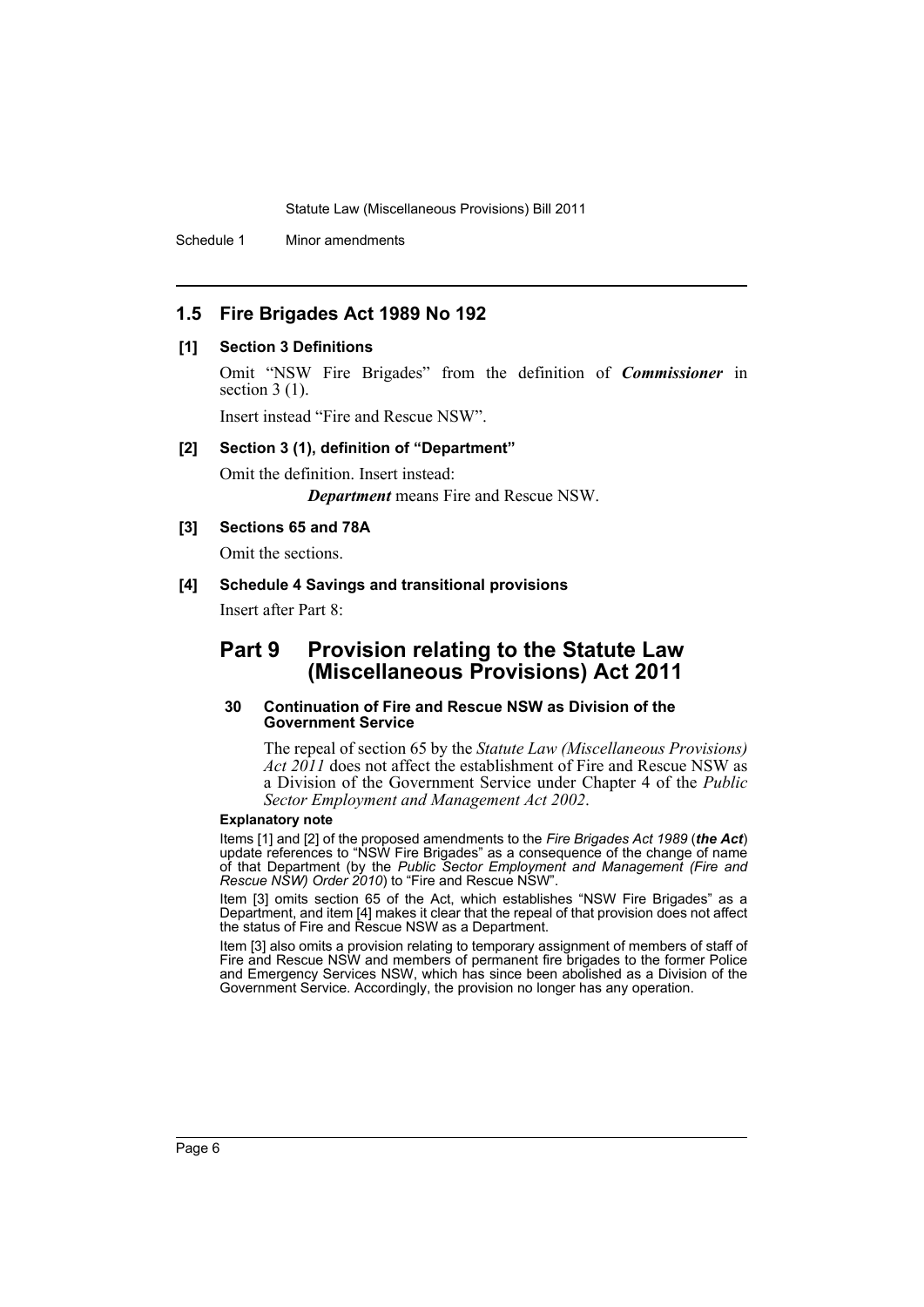Minor amendments **Schedule 1** and the state of the state 1 and the state of the Schedule 1

# **1.6 Police Act 1990 No 47**

### **[1] Section 39 Appointment to be made on merit**

Omit "or an administrative officer" from section 39 (2) (a).

Insert instead ", an administrative officer or a temporary employee whose employment as such an employee falls within a continuous employment period of at least 2 years".

### **[2] Sections 39 (2A) (b), 66 (3) (b) and 82C (4) (b)**

Omit "abilities, qualifications, experience, standard of work performance and personal qualities" wherever occurring.

Insert instead "qualifications, experience, standard of work performance and capabilities".

### **[3] Section 39A Eligibility lists**

Omit "6 months" from section 39A (3). Insert instead "12 months".

### **[4] Section 82C Appointment on merit**

Insert "or a temporary employee whose employment as such an employee falls within a continuous employment period of at least 2 years" after "officer" in section 82C (2) (a).

### **[5] Section 82F Eligibility lists**

Omit section 82F (3). Insert instead:

(3) An eligibility list for a position remains current for 12 months after the list was created.

### **[6] Section 82F (5) and (6)**

Omit the subsections. Insert instead:

- (5) An eligibility list is applicable not only to the position in relation to which it was created (*the relevant position*) but also:
	- (a) to any other position within the NSW Police Force that the Commissioner determines the list should be applicable to on the basis that the other position is substantially the same as the relevant position, and
	- (b) to any other position in a Division of the Government Service that the Division Head for that Division determines the list should be applicable to on the basis that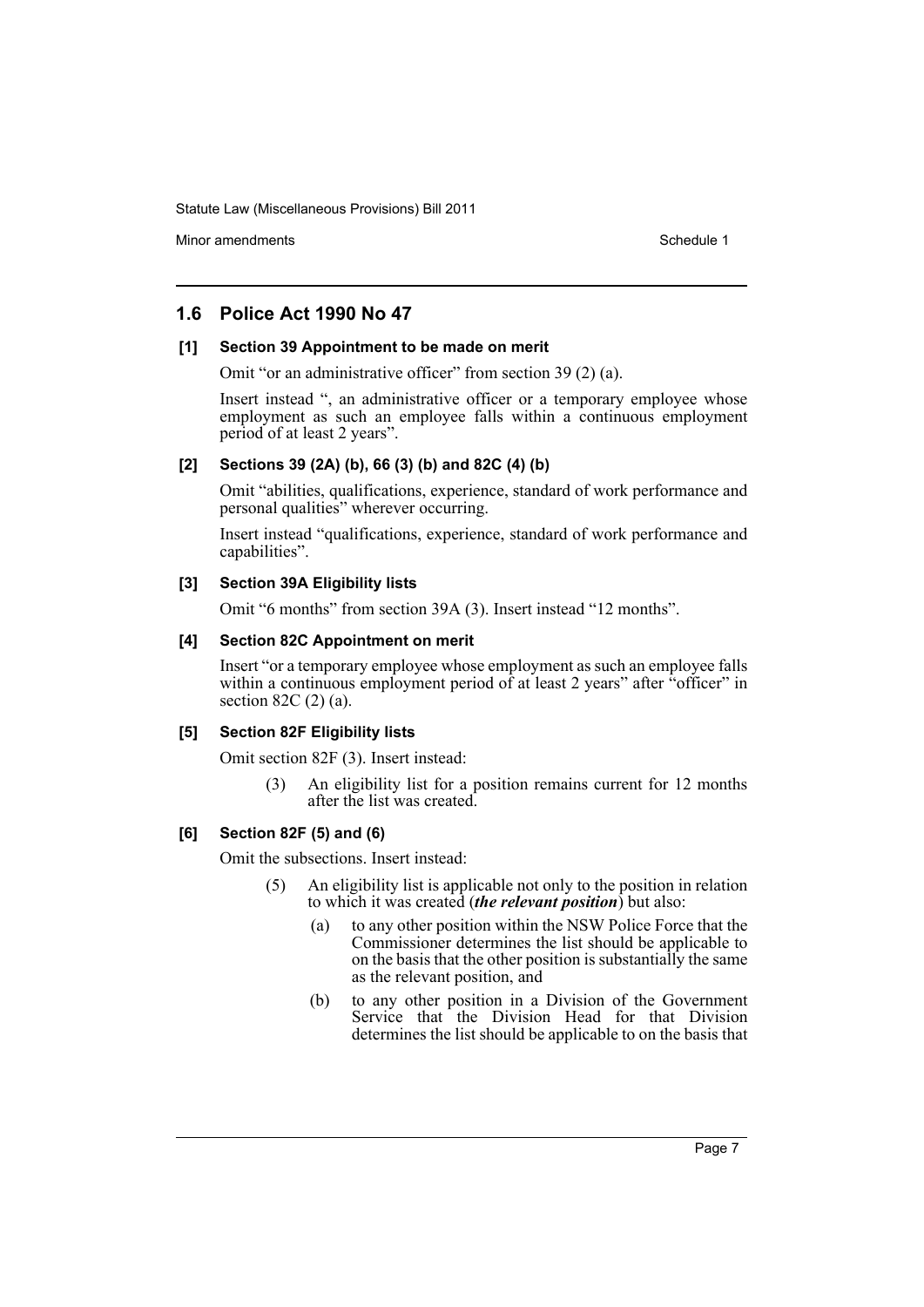#### Schedule 1 Minor amendments

the other position is substantially the same as the relevant position.

(6) The Commissioner or a Division Head may make such a determination at any time during the currency of the eligibility list.

#### **[7] Section 82K**

Insert after section 82J:

#### **82K Appointment may be made to position pending vacation of position**

- (1) If a non-executive administrative officer (*the incumbent officer*) notifies the Commissioner in writing that the officer intends to resign or retire from the officer's position on a specified date, the Commissioner may, before the position becomes vacant, take action to recruit and appoint another person (*the new officer*) to the position.
- (2) The appointment of the new officer may, if the instrument of appointment so provides, take effect before the incumbent officer vacates the position.
- (3) In any such case, the incumbent officer and the new officer:
	- (a) both hold the same position, and
	- (b) may jointly exercise the functions of the position.

### **[8] Section 91A Appointment of long-term temporary employees to permanent positions**

Omit section 91A (2) (a). Insert instead:

- (a) the employee must, at some stage of the temporary employment, have been selected to perform duties at a grade that is the same as (or similar to) the grade of the position concerned (whether or not the duties of the position are substantially the same as the duties performed during the temporary employment),
- (a1) the employee was performing duties at that grade following some form of open competition that involved the selection of the employee as the person who, in the opinion of the Commissioner, had the greatest merit among the candidates concerned,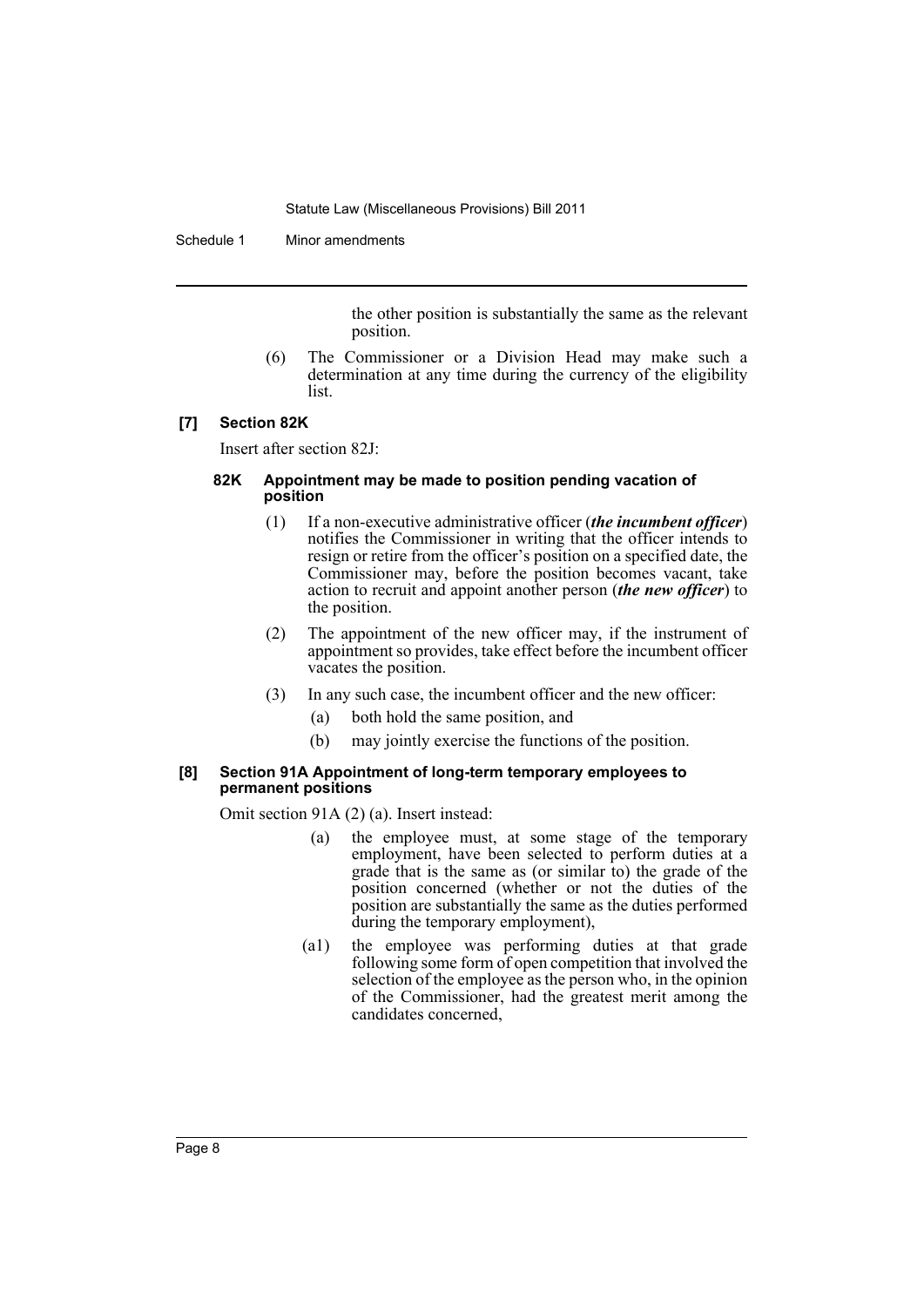Minor amendments **Schedule 1** and the state of the state 1 and the state of the Schedule 1

### **[9] Section 91A (2) (d)**

Omit "the relevant skills, qualifications, experience, work performance standards and personal qualities".

Insert instead "the qualifications, experience, standard of work performance and capabilities".

### **[10] Section 91A (2) (e)**

Omit the paragraph.

#### **[11] Section 94 Requirements as to citizenship**

Insert after section 94 (4):

(5) The Commissioner may exempt a non-executive administrative officer from the operation of this section in any case the Commissioner considers appropriate.

#### **[12] Section 95B Temporary assignment of staff to carry out work for Police and Emergency Services NSW**

Omit the section.

### **[13] Schedule 4 Savings, transitional and other provisions**

Insert after Part 26:

# **Part 27 Provision consequent on enactment of Statute Law (Miscellaneous Provisions) Act 2011**

### **79 Existing eligibility lists**

The amendments made to sections 39A (3) and 82F (3) by the *Statute Law (Miscellaneous Provisions) Act 2011* extend to eligibility lists having effect immediately before the commencement of those amendments.

#### **Explanatory note**

Items [1]–[11] of the proposed amendments to the *Police Act 1990* make provisions relating to the employment of persons in the NSW Police Force consistent with the equivalent provisions for other public sector employees in the *Public Sector Employment and Management Act 2002*.

Items [1] and [4] enable long-term temporary employees (that is, employed for at least 2 years) to be appointed on merit to vacant executive positions and vacant non-executive administrative positions that have not been advertised.

Items [2] and [9] modify the criteria for determining merit by replacing references to a person's abilities and personal qualities with a reference to the person's capabilities.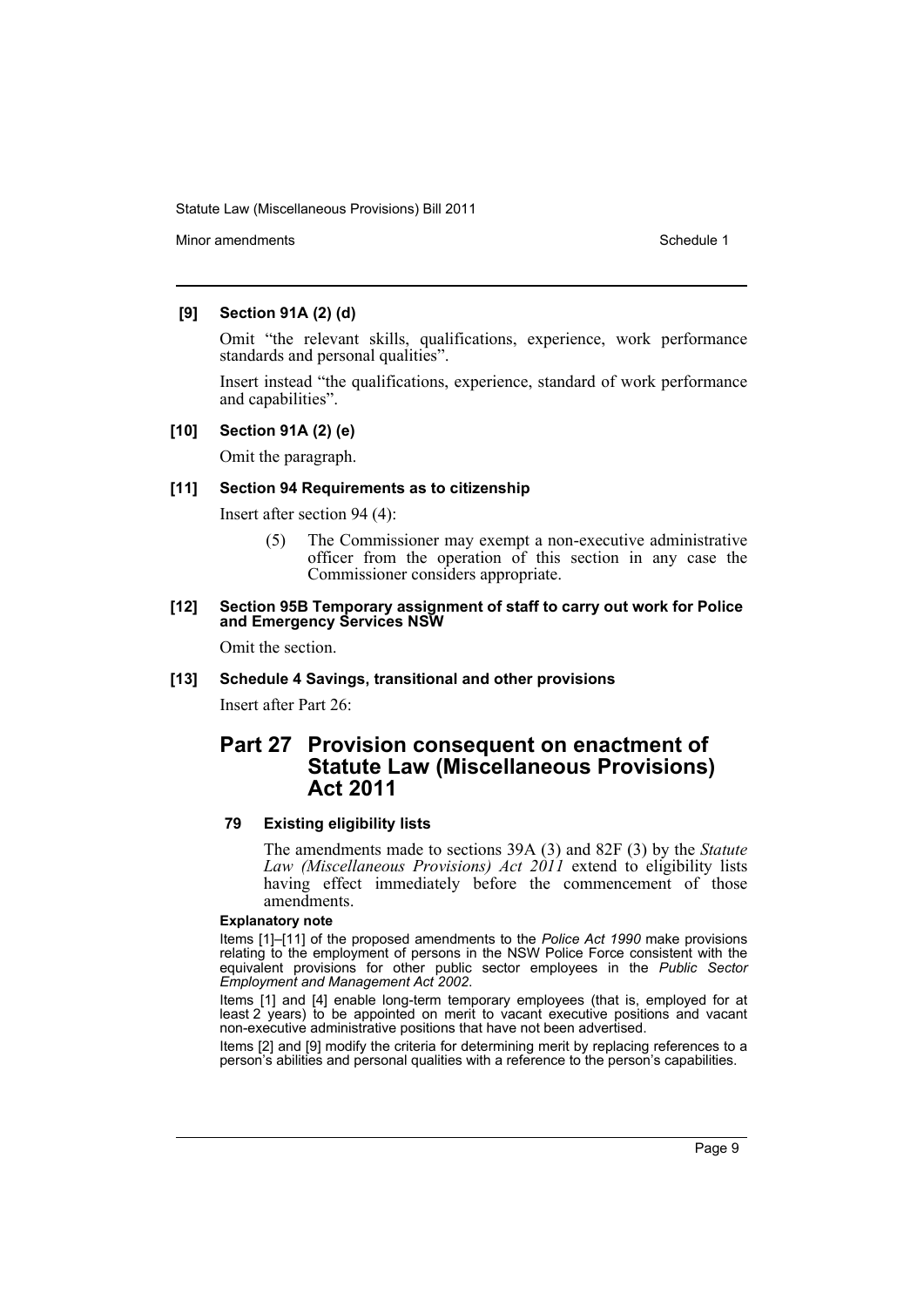Schedule 1 Minor amendments

Items [3] and [5] provide that an eligibility list for executive officers or non-executive administrative officers will remain current for 12 months instead of 6 months.

Item [6] provides that an eligibility list for non-executive administrative positions is also applicable to positions outside the NSW Police Force in a Division of the Government Service that the relevant Division Head determines the list should be applicable to, on the basis that the other position is substantially the same as the position for which the eligibility list was initially created.

Item [7] enables the Commissioner of Police to recruit and appoint a person as a non-executive administrative officer pending the vacation of the position by the incumbent officer.

Item [8] removes the requirement that the position to which a long-term temporary employee may be appointed must have substantially the same duties as those performed by the person as a temporary employee. Instead, the employee must have been performing duties at the same or similar grade to the position to which the employee is being appointed and must have been, at some stage during the temporary employment, selected on merit to perform duties at that grade. Item [10] is a consequential amendment.

Item [11] authorises the Commissioner of Police to exempt a non-executive administrative officer from the requirement that all members of the NSW Police Force must be an Australian citizen or a permanent Australian resident.

Item [12] omits a provision relating to temporary assignment of members of the NSW Police Force to the former Police and Emergency Services NSW, which has since been abolished as a Division of the Government Service. Accordingly, the provision no longer has any operation.

Item [13] is a transitional provision.

### **1.7 Police Integrity Commission Act 1996 No 28**

#### **Section 124 Firearms and other police equipment**

Omit section 124 (2). Insert instead:

(2) Commission investigators, and Commission surveillance officers, who are seconded police officers or approved former police officers are exempt from the requirement under the *Weapons Prohibition Act 1998* to be authorised by a permit to possess or use handcuffs and body armour vests, but only when acting in their capacity as officers of the Commission.

#### **Explanatory note**

The proposed amendment to the *Police Integrity Commission Act 1996* (*the Act*) replaces a provision that authorises (for the purposes of the now repealed *Prohibited Weapons Act 1989*) Commission investigators, and Commission surveillance officers, who are seconded police officers or approved former police officers to possess handcuffs and body armour vests when acting in their capacity as officers of the Commission. In doing so, the proposed amendment recasts the current provision (for more accurate expression and for consistency with the language of a like exemption in the Act) and updates the reference to the repealed Act.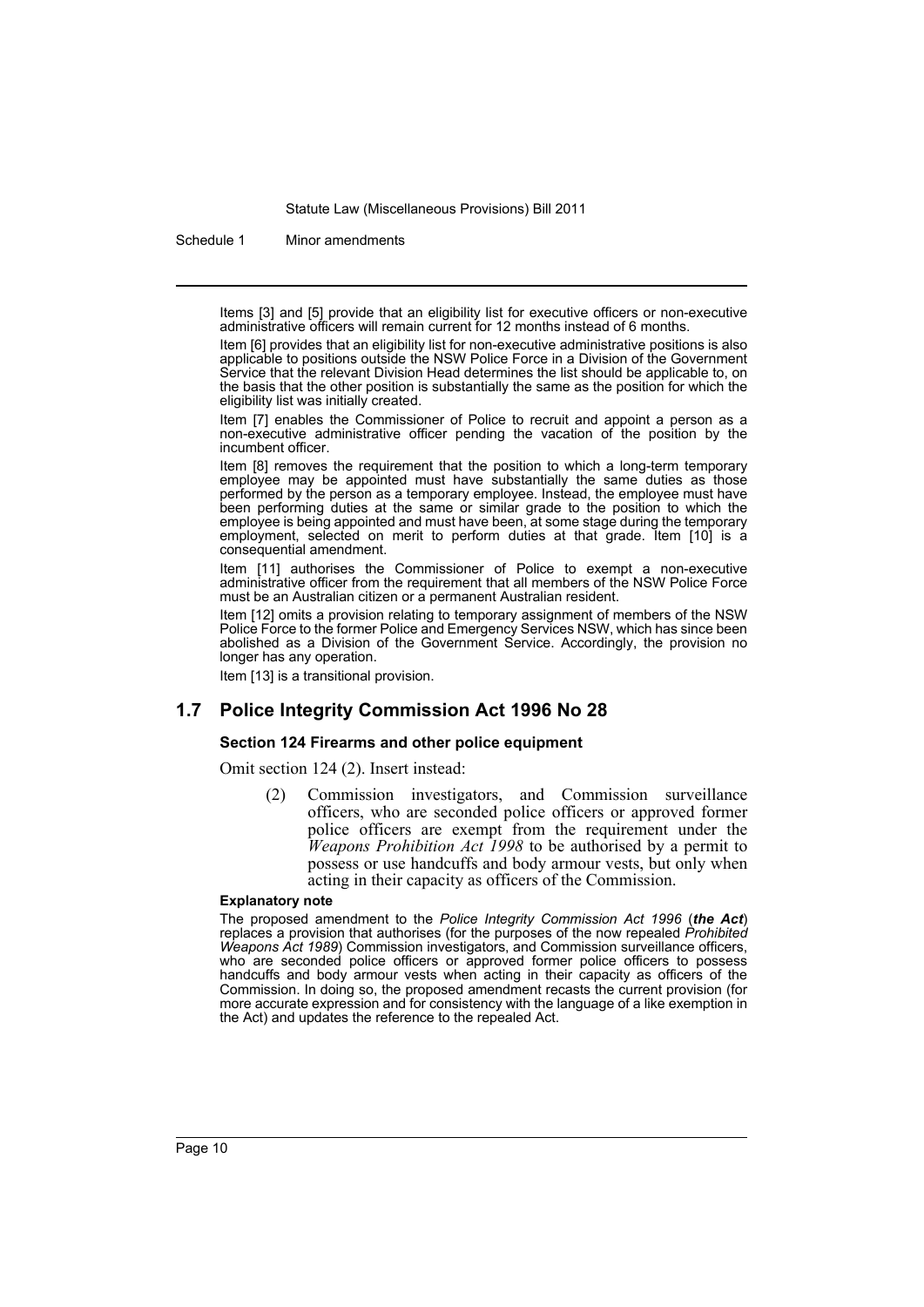Minor amendments **Schedule 1** and the state of the state of the Schedule 1

# **1.8 Residential Tenancies Act 2010 No 42**

# **[1] Section 22 Offence relating to terms of residential tenancy agreements**

Insert ", or landlord's agent," after "A landlord".

### **[2] Section 33 Payment of rent by tenant**

Insert ", or landlord's agent," after "A landlord" wherever occurring in section 33 (2) and (3).

### **[3] Section 36 Rent receipts**

Insert after section 36 (3):

(4) This section does not apply to the New South Wales Land and Housing Corporation or the Aboriginal Housing Office.

### **[4] Section 42 Rent increases under fixed term agreements**

Omit section 42 (1) and (2). Insert instead:

- (1) The rent payable under a fixed term agreement for a fixed term of less than 2 years must not be increased during the fixed term unless the agreement specifies the increased rent or the method of calculating the increase.
- (2) The rent payable under a fixed term agreement for a fixed term of 2 years or more:
	- (a) must not be increased more than once in any period of 12 months, and
	- (b) may be increased whether or not the agreement specifies the increased rent or the method of calculating the increase.

### **[5] Section 89 Repayment of rent owing following issue of non-payment termination notice**

Insert after section 89 (5):

(6) If the Tribunal makes a termination order as referred to in subsection (5), a warrant for possession may be issued as a result of that order, even if the tenant has paid all rent owing or complied with a repayment plan.

### **[6] Section 102 Termination of agreement or co-tenancies by Tribunal**

Insert ", in the order terminating the tenancy," after "the Tribunal must" in section 102 (3).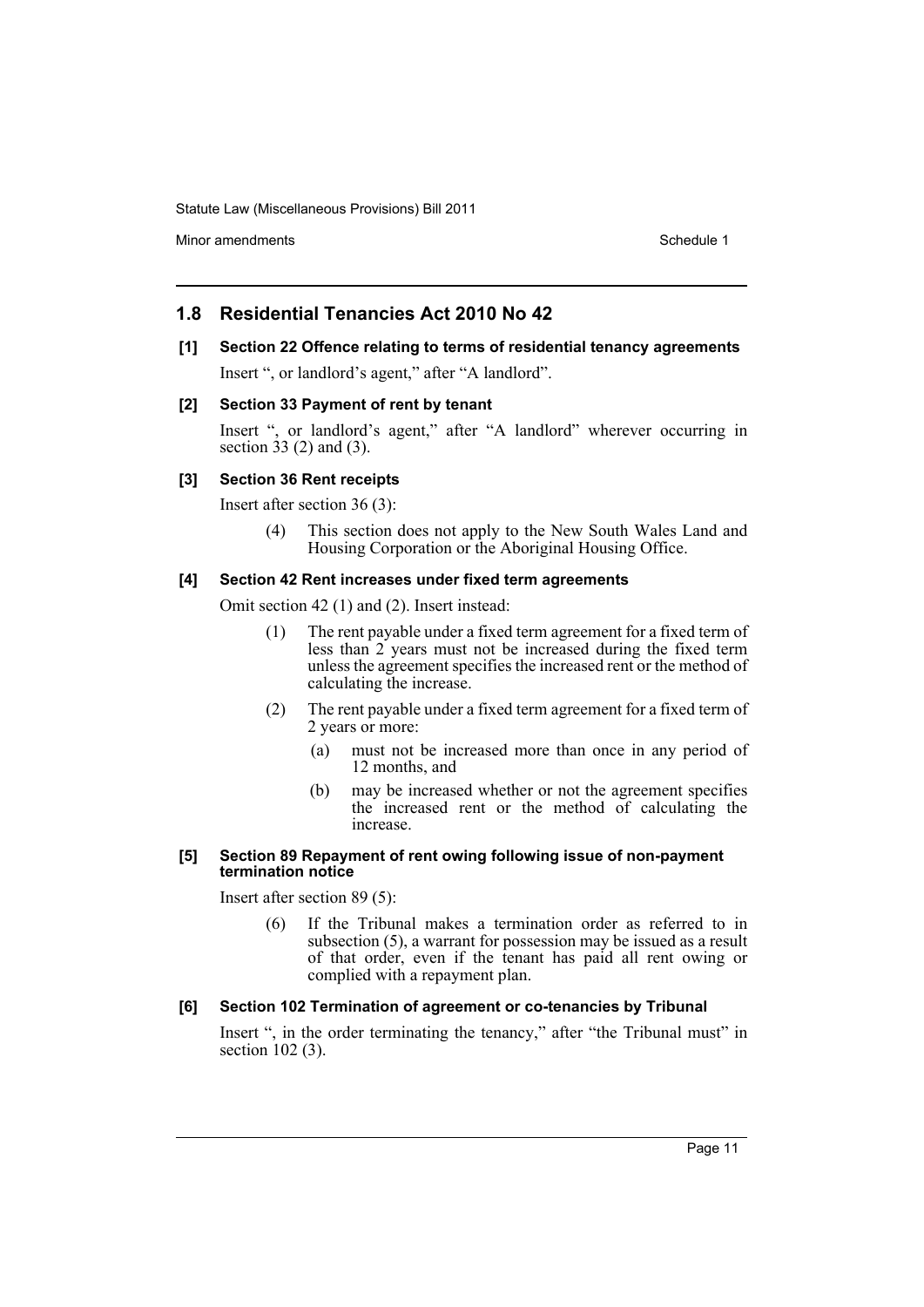Schedule 1 Minor amendments

### **[7] Section 102 (3A)**

Insert after section 102 (3):

Such an order is taken to be an order for possession of the residential premises in favour of the remaining tenant or co-tenants.

**Note.** Section 121 provides that a warrant for possession may be issued on the application of a person in whose favour an order for possession is made.

#### **[8] Section 110 Tenant may vacate at any time before termination date specified by landlord**

Insert after section 110 (2):

(3) Subsection (2) does not affect the liability of a tenant under a fixed term agreement to pay rent in respect of a period after the tenant gives vacant possession of the residential premises and before the end of the fixed term, if the termination notice is given by the landlord in accordance with section 84.

#### **Explanatory note**

Items [1] and [2] of the proposed amendments to the *Residential Tenancies Act 2010* (*the Act*) extend certain offences that apply to landlords so that they also apply to an agent of a landlord.

Item [3] creates an exemption for the New South Wales Land and Housing Corporation and the Aboriginal Housing Office from the requirements under section 36 relating to the issuing of rent receipts. This mirrors the previous exemption in the repealed *Residential Tenancies Act 1987*.

Item [4] changes a provision, which prevents rent being increased under a fixed term agreement lease unless the rent increase is specified in the agreement, so that the provision applies to an agreement for a term of less than 2 years (rather than a term of 2 years or less, as is currently the case). In addition, the requirement to specify, in an agreement for a fixed term of less than 2 years, the amount of a proposed increase in rent is replaced with a requirement to specify the increased rent (this ensures consistency between sections 41 and 42 of the Act).

Item [5] clarifies that if the Consumer, Trader and Tenancy Tribunal makes a termination order because it is satisfied that a tenant has frequently failed to pay rent owing, in accordance with section 89 (5), a warrant for possession may be issued, even if the tenant has paid all the rent owing or complied with a repayment plan.

Items [6] and [7] make it clear that an order made by the Consumer, Trader and Tenancy Tribunal to terminate the tenancy of a co-tenant under a residential tenancy agreement is taken to be an order for the possession of residential premises in favour of the remaining tenant or co-tenants. Accordingly, a warrant for possession may be issued in favour of the remaining tenant or co-tenants.

Item [8] transfers to the Act a provision in the *Residential Tenancies Regulation 2010*. The provision makes it clear that a tenant under a fixed term agreement who vacates premises before the end of a fixed term can be liable to pay rent for the balance of the fixed term.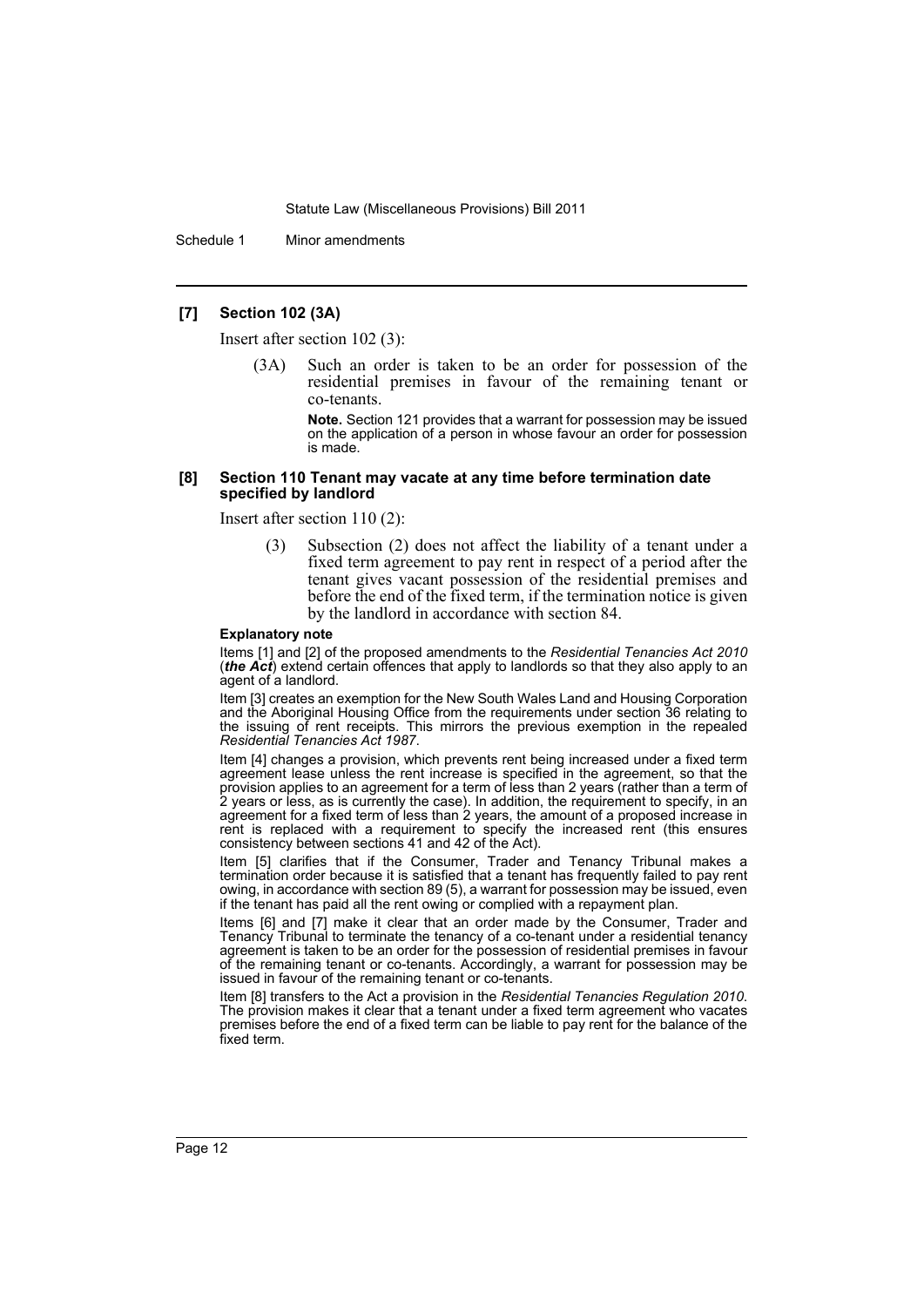Minor amendments **Schedule 1** and the state of the state 1 and the state of the Schedule 1

# **1.9 Residential Tenancies Regulation 2010**

**Clause 13 Effect of early vacation of residential premises**

Omit the clause.

#### **Explanatory note**

The proposed amendment to the *Residential Tenancies Regulation 2010* is consequential on the transfer by this Schedule of the provision concerned to the *Residential Tenancies Act 2010*.

### **1.10 Statutory and Other Offices Remuneration Act 1975 (1976 No 4)**

### **Schedule 2 Public offices**

Omit the matter relating to Member of the Consumer, Trader and Tenancy Tribunal from Part 1 of the Schedule.

Insert instead:

Full-time member of the Consumer, Trader and Tenancy Tribunal (other than the Deputy Chairperson (Registry and Administration))

Part-time member of the Consumer, Trader and Tenancy Tribunal (other than the Deputy Chairperson (Registry and Administration))

#### **Commencement**

The amendment commences, or is taken to have commenced, on the commencement of Schedule 1 [18] and [19] to the *Consumer, Trader and Tenancy Tribunal Amendment Act 2008*.

#### **Explanatory note**

The proposed amendment to the *Statutory and Other Offices Remuneration Act 1975* allows the Statutory and Other Offices Remuneration Tribunal to determine the remuneration of part-time members of the Consumer, Trader and Tenancy Tribunal. The amendment is consequential on an amendment to the *Consumer, Trader and Tenancy Tribunal Act 2001* that provides for the remuneration of part-time members of the Tribunal to be determined in the same manner as for full-time members (that is, in accordance with the *Statutory and Other Offices Remuneration Act 1975*).

# **1.11 Water Management Act 2000 No 92**

### **[1] Section 292 Functions of water supply authority**

Insert after section 292 (2):

(2A) A water supply authority must not exercise any function beyond its area of operations in such a way as to limit its capacity to exercise that function within that area.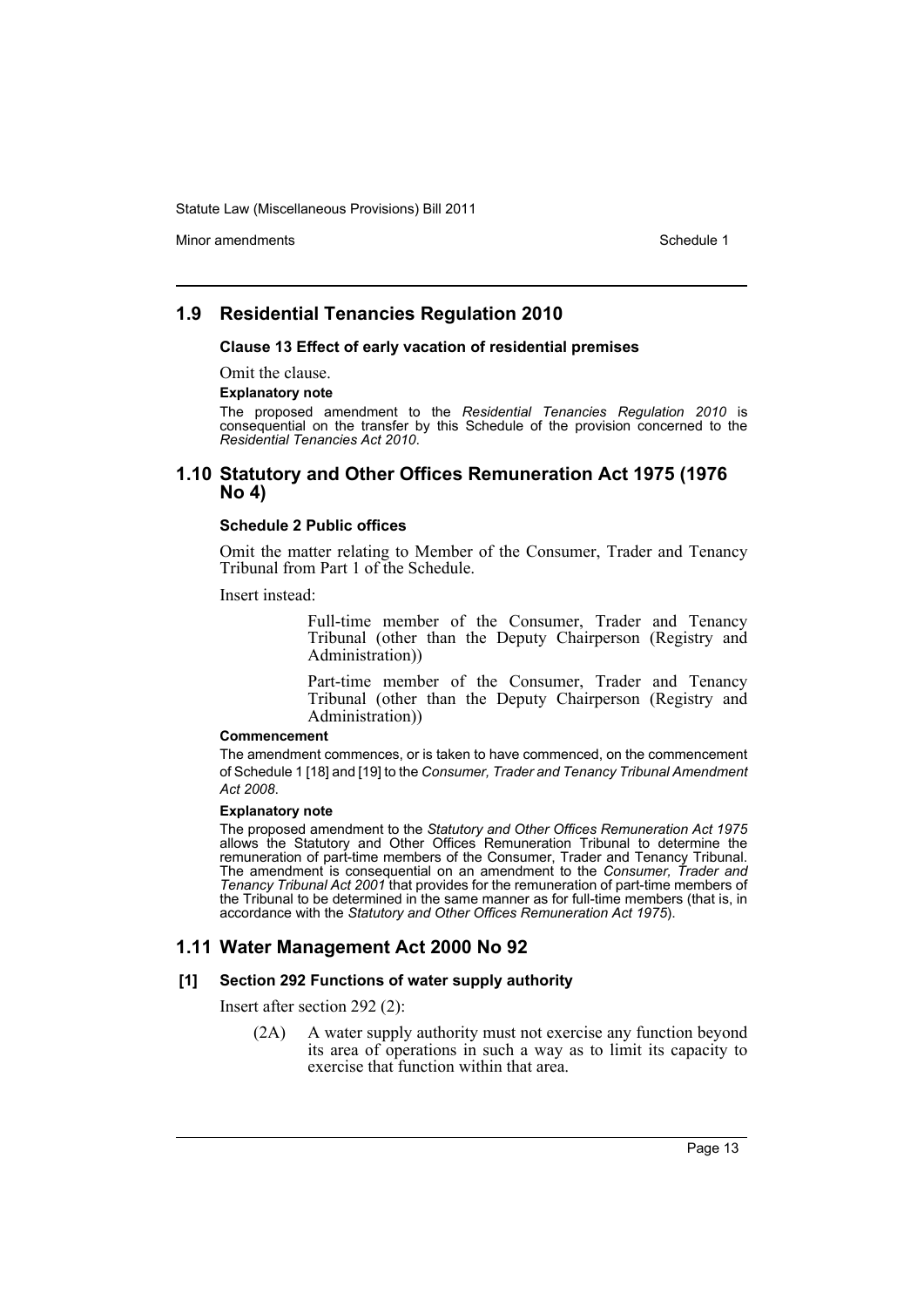Schedule 1 Minor amendments

#### **[2] Section 372B Interests and rights in metering equipment**

Insert after section 372B (2):

(3) If a provision of the regulations provides that the Ministerial Corporation is the owner of specified metering equipment that it installs or replaces, the provision has effect despite anything contained in section 42 of the *Real Property Act 1900*.

#### **[3] Section 394 Service of documents**

Insert at the end of section 394 (1) (c):

, or

(d) in any manner provided for by the regulations.

#### **Explanatory note**

Item [1] of the proposed amendments to the *Water Management Act 2000* (*the Act*) transfers to the Act a provision currently in the *Water Management (Water Supply Authorities) Regulation 2004* concerning the exercise of functions by water supply authorities.

Item [2] transfers into the Act a provision that is currently in clause 108A of the *Water Management (General) Regulation 2004* for the sake of consistency with other comparable provisions in the Act (for example, sections 173, 232 and 355).

Item [3] confirms that the regulations may make provision for the service of documents in a manner other than provided for by the Act.

### **1.12 Water Management (General) Regulation 2004**

#### **Clause 108A Metering equipment installed by Ministerial Corporation**

Omit clause 108A (4).

#### **Explanatory note**

The proposed amendment to the *Water Management (General) Regulation 2004* is consequential on the transfer by this Schedule of the provision concerned to the *Water Management Act 2000*.

### **1.13 Water Management (Water Supply Authorities) Regulation 2004**

### **Clause 9 Exercise of functions beyond area of operations**

Omit the clause.

**Explanatory note**

The proposed amendment to the *Water Management (Water Supply Authorities) Regulation 2004* is consequential on the transfer by this Schedule of the provision concerned to the *Water Management Act 2000*.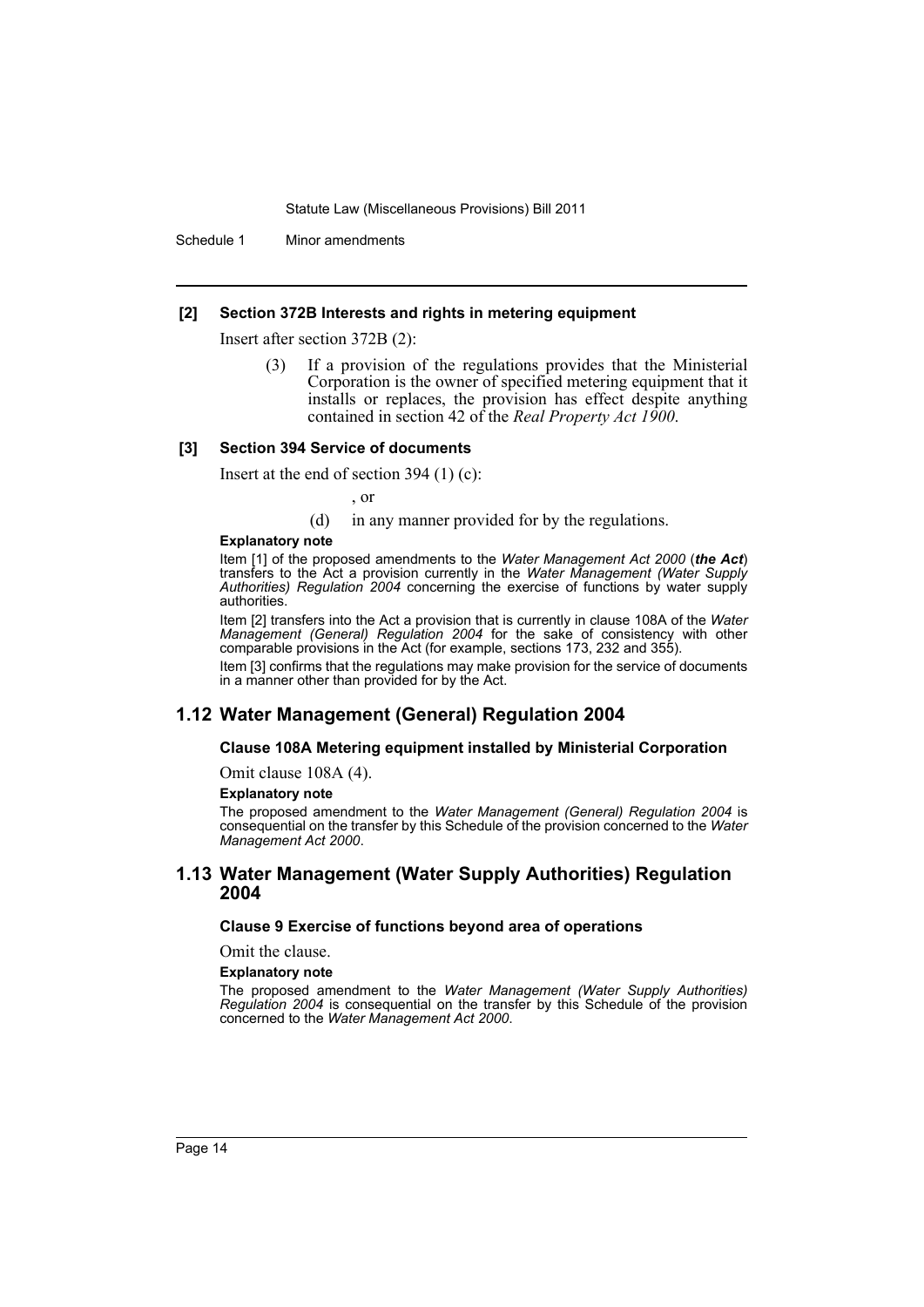Minor amendments **Schedule 1** and the state of the state 1 and the state of the Schedule 1

# **1.14 Wild Dog Destruction Act 1921 No 17**

### **[1] Section 3A The Wild Dog Destruction Board**

Omit "three years" from section 3A (9).

Insert instead "the term specified in the instrument of appointment (not exceeding 3 years)".

### **[2] Section 3D Casual vacancy**

Omit "residue of the predecessor's term of office".

Insert instead "term specified in the instrument of appointment (not exceeding 3 years)".

### **[3] Schedule 1**

Insert after section 31:

# **Schedule 1 Savings and transitional provisions**

# **Part 1 Provision consequent on enactment of Statute Law (Miscellaneous Provisions) Act 2011**

### **1 Terms of office of members of the Wild Dog Destruction Board**

The amendments to this Act made by the *Statute Law (Miscellaneous Provisions) Act 2011* apply only to members of the Wild Dog Destruction Board appointed or reappointed after the commencement of those amendments.

#### **Explanatory note**

Item [1] of the proposed amendments to the *Wild Dog Destruction Act 1921* allows Wild Dog Destruction Board (*the Board*) members to be appointed or reappointed for a term of up to 3 years, rather than for a fixed term of 3 years as is currently the case.

Item [2] is a related amendment that allows a person appointed to a casual vacant office on the Board to hold office for a term of up to 3 years (as specified in the instrument of appointment), rather than for the residue of the predecessor's term of office as is currently the case.

Item [3] applies the above amendments to members of the Board appointed or reappointed after the commencement of those amendments.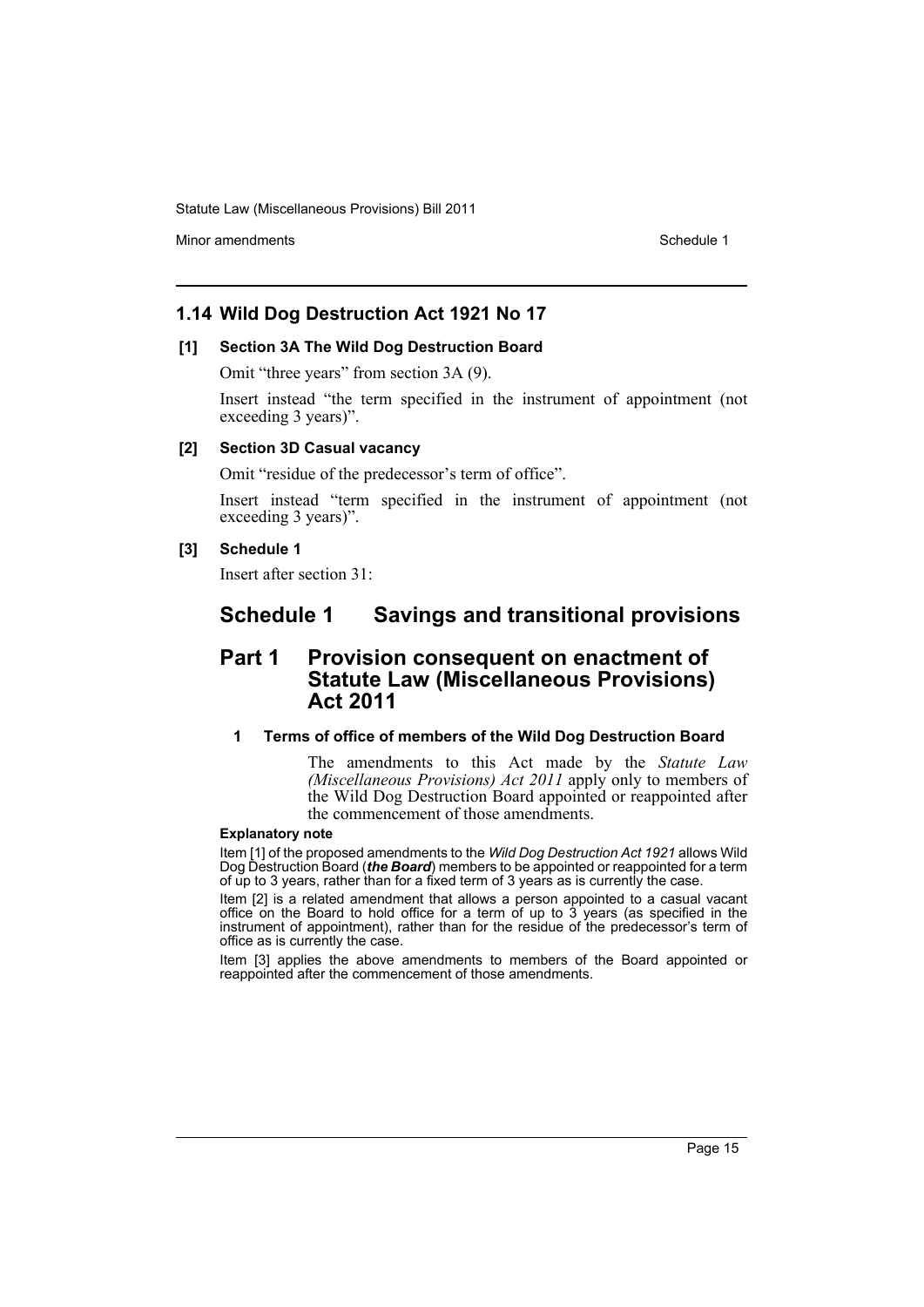# <span id="page-17-0"></span>**Schedule 2 Amendments by way of statute law revision**

# **2.1 Aboriginal Land Rights Regulation 2002**

### **Clause 95 (3) (b)**

Omit "National Institute of Accountants". Insert instead "Institute of Public Accountants". **Explanatory note** The proposed amendment updates a reference to a body.

# **2.2 Administrative Decisions Tribunal Regulation 2009**

### **Clause 5 (i)**

Omit "section 64A". Insert instead "section 79A". **Explanatory note** The proposed amendment updates a cross-reference to a renumbered provision.

# **2.3 Anti-Discrimination Act 1977 No 48**

### **Section 54 (3) (a)–(c)**

Omit the paragraphs. **Explanatory note** The proposed amendment omits references to repealed Acts and instruments.

### **2.4 Associations Incorporation Regulation 2010**

### **Clause 3 (2)**

Insert "(except in Schedules 1 and 3)" after "this Regulation" where firstly occurring. **Explanatory note** The proposed amendment clarifies the operation of notes.

# **2.5 Baulkham Hills Local Environmental Plan 2005**

### **Clause 63 (2)**

Omit "132kv". Insert instead "132kV". **Explanatory note** The proposed amendment corrects a typographical error.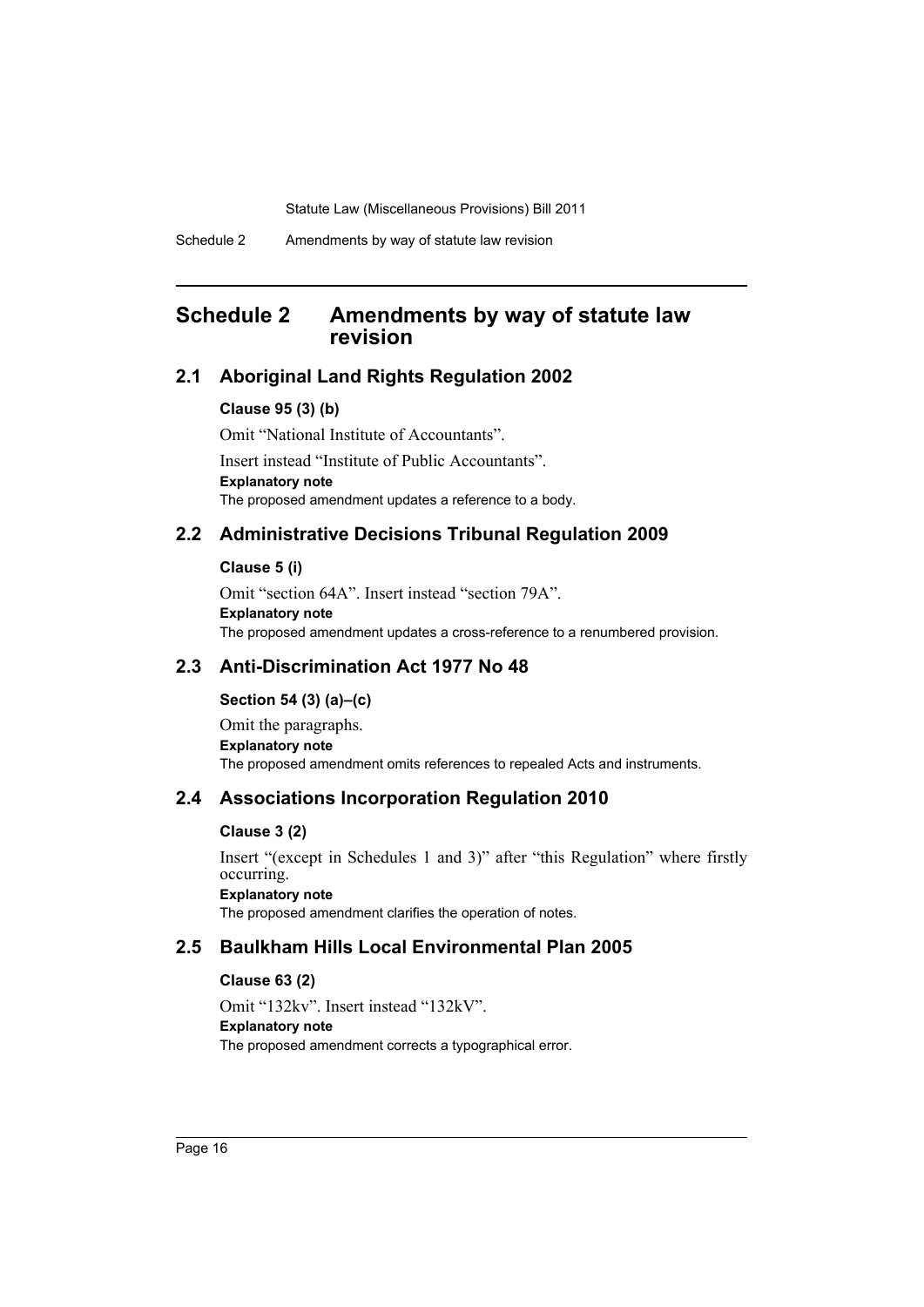# Amendments by way of statute law revision Schedule 2 Schedule 2

# **2.6 Capital Debt Charges Act 1957 No 1**

### **Schedule**

Omit the matter relating to the Administrator of the Junee Water Supply. **Explanatory note** The proposed amendment removes redundant matter.

# **2.7 Coal Acquisition Legislation Repeal Act 2007 No 62**

**[1] Section 4 (b)**

Omit the paragraph.

# **[2] Section 4 (c)**

Omit ", and the *Coal Ownership (Restitution) Regulation 2005* made under that Act".

### **Explanatory note**

The proposed amendments remove uncommenced provisions relating to a repealed Act and repealed regulations.

# **2.8 Commercial Agents and Private Inquiry Agents Regulation 2006**

### **[1] Clause 3 (1), paragraph (c) of the definition of "qualified accountant"**

Omit "National Institute of Accountants".

Insert instead "Institute of Public Accountants".

# **[2] Clause 3 (1), paragraph (c) of the definition of "qualified accountant"**

Omit "Public Practice Certificate".

Insert instead "Professional Practice Certificate".

### **Explanatory note**

Item [1] of the proposed amendments updates a reference to a body. Item [2] of the proposed amendments updates a reference to a certificate issued by that body.

# **2.9 Commercial Arbitration Act 2010 No 61**

### **Section 38**

Omit "Court". Insert instead "court". **Explanatory note** The proposed amendment corrects a typographical error.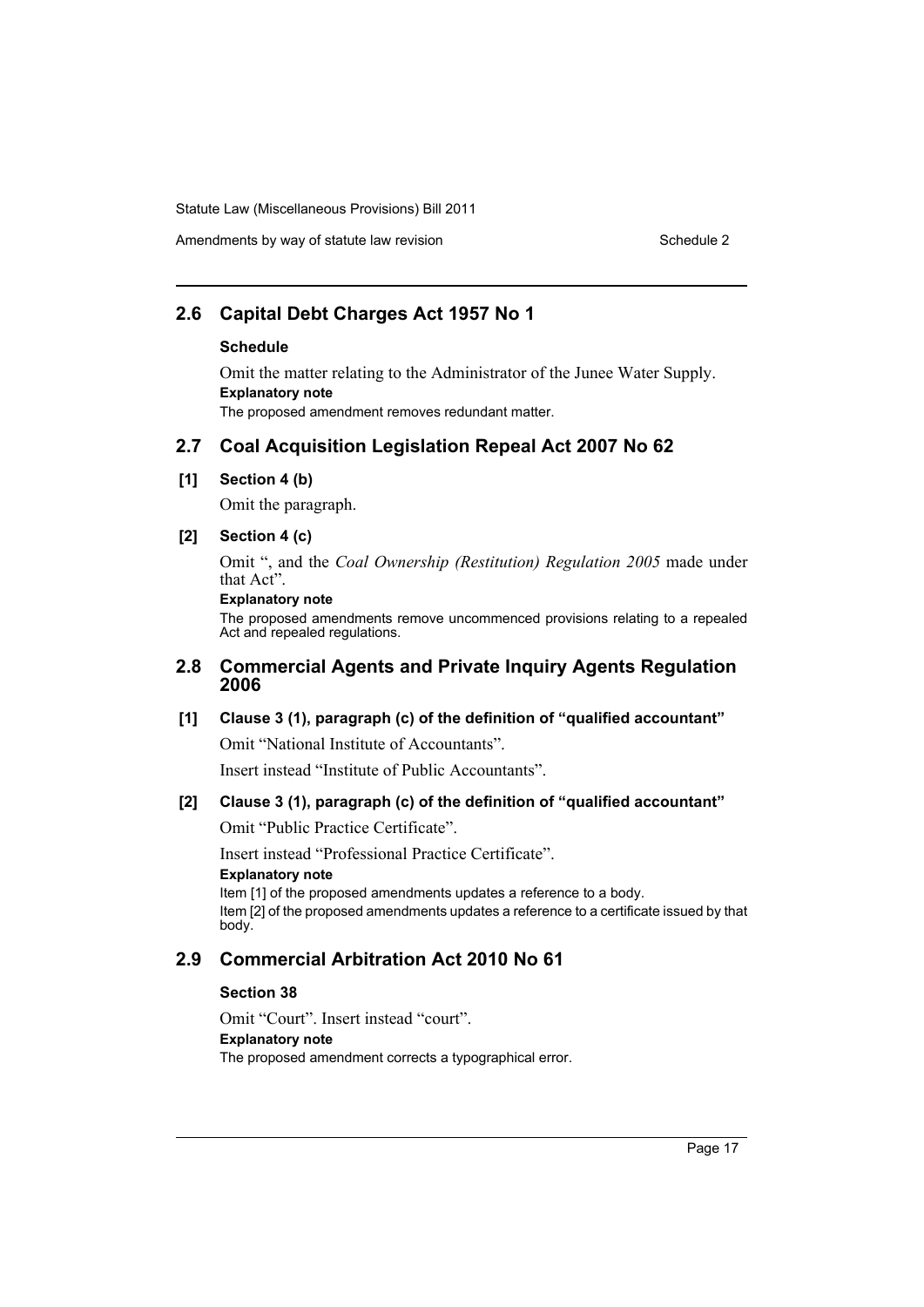Schedule 2 Amendments by way of statute law revision

# **2.10 Conveyancers Licensing Act 2003 No 3**

### **Section 137 (6)**

Omit "section 64A". Insert instead "section 79A". **Explanatory note** The proposed amendment updates a cross-reference to a renumbered provision.

# **2.11 Conveyancers Licensing Regulation 2006**

### **Clause 37 (1) (m)**

Omit "section 64A". Insert instead "section 79A". **Explanatory note** The proposed amendment updates a cross-reference to a renumbered provision.

# **2.12 Crimes at Sea Act 1998 No 173**

# **[1] Schedule 1, clause 14**

Omit "*Offshore Petroleum Act 2006*" wherever occurring. Insert instead "*Offshore Petroleum and Greenhouse Gas Storage Act 2006*".

**[2] Schedule 1, clause 14 (2) (b)**

Omit "section 7 (2)". Insert instead "section 8 (2)".

### **[3] Schedule 1, clause 14 (4) (b)**

Omit "section 7 (1)". Insert instead "section 8 (1)".

**Explanatory note**

The proposed amendments update references to a renamed Commonwealth Act and renumbered provisions of that Act.

# **2.13 Election Funding, Expenditure and Disclosures Regulation 2009**

### **[1] Clause 36 (3) (c)**

Omit "National Institute of Accountants". Insert instead "Institute of Public Accountants".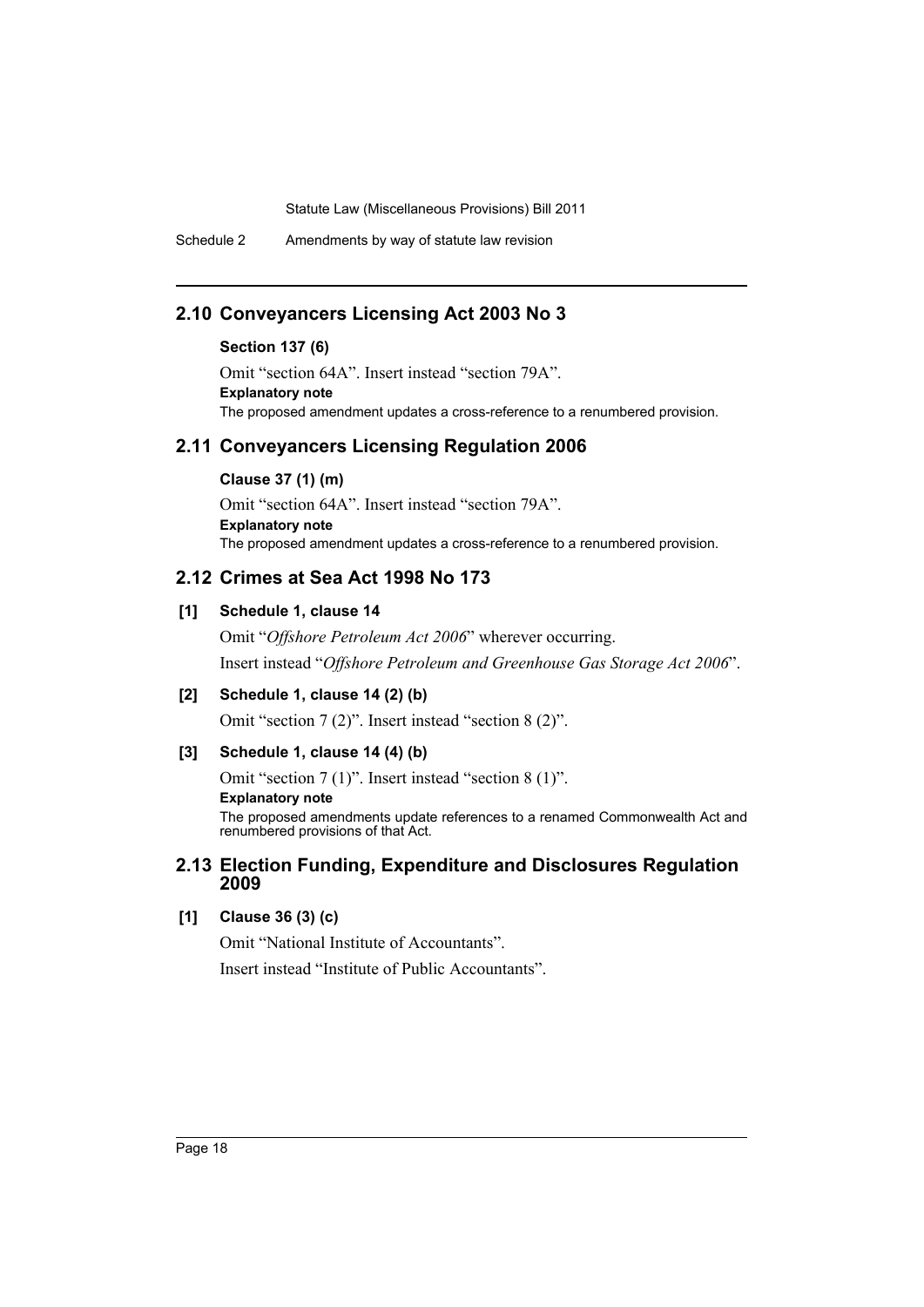Amendments by way of statute law revision Schedule 2 Schedule 2

### **[2] Clause 36 (3) (c)**

Omit "Public Practice Certificate".

Insert instead "a Professional Practice Certificate".

**Explanatory note**

Item [1] of the proposed amendments updates a reference to a body. Item [2] of the proposed amendments updates a reference to a certificate issued by that body.

# **2.14 Environmental Planning and Assessment Act 1979 No 203**

### **[1] Section 4 (1), definition of "public authority"**

Omit "*Public Sector Management Act 1988*" from paragraph (d). Insert instead "*Public Sector Employment and Management Act 2002*".

### **[2] Section 96AB (6)**

Omit "section 97". Insert instead "section 97AA". **Explanatory note** Item [1] of the proposed amendments updates a reference to an Act. Item [2] of the proposed amendments corrects a cross-reference.

# **2.15 Environmental Planning and Assessment Regulation 2000**

### **[1] Clause 108 (1)**

Omit "2 days" wherever occurring. Insert instead "14 days".

### **[2] Clause 257**

Omit "section 82A (3) or section 96AB". Insert instead "section 82A". **Explanatory note**

Item [1] of the proposed amendments updates cross-references to a period provided for in other provisions.

Item [2] of the proposed amendments omits a redundant cross-reference and updates a cross-reference to a repealed provision.

# **2.16 Fair Trading Act 1987 No 68**

### **Section 8 (3)**

Omit "section 64A". Insert instead "section 79A". **Explanatory note** The proposed amendment updates a cross-reference to a renumbered provision.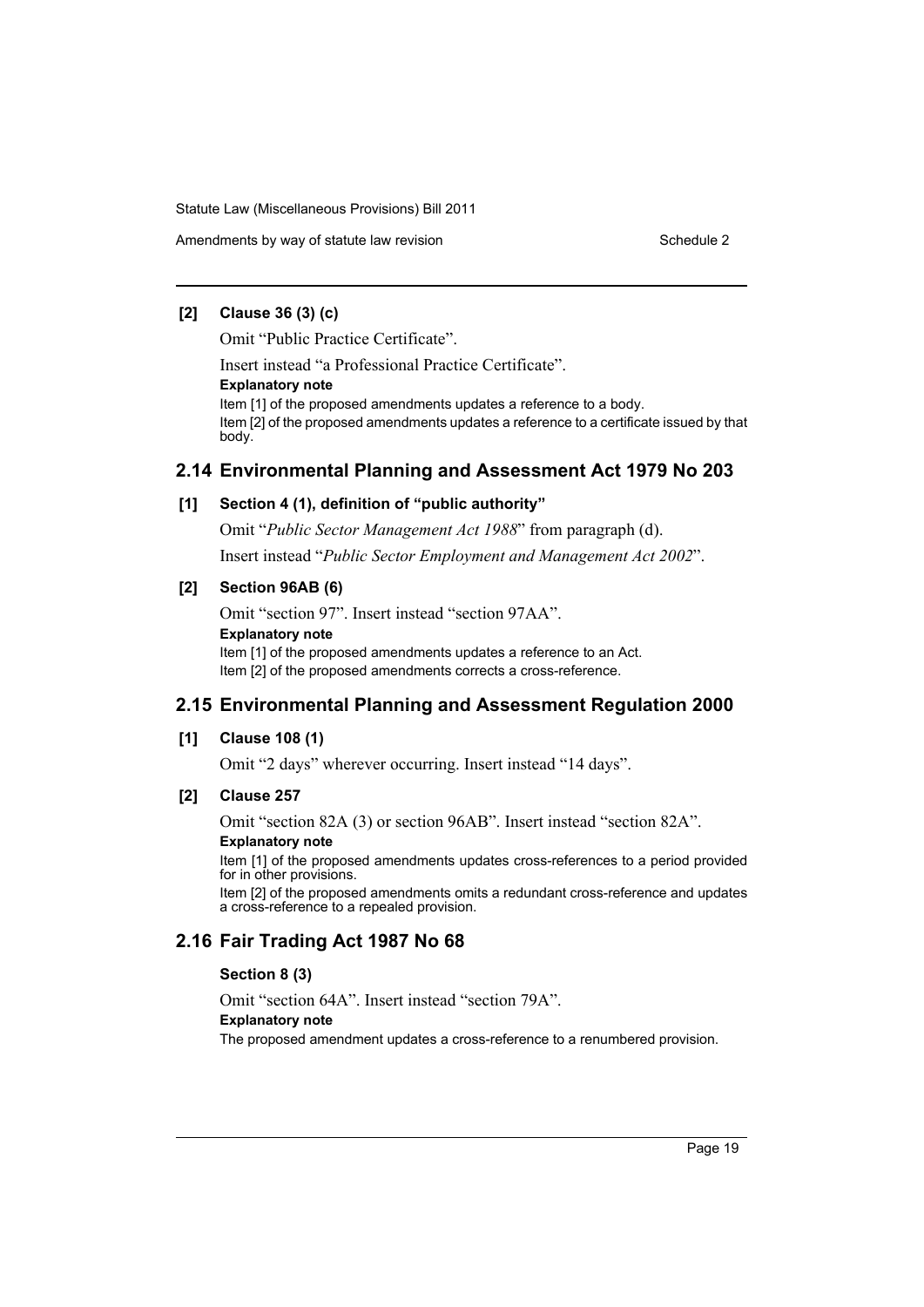Schedule 2 Amendments by way of statute law revision

# **2.17 Gunning Local Environmental Plan 1997**

### **Clause 25 (3) (b) (iii)**

Omit "identificataion". Insert instead "identification". **Explanatory note** The proposed amendment corrects a typographical error.

# **2.18 Health Care Complaints Act 1993 No 105**

### **Section 7 (1) (a)**

Omit "section 10AM". Insert instead "section 100".

### **Commencement**

The amendment commences, or is taken to have commenced, on the date of commencement of section 100 of the *Public Health Act 2010*.

#### **Explanatory note**

The proposed amendment updates a cross-reference.

### **2.19 Health Practitioner Regulation (New South Wales) Regulation 2010**

### **[1] Clause 21**

Omit "authorised officer". Insert instead "authorised person".

### **[2] Clause 24 (3) and (5)**

Omit "this Law" wherever occurring. Insert instead "the Law".

### **Commencement**

Item [1] of the amendments is taken to have commenced on 1 July 2010.

#### **Explanatory note**

Item [1] of the amendments corrects a reference to a term used to describe a person authorised to exercise enforcement powers under the *Health Practitioner Regulation National Law (NSW)*.

Item [2] of the proposed amendments corrects typographical errors.

# **2.20 Health Services Act 1997 No 154**

### **Schedule 1**

Omit "Bathhurst" and "Blaney".

Insert instead "Bathurst" and "Blayney", respectively.

### **Explanatory note**

The proposed amendment corrects typographical errors.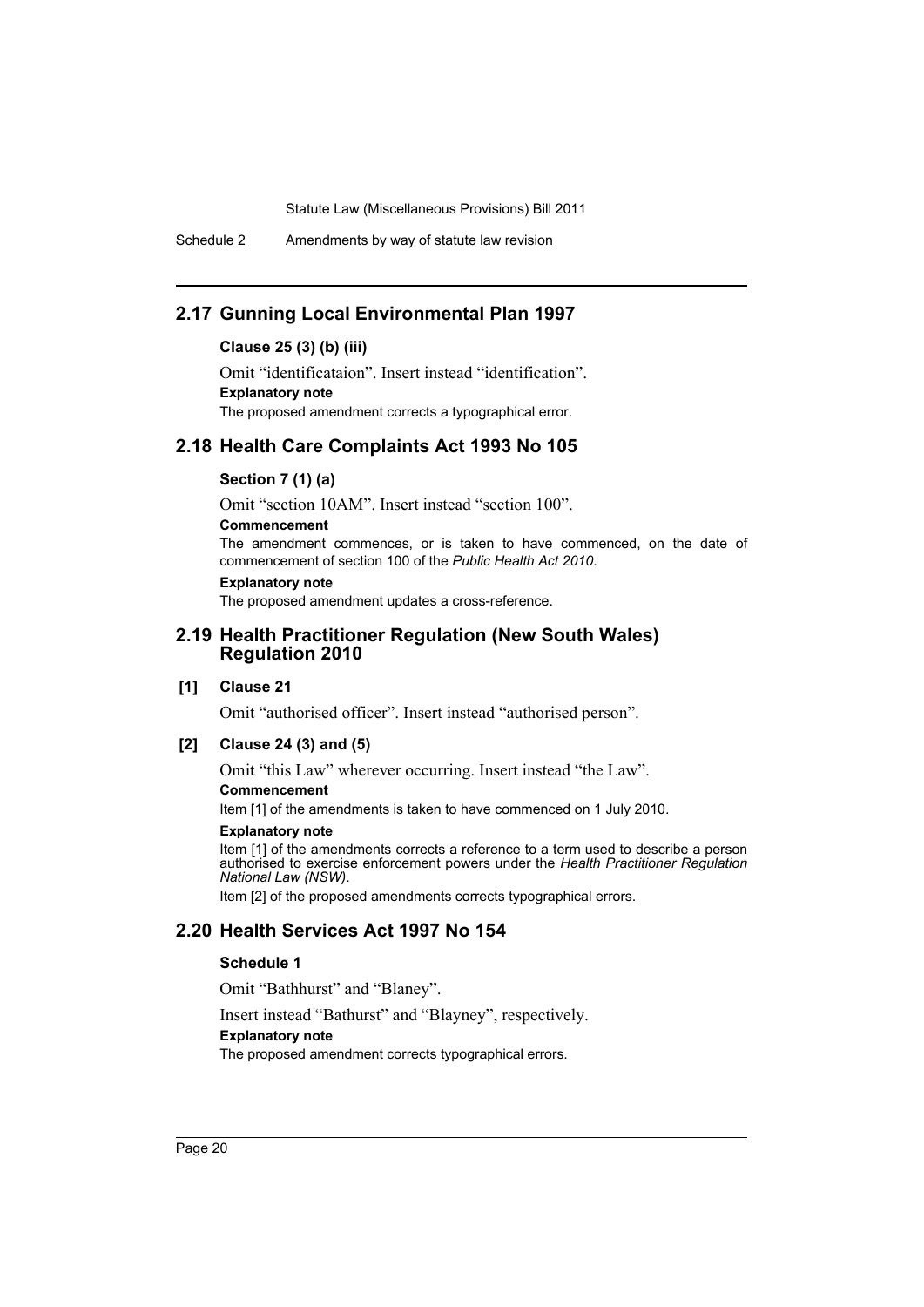Amendments by way of statute law revision Schedule 2

# **2.21 Home Building Act 1989 No 147**

### **[1] Section 22B (8), note**

Omit "Section 64A". Insert instead "Section 79A".

### **[2] Section 61A (6)**

Omit "section 64A". Insert instead "section 79A". **Explanatory note** The proposed amendments update cross-references to a renumbered provision.

# **2.22 Justices of the Peace Regulation 2009**

# **[1] Clause 8 (2) (a) and (b) and Schedule 1, clause 5**

Omit "Attorney General's Department" wherever occurring.

Insert instead "Department of Attorney General and Justice".

### **[2] Schedule 1, clause 4 (1)**

Omit "Attorney General's Department's".

Insert instead "Department of Attorney General and Justice's". **Explanatory note** The proposed amendments update references to a Department.

# **2.23 Land and Environment Court Act 1979 No 204**

### **Section 17 (d)**

Insert "96," after "95A,".

### **Commencement**

The amendment is taken to have commenced on the commencement of the *Courts and Other Legislation Amendment Act 2011*.

### **Explanatory note**

The proposed amendment re-inserts into a provision a cross-reference to a section that was incorrectly omitted by a recent amendment updating cross-references in the provision.

# **2.24 Legal Aid Commission Act 1979 No 78**

### **[1] Section 4 (1), definition of "practising certificate"**

Omit "issued under Part 3 of the *Legal Profession Act 1987*".

Insert instead "granted under Part 2.4 of the *Legal Profession Act 2004*".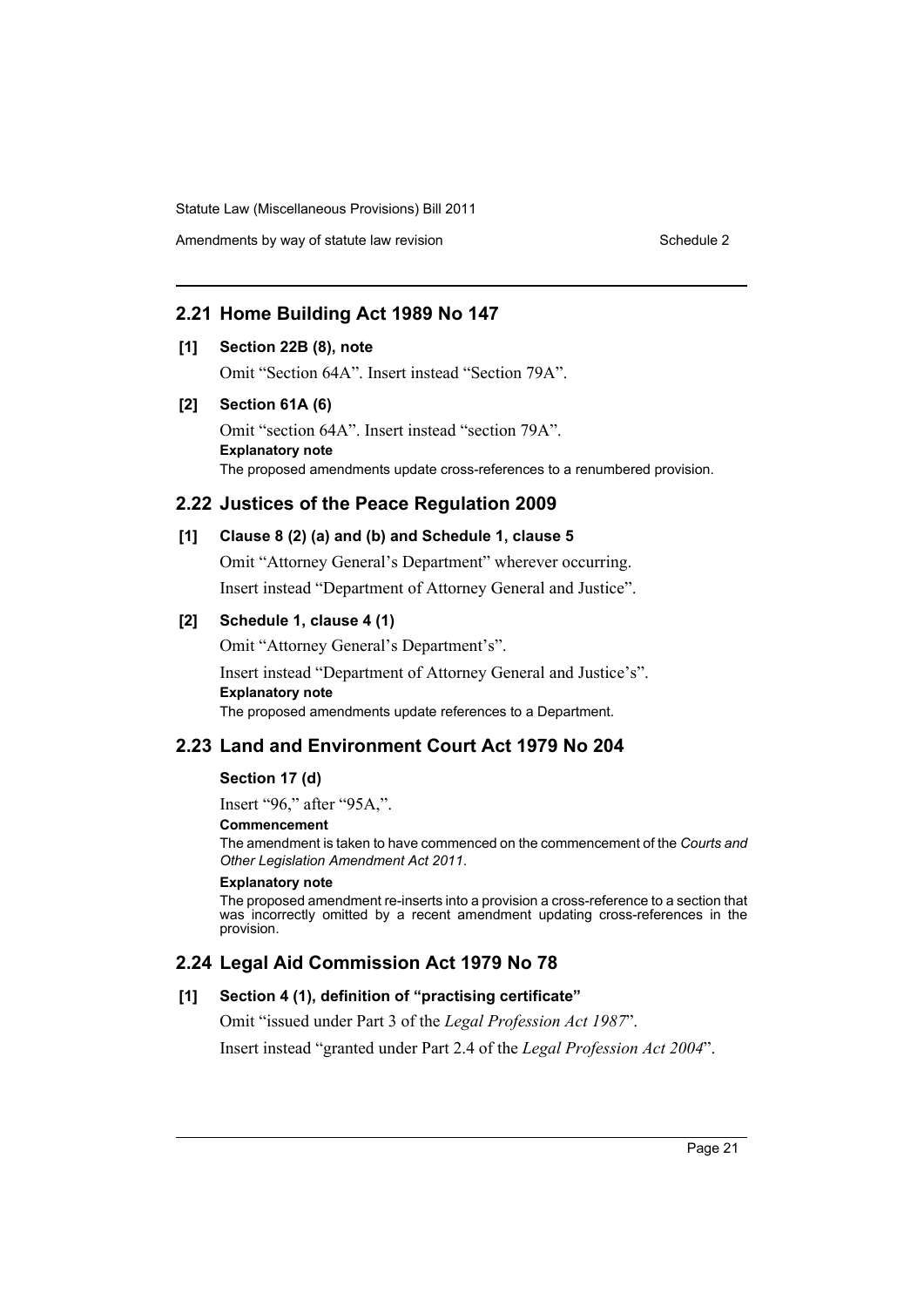Schedule 2 Amendments by way of statute law revision

# **[2] Section 25 (4) (c)**

Omit "*Legal Profession Act 1987*". Insert instead "*Legal Profession Act 2004*".

# **[3] Section 52B (9)**

Omit "Part 10 of the *Legal Profession Act 1987*". Insert instead "Chapter 4 of the *Legal Profession Act 2004*".

# **[4] Section 63 (1) (a)**

Omit "Division 2 of Part 6 of the *Legal Profession Act 1987*". Insert instead "Division 7 of Part 3.1 of the *Legal Profession Act 2004*".

# **[5] Section 64A (4)**

Omit "Part 6 of the *Legal Profession Act 1987*". Insert instead "Part 3.1 of the *Legal Profession Act 2004*". **Explanatory note** The proposed amendments update cross-references.

# **2.25 Legal Profession Act 2004 No 112**

### **[1] Section 394 (6)**

Omit "in the Gazette". Insert instead "on the NSW legislation website".

### **[2] Section 573 (2)**

Omit "section 606". Insert instead "section 729A".

### **Explanatory note**

Item [1] of the proposed amendments provides for rules made by the costs assessors' rules committee to be published on the NSW legislation website instead of in the Gazette.

Item [2] of the proposed amendments updates a cross-reference.

# **2.26 Local Government Act 1993 No 30**

### **[1] Section 55 (3)**

Renumber the bullet point paragraphs consecutively starting from paragraph (a).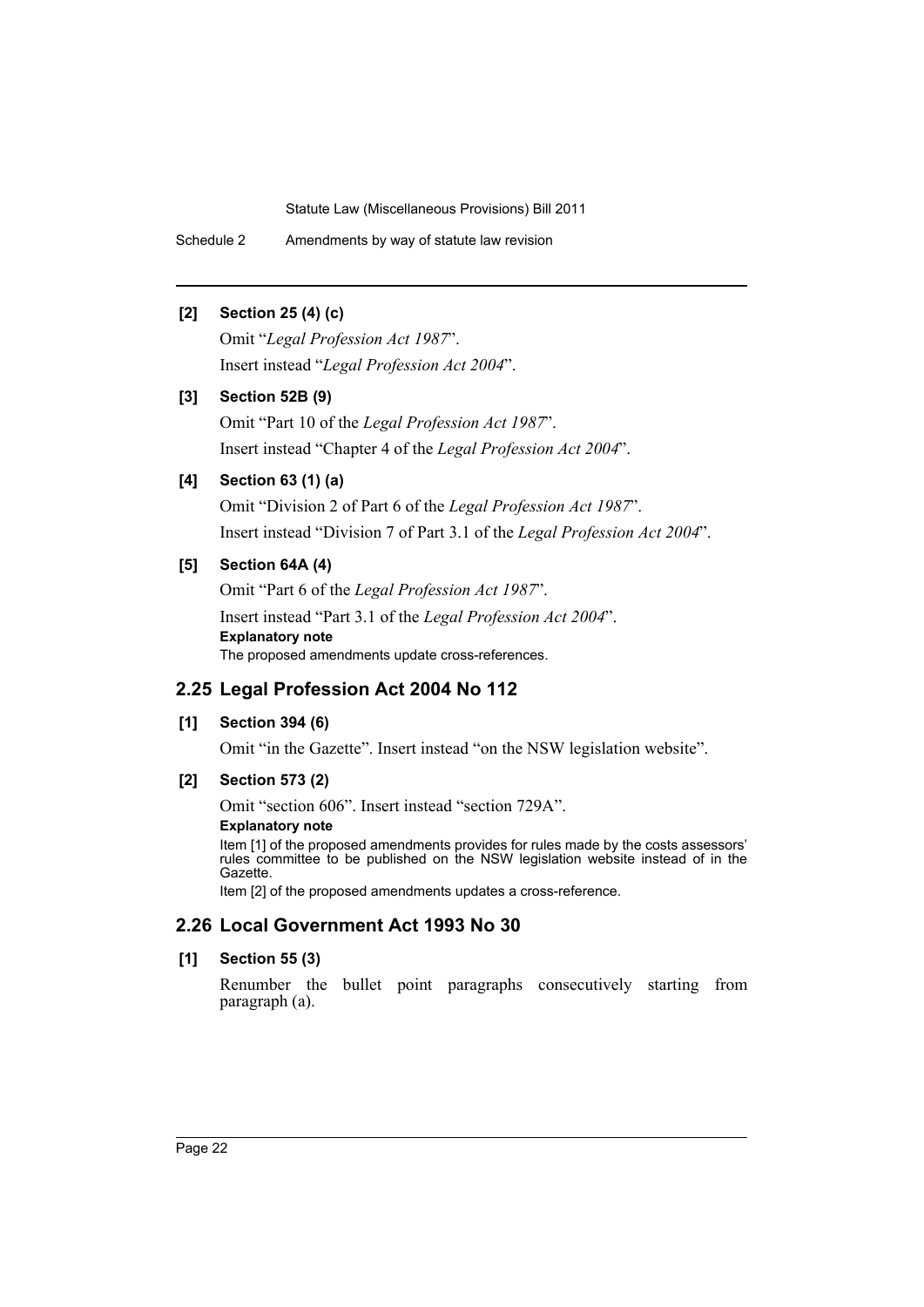### **[2] Schedule 6, item 5A**

Omit "the first bullet point paragraph of section 55 (3)".

Insert instead "section 55 (3) (a)".

#### **Explanatory note**

Item [1] of the proposed amendments updates numbering style in a provision. Item [2] of the proposed amendments updates a cross-reference consequentially on the amendment made by item [1].

# **2.27 Local Government (General) Regulation 2005**

### **[1] Clause 163 (1A)**

Omit "the first bullet point paragraph of section 55 (3)".

Insert instead "section 55 (3) (a)".

### **[2] Clause 163 (2)**

Omit "the final bullet point paragraph of section 55 (3)".

Insert instead "section 55 (3) (n)".

### **Explanatory note**

Items [1] and [2] of the proposed amendments update cross-references and are consequential on the proposed amendments to the *Local Government Act 1993* made elsewhere in this Schedule.

Item [2] of the proposed amendments also corrects a cross-reference.

# **2.28 Macquarie University By-law 2005**

### **Clause 12**

Omit "as a member". Insert instead "as members". **Explanatory note**

The proposed amendment corrects a typographical error.

# **2.29 Marine Safety Act 1998 No 121**

### **[1] Schedule 2, Part 1**

Omit "*Maritime Services (Amendment) Act 1981* No 76" and "*Maritime Services (Amendment) Act 1984* No 101".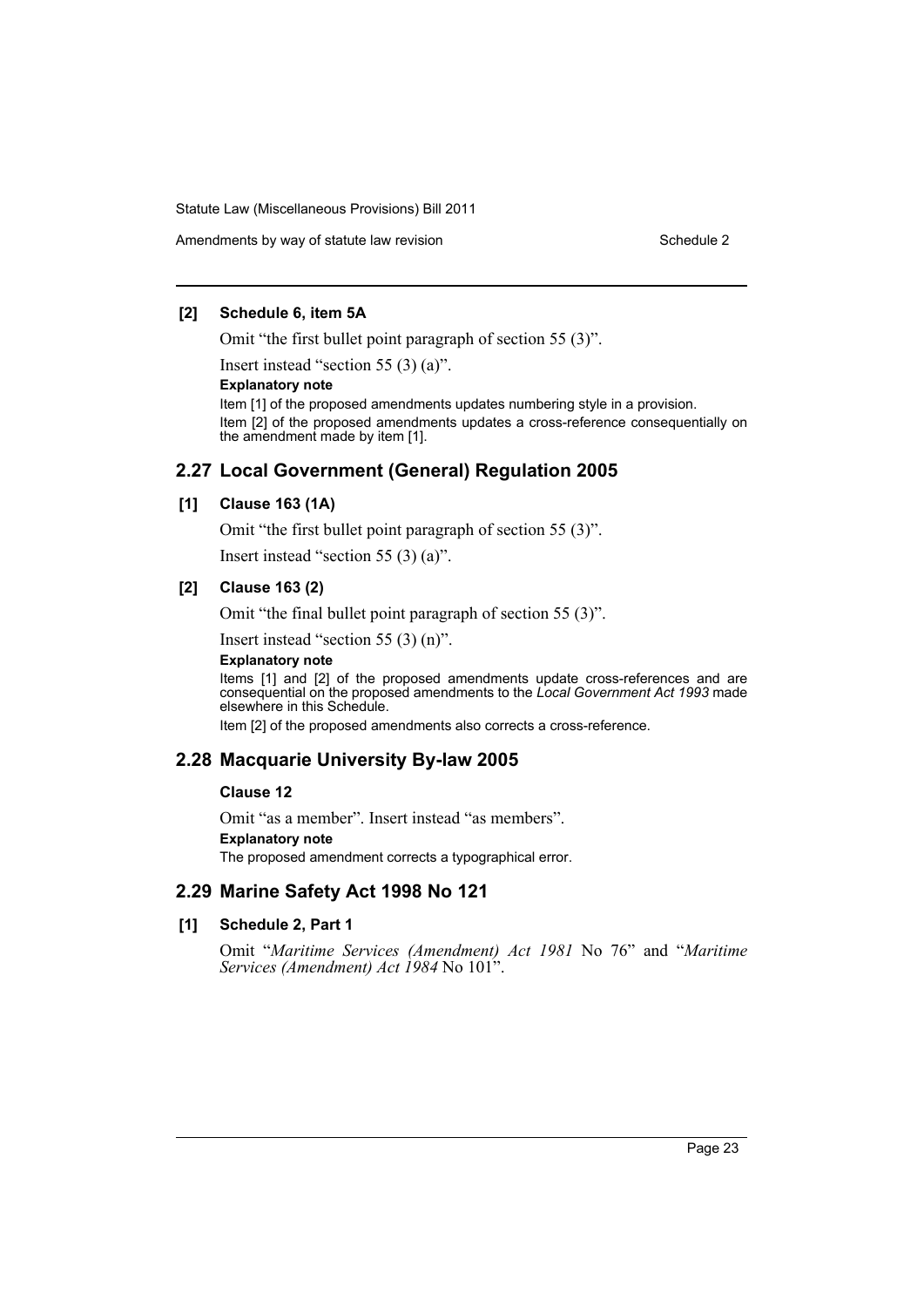Schedule 2 Amendments by way of statute law revision

### **[2] Schedule 2, Part 2**

Omit the matter relating to the *Justices Act 1902*. **Explanatory note** Item [1] of the proposed amendments omits references to Acts that are proposed to be repealed elsewhere in the proposed Act. Item [2] of the proposed amendments removes redundant matter.

# **2.30 Marine Safety (Commercial Vessels) Regulation 2010**

### **[1] Clauses 17 (3), 19 (4) and 20 (3)**

Omit "floatation" wherever occurring. Insert instead "flotation".

### **[2] Clause 91 (1)**

Omit "the construction of". **Explanatory note** Item [1] of the proposed amendments standardises the spelling of a word. Item [2] of the proposed amendments omits redundant words.

# **2.31 Marine Safety (General) Regulation 2009**

#### **Clause 5, note**

Omit "in force on the making of this Regulation". **Explanatory note** The proposed amendment updates a note.

### **2.32 Mining Act 1992 No 29**

### **[1] Sections 218B (3) and 235F (3)**

Omit "the appropriate lodgment fee" wherever occurring.

Insert instead "the application fee prescribed by the regulations".

#### **[2] Dictionary, definition of "appropriate lodgment fee"**

### Omit the definition.

### **Commencement**

Item [1] of the amendments commences, or is taken to have commenced, on the commencement of sections 218B and 235F of the *Mining Act 1992*, as inserted by Schedule 1.15 to the *Personal Property Securities Legislation Amendment Act 2010*.

#### **Explanatory note**

The *Mining Amendment Act 2008* amended the *Mining Act 1992* to provide that fees under that Act are to be prescribed by regulation instead of being determined by the Minister. Item [1] of the proposed amendments updates uncommenced provisions of the *Mining Act 1992* as a consequence of that change.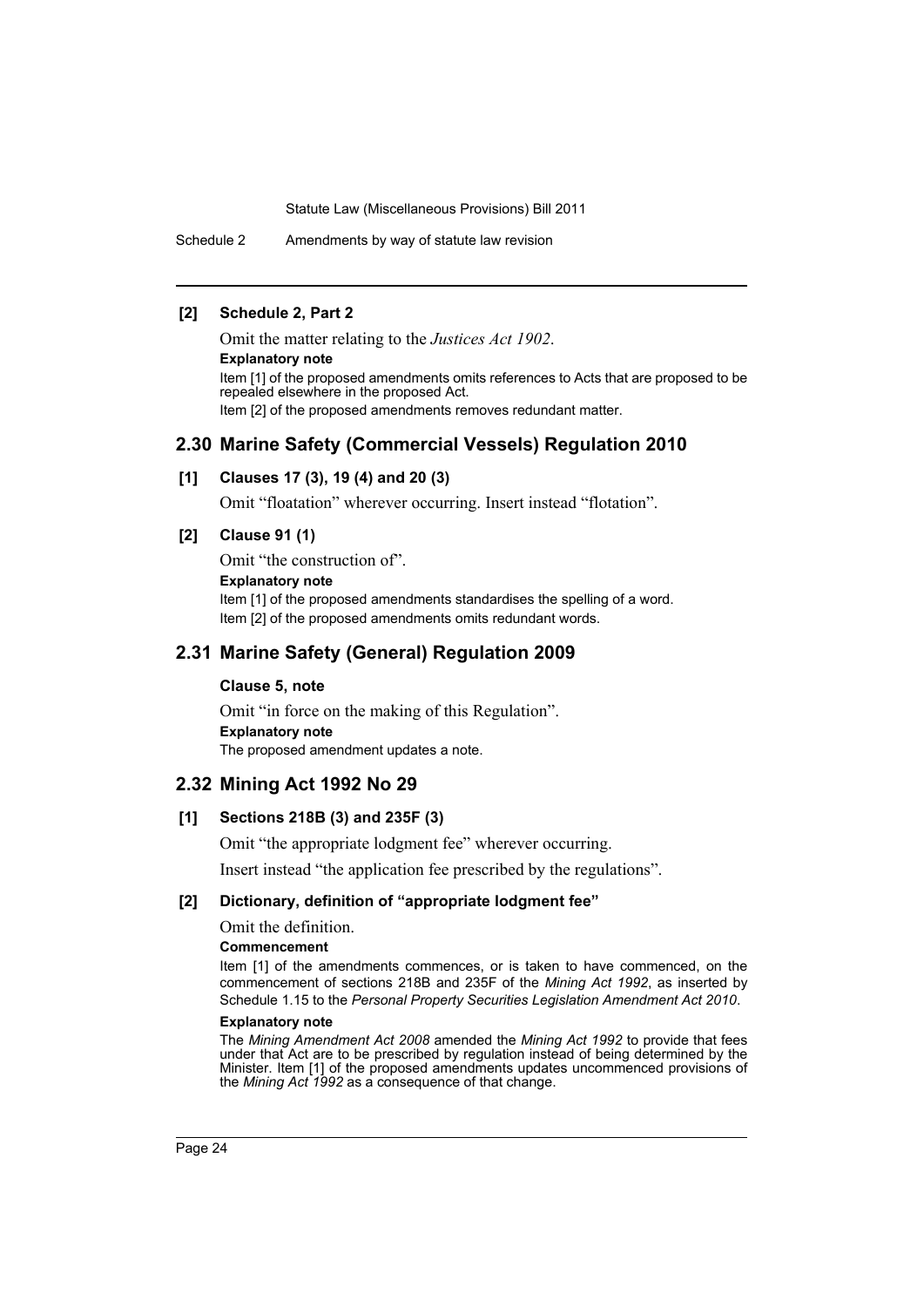Amendments by way of statute law revision Schedule 2

Item [2] of the proposed amendments makes a consequential amendment to omit a definition that is no longer used in the *Mining Act 1992*.

# **2.33 National Gas (New South Wales) Act 2008 No 31**

#### **Section 9 (1), definitions of "adjacent area of another participating jurisdiction" and "adjacent area of this jurisdiction"**

Omit "section 7 of the *Offshore Petroleum Act 2006*" wherever occurring.

Insert instead "section 8 of the *Offshore Petroleum and Greenhouse Gas Storage Act 2006*".

### **Explanatory note**

The proposed amendment updates references to a renumbered provision in a renamed Commonwealth Act.

# **2.34 Offshore Minerals Act 1999 No 42**

### **Sections 3 (2) (a), note 4 and 35, note 2**

Omit "*Offshore Petroleum Act 2006*" wherever occurring.

Insert instead "*Offshore Petroleum and Greenhouse Gas Storage Act 2006*". **Explanatory note**

The proposed amendment updates references to a renamed Commonwealth Act.

### **2.35 Parramatta Local Environmental Plan 2001**

### **Clause 16, zoning table**

Omit "Coloured orange" from item 2 of the matter relating to Development in the 10 Mixed Use Zone.

Insert instead "Coloured olive".

**Explanatory note**

The proposed amendment updates a map reference.

### **2.36 Passenger Transport Regulation 2007**

### **[1] Clause 3 (1), paragraph (c) of the definition of "qualified accountant"**

Omit "National Institute of Accountants".

Insert instead "Institute of Public Accountants".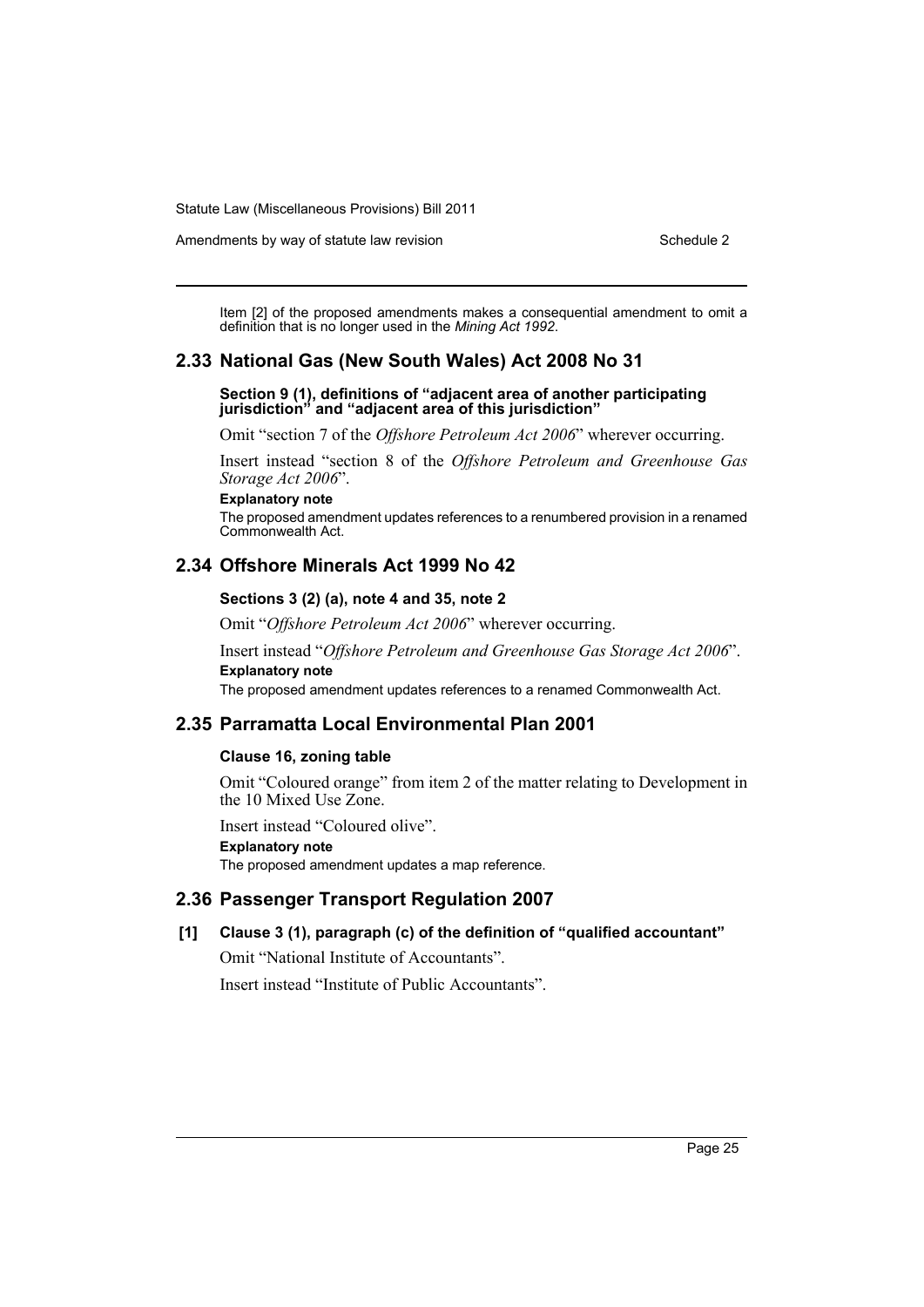Schedule 2 Amendments by way of statute law revision

# **[2] Clause 3 (1), paragraph (c) of the definition of "qualified accountant"**

Omit "Public Practice Certificate".

Insert instead "Professional Practice Certificate". **Explanatory note** Item [1] of the proposed amendments updates a reference to a body. Item [2] of the proposed amendments updates a reference to a certificate issued by that body.

# **2.37 Petroleum (Offshore) Act 1982 No 23**

### **Section 5 (1), definition of "the Commonwealth Act"**

Omit "*Offshore Petroleum Act 2006*".

Insert instead "*Offshore Petroleum and Greenhouse Gas Storage Act 2006*". **Explanatory note**

The proposed amendment updates a reference to a renamed Commonwealth Act.

# **2.38 Plantations and Reafforestation (Code) Regulation 2001**

### **[1] Appendix, clause 64C (2) (c)**

Omit "to this clause". Insert instead "to subclause (3)".

### **[2] Appendix, clause 64C (3)**

Omit "to this clause". Insert instead "to this subclause".

### **[3] Appendix, Dictionary**

Omit "*Aboriginal place* (as defined in the *National Parks and Wildlife Act 1974*) means any place declared to be an Aboriginal place under section 84 of that Act (which allows places to be declared to be Aboriginal places if the Minister for the Environment thinks the place is or was of special significance with respect to Aboriginal culture).".

### **Explanatory note**

Items [1] and [2] of the proposed amendments correct cross-references. Item [3] of the proposed amendments omits a duplicated definition.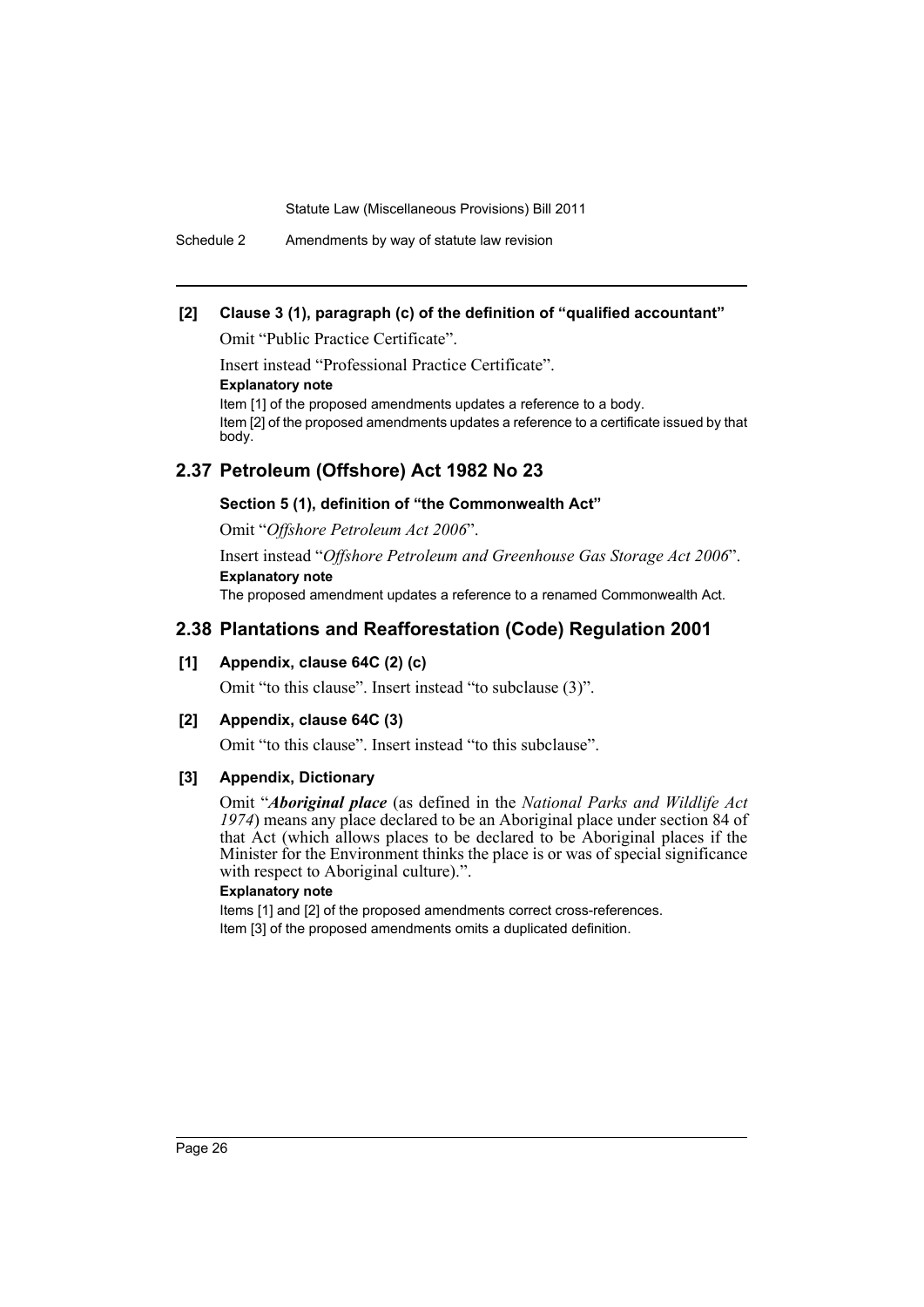Amendments by way of statute law revision Schedule 2 Schedule 2

# **2.39 Prisoners (Interstate Transfer) Order 2010**

### **Clause 6**

Insert at the end of the clause:

(2) The Order made under the Act and published on 16 February 1996 in Gazette No 20 at page 596 is repealed.

#### **Explanatory note**

The proposed amendment repeals an Order that is redundant because of the making of the *Prisoners (Interstate Transfer) Order 2010*.

# **2.40 Property, Stock and Business Agents Act 2002 No 66**

### **Section 196 (6)**

Omit "section 64A". Insert instead "section 79A". **Explanatory note** The proposed amendment updates a cross-reference to a renumbered provision.

# **2.41 Property, Stock and Business Agents Regulation 2003**

### **Clause 43 (1) (o)**

Omit "section 64A". Insert instead "section 79A". **Explanatory note** The proposed amendment updates a cross-reference to a renumbered provision.

# **2.42 Protection of the Environment Operations (General) Regulation 2009**

### **[1] Clause 84, definition of "non-pilotage vessel"**

Omit "Part 6 of the *Ports and Maritime Administration Act 1995*" wherever occurring.

Insert instead "Division 3 of Part 6 of the *Marine Safety Act 1998*".

### **[2] Clause 84, definition of "non-pilotage vessel"**

Omit "pilotage exemption certificate under the *Marine Pilotage Licensing Act 1971*" from paragraph (b).

Insert instead "marine pilotage exemption certificate under the *Marine Safety Act 1998*".

### **Explanatory note**

Item [1] of the proposed amendments updates a cross-reference.

Item [2] of the proposed amendments updates a reference to a licence.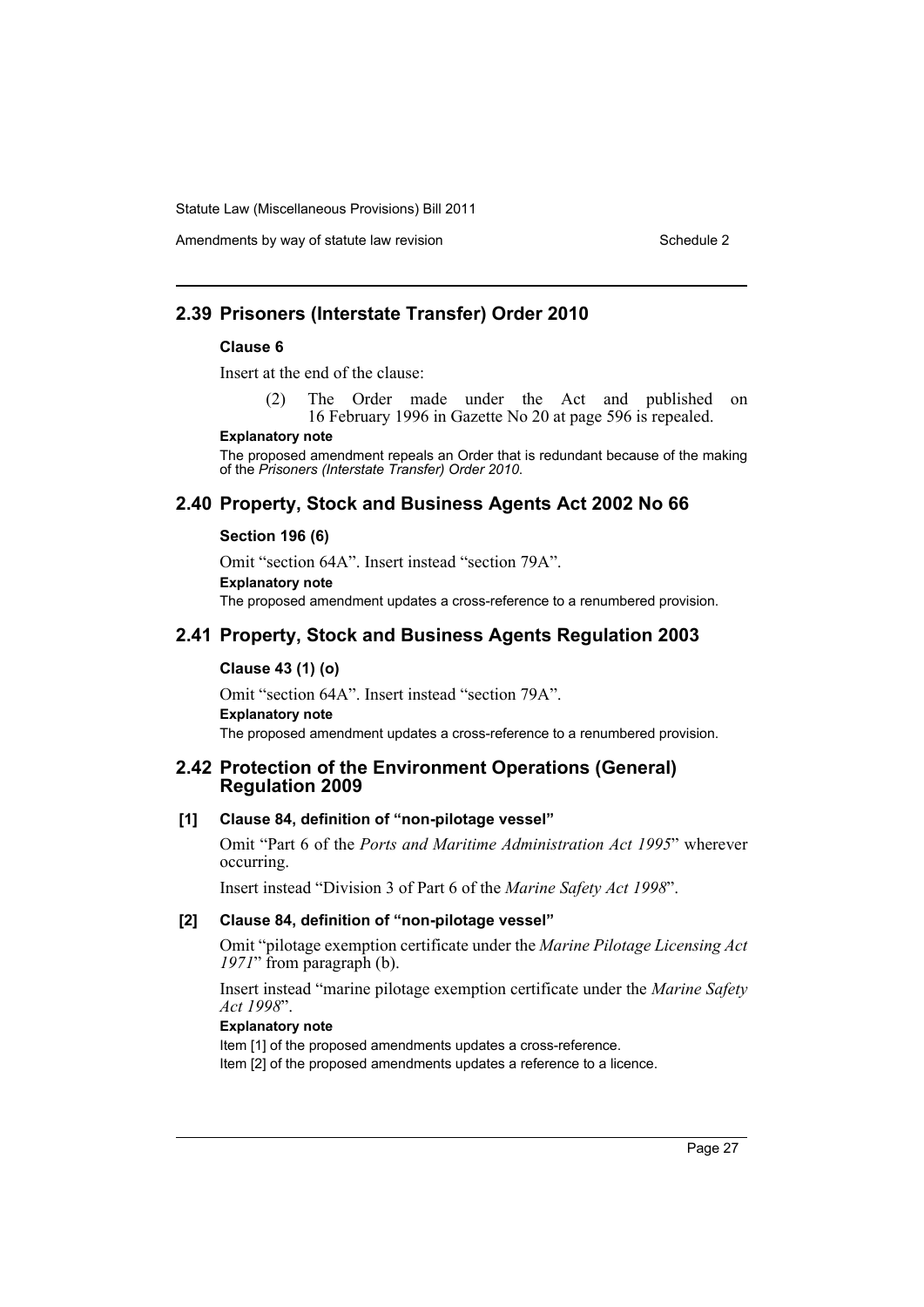Schedule 2 Amendments by way of statute law revision

# **2.43 Public Health Act 2010 No 127**

# **Schedule 4.8 [1]**

Omit "Division 1 or 2". Insert instead "Division 1 or 3". **Explanatory note** The proposed amendment corrects a cross-reference.

# **2.44 Residential Parks Act 1998 No 142**

### **[1] Section 4, note**

Omit the note.

# **[2] The whole Act**

Omit "cf" references relating to the RT Act and the CRHPI Code wherever occurring after section headings.

### **[3] Section 154**

Omit the section. **Explanatory note** Item [1] of the proposed amendments omits an obsolete note. Item [2] of the proposed amendments omits obsolete references. Item [3] of the proposed amendments omits a section made redundant by section 81 of the *Consumer, Trader and Tenancy Tribunal Act 2001*.

# **2.45 Residential Tenancies Regulation 2010**

### **Clause 25 (2)**

Omit "a Streamline". Insert instead "an Everyday Access". **Explanatory note** The proposed amendment reflects the change of name of a bank account.

# **2.46 Retail Trading Act 2008 No 49**

### **Schedule 1**

Omit "dvd shops". Insert instead "DVD shops". **Explanatory note** The proposed amendment corrects an abbreviation.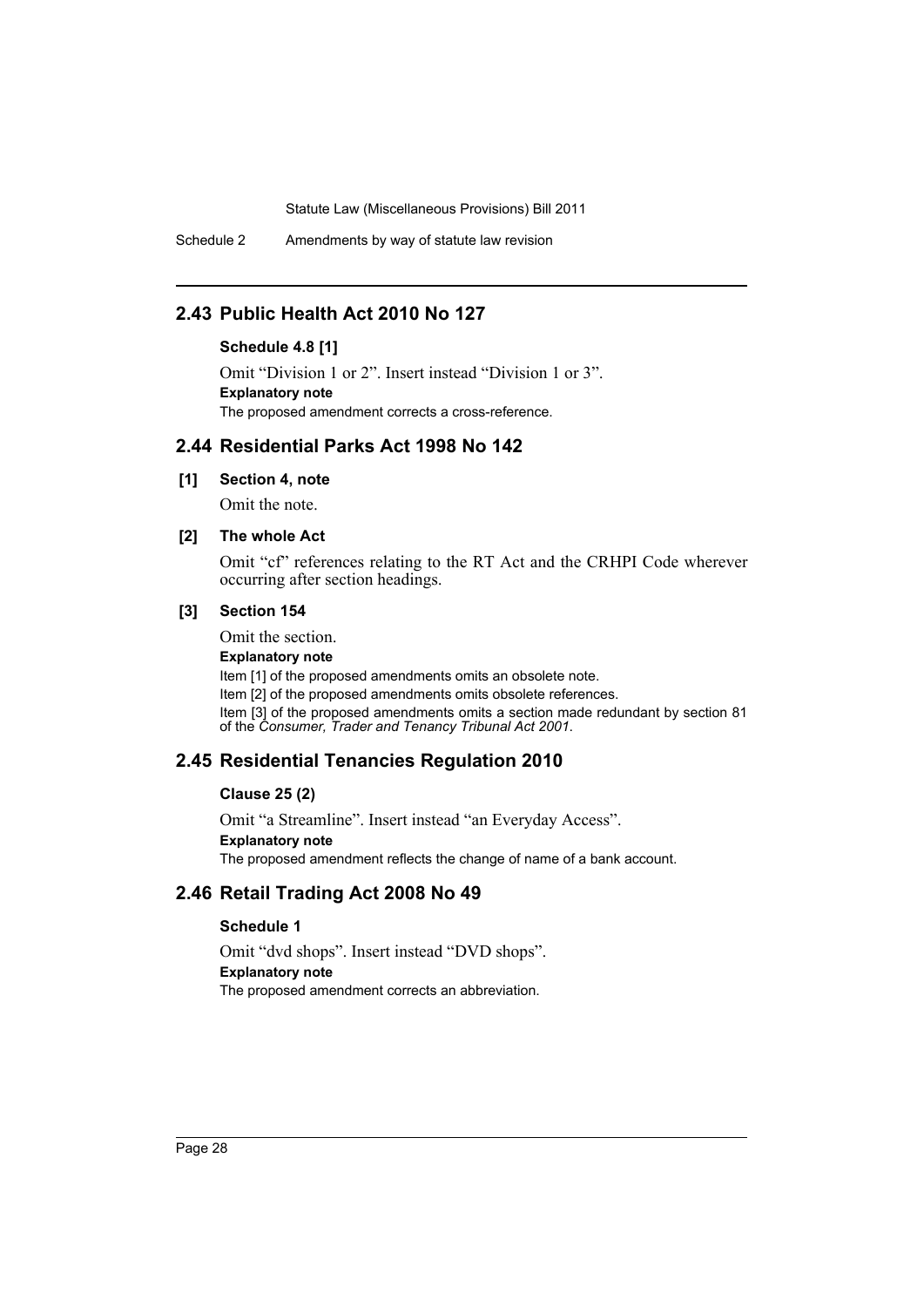# **2.47 Security Industry Regulation 2007**

# **Clause 14 (1) (a)**

Omit "National Institute of Accountants".

Insert instead "Institute of Public Accountants". **Explanatory note** The proposed amendment updates a reference to a body.

# **2.48 Singleton Local Environmental Plan 1996**

### **Clause 39A**

Renumber clause 39 where secondly occurring as clause 39A. **Explanatory note** The proposed amendment corrects duplicated numbering.

# **2.49 State Environmental Planning Policy (Exempt and Complying Development Codes) 2008**

# **Clause 1.12 (2)**

Omit "is varied". Insert instead "are varied". **Explanatory note** The proposed amendment corrects a grammatical error.

# **2.50 State Environmental Planning Policy (Infrastructure) 2007**

**[1] Clause 10 (2) and (3)**

Omit the subclauses.

### **[2] Clause 113, definition of "telecommunications facility"**

Omit "point equipment" from paragraph (b).

Insert instead "point, equipment".

**Explanatory note**

Item [1] of the proposed amendments removes redundant provisions relating to a repealed schedule.

Item [2] of the proposed amendments inserts missing punctuation.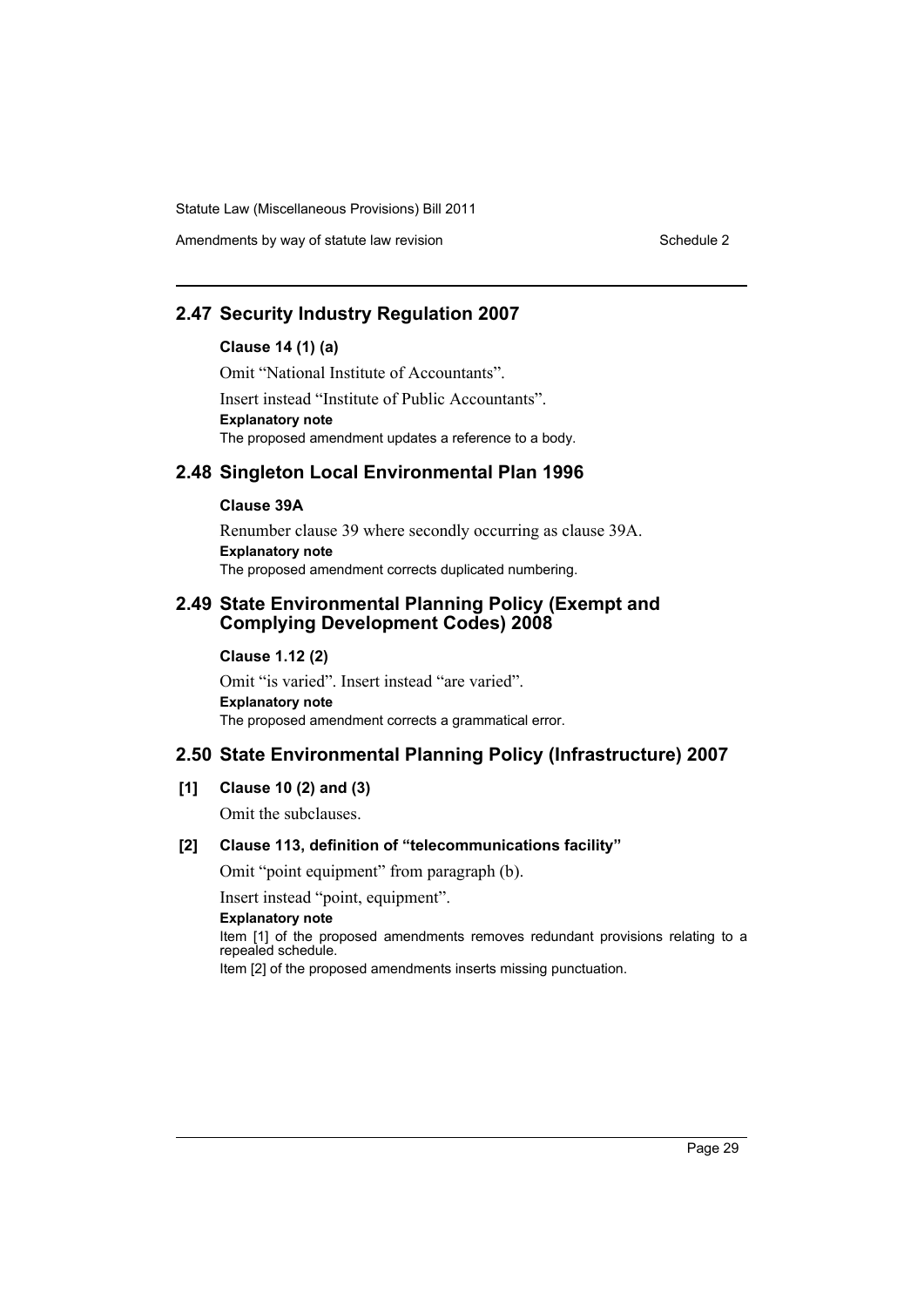Schedule 2 Amendments by way of statute law revision

### **2.51 State Environmental Planning Policy (Major Development) 2005**

**Schedule 3, Part 28, clause 21**

Omit "this plan". Insert instead "this Part". **Explanatory note** The proposed amendment corrects a cross-reference.

### **2.52 State Environmental Planning Policy (Sydney Drinking Water Catchment) 2011**

#### **Clause 4 (1), definition of "NorBE Tool"**

Omit "Guidelines". Insert instead "Guideline". **Explanatory note** The proposed amendment corrects a typographical error.

### **2.53 Strata Schemes Management Act 1996 No 138**

#### **Section 24 (d1)**

Omit "National Institute of Accountants".

Insert instead "Institute of Public Accountants". **Explanatory note** The proposed amendment updates a reference to a body.

### **2.54 Succession Act 2006 No 80**

### **Section 93 (1) (b), note**

Omit the note. **Explanatory note** The proposed amendment removes an inaccurate note.

### **2.55 Superannuation Act 1916 No 28**

### **Schedule 26**

Omit "Dame Edith Walker Convalescent Hospital for Men" from Part 1 of Schedule 26.

Insert instead "Dame Eadith Walker Convalescent Hospital for Men". **Explanatory note**

The proposed amendment corrects a typographical error.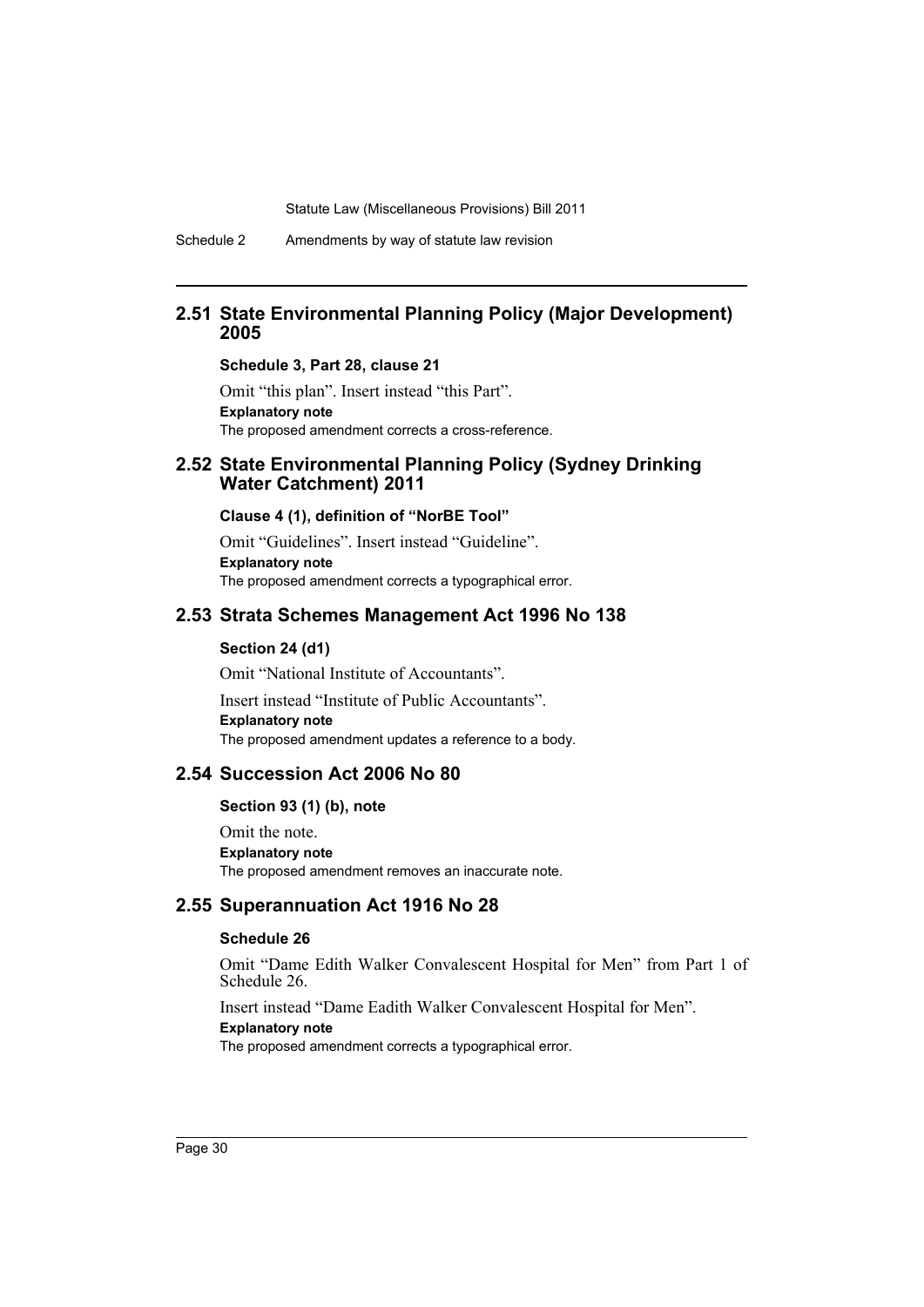Amendments by way of statute law revision Schedule 2 Schedule 2

# **2.56 Valuers Act 2003 No 4**

### **Section 24 (6)**

Omit "section 64A". Insert instead "section 79A". **Explanatory note** The proposed amendment updates a cross-reference to a renumbered provision.

# **2.57 Walker Trusts Act 1938 No 31**

### **Section 9A (3)**

Omit "section 11 (e) (ii)". Insert instead "section 11 (ii)". **Explanatory note** The proposed amendment corrects a cross-reference.

# **2.58 Water Sharing Plan for the Greater Metropolitan Region Groundwater Sources 2011**

### **[1] Clause 23**

Insert "of" after "commencement".

### **[2] Clause 54 (1) (b) (ii)**

Omit "the Australian Technical Standard 4747 as may be updated or replaced from time to time".

Insert instead "Australian Technical Specification 4747, published by Standards Australia, as updated or replaced from time to time".

### **Explanatory note**

Item [1] of the proposed amendments inserts a missing word. Item [2] of the proposed amendments clarifies a reference to a document.

# **2.59 Water Sharing Plan for the Karuah River Water Source 2003**

### **Clause 58 (2) (b)**

Insert "or" after "licence,".

### **Explanatory note**

The proposed amendment inserts a missing conjunction.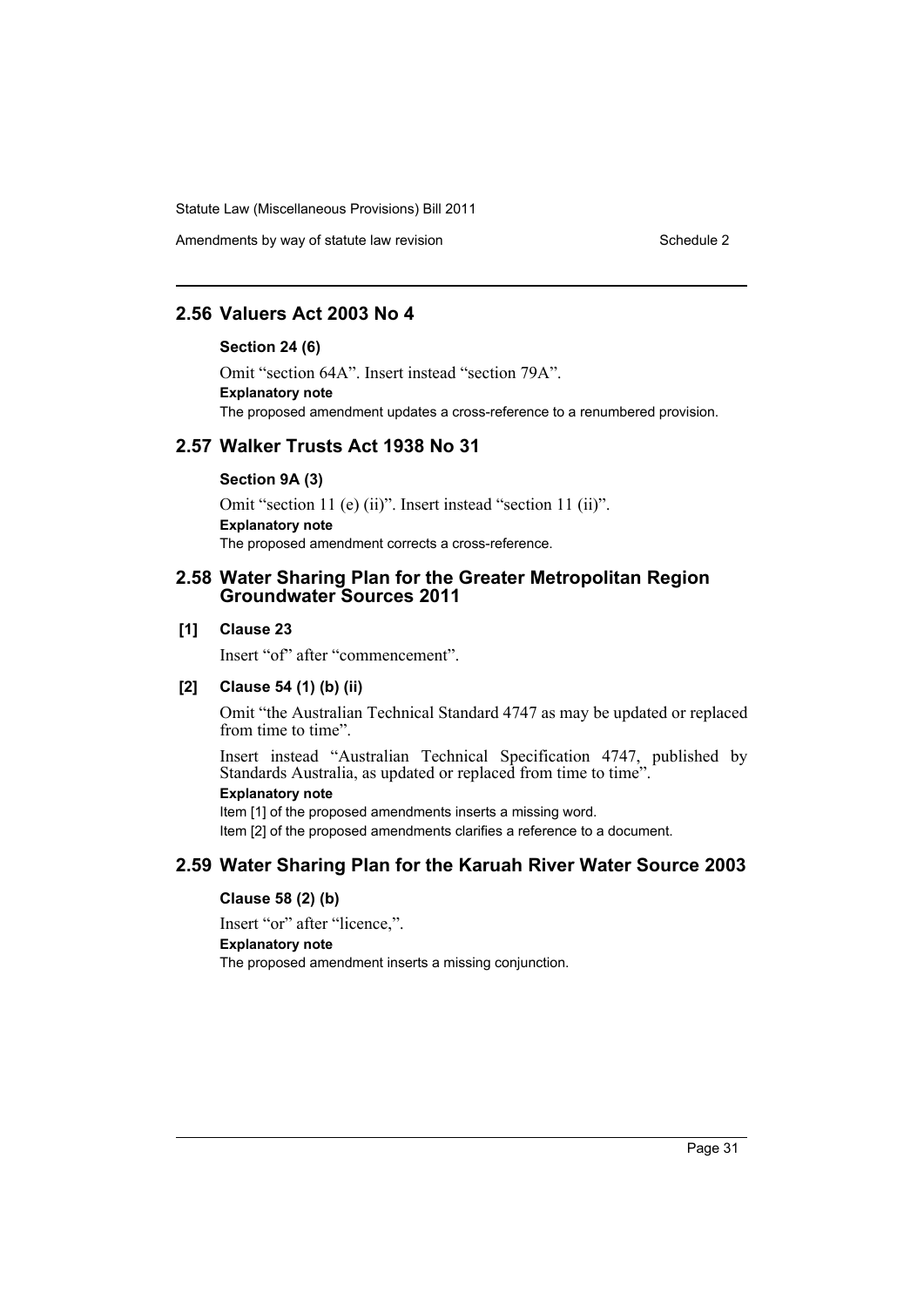Schedule 2 Amendments by way of statute law revision

# **2.60 Water Sharing Plan for the Murrah-Wallaga Area Unregulated and Alluvial Water Sources 2010**

#### **Clause 4 (1)**

Omit "(hereafter *these water sources*)" where secondly occurring. **Explanatory note** The proposed amendment omits duplicated words.

### **2.61 Water Sharing Plan for the Richmond River Area Unregulated, Regulated and Alluvial Water Sources 2010**

**Clause 76 (2) (i) (i)**

Insert "is" after "it". **Explanatory note** The proposed amendment inserts a missing word.

### **2.62 Water Sharing Plan for the Towamba River Unregulated and Alluvial Water Sources 2010**

### **[1] Clause 42 (6) (a) (i)**

Omit "meters". Insert instead "metres".

**[2] Clause 65 (a)**

Omit "this plan". Insert instead "this Plan".

### **[3] Clause 65 (d)**

Omit "registered map". Insert instead "Registered Map". **Explanatory note** The proposed amendments correct typographical errors.

# **2.63 Water Sharing Plan for the Tweed River Area Unregulated and Alluvial Water Sources 2010**

### **Clause 53 (3)**

Omit "satisfied the". Insert instead "satisfied that". **Explanatory note** The proposed amendment corrects a typographical error.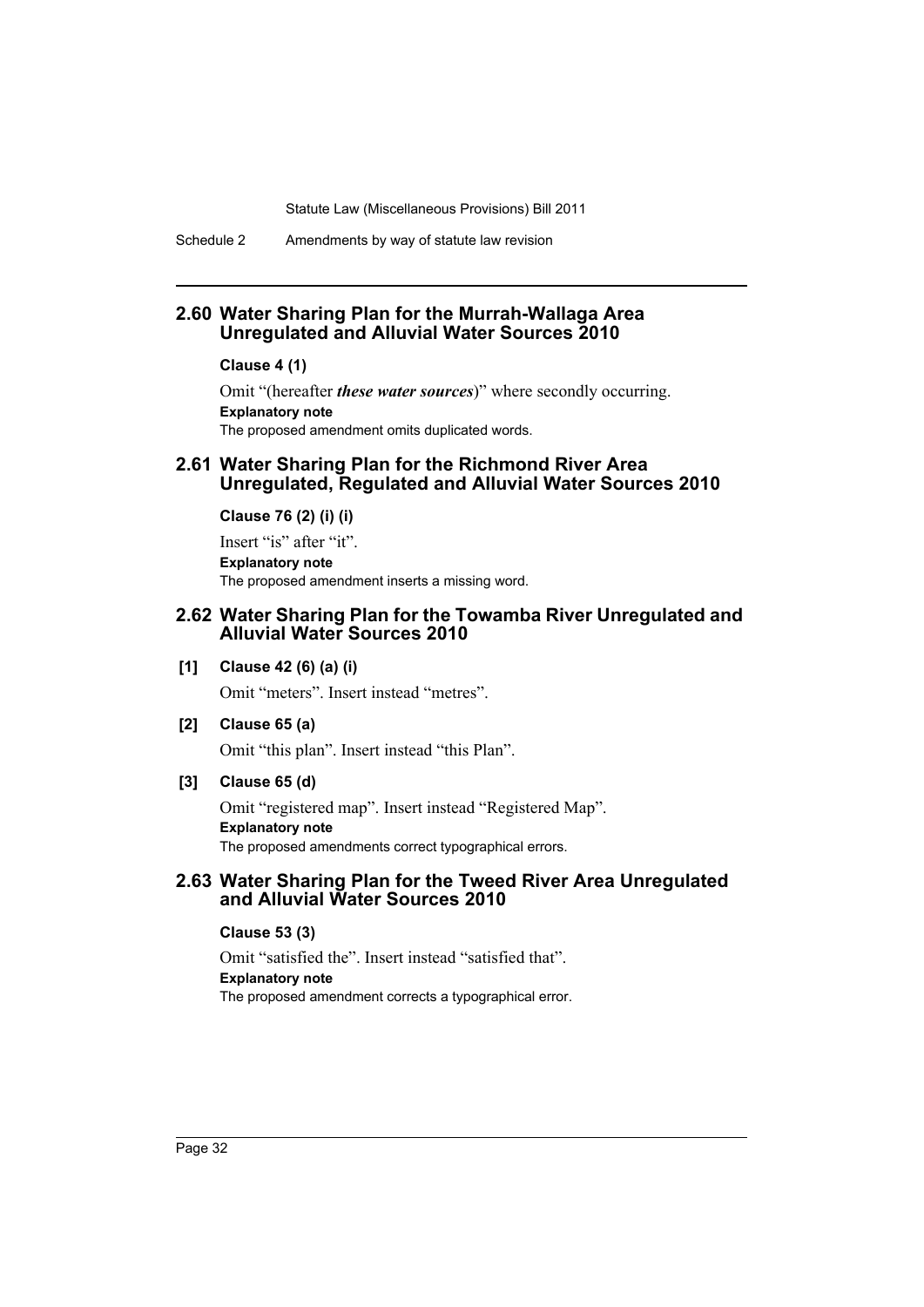Amendments by way of statute law revision Schedule 2 Schedule 2

# **2.64 Workers Compensation Act 1987 No 70**

### **[1] Schedule 1, clause 2**

Omit "*Offshore Petroleum Act 2006*" wherever occurring. Insert instead "*Offshore Petroleum and Greenhouse Gas Storage Act 2006*".

### **[2] Schedule 1, clause 2 (2) (b)**

Omit "section 7 (2)". Insert instead "section 8 (2)".

### **[3] Schedule 1, clause 2 (4) (b)**

Omit "section 7 (1)". Insert instead "section 8 (1)". **Explanatory note** The proposed amendments update references to a renamed Commonwealth Act and renumbered provisions of that Act.

# **2.65 Workers Compensation Regulation 2010**

### **Schedule 6, clause 15**

Omit "*Motor Accidents Compensation Regulation 2010*".

Insert instead "*Motor Accidents Compensation Regulation 2005*". **Commencement**

The amendment is taken to have commenced on 1 February 2011.

#### **Explanatory note**

The proposed amendment corrects a cross-reference.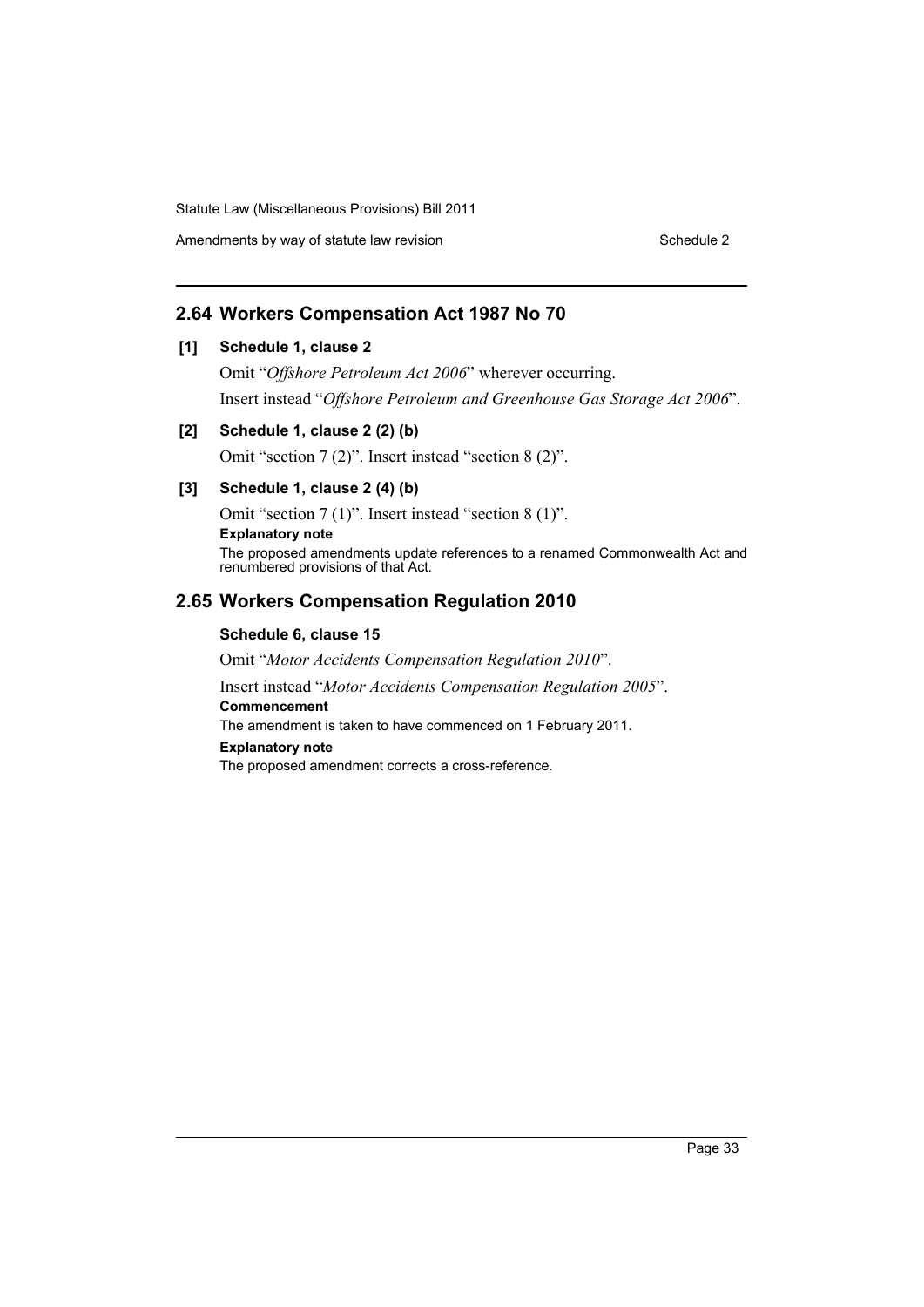Schedule 3 Amendments transferring provisions, and other amendments consequential on repeals

# <span id="page-35-0"></span>**Schedule 3 Amendments transferring provisions, and other amendments consequential on repeals**

# **3.1 Baptist Churches of New South Wales Property Trust Act 1984 No 4**

### **[1] Section 4 Definitions**

Omit section 4 (3). Insert instead:

(3) The provisions of this Act, other than Schedule 4, do not affect the operation of Schedule 4 (Transferred provisions—*Saint Andrew's Cathedral Site Agreements and Central Baptist Church Act 1936*).

### **[2] Schedule 4**

Insert after Schedule 3:

# **Schedule 4 Transferred provisions—Saint Andrew's Cathedral Site Agreements and Central Baptist Church Act 1936**

### **1 Definitions**

In this Schedule, unless the context or subject-matter otherwise indicates or requires:

*Baptist Union* means the Baptist Union of New South Wales.

*repealed Act* means the *Saint Andrew's Cathedral Site Agreements and Central Baptist Church Act 1936*.

*trustees* means the trustees of the Central Baptist Church, Bathurst Street, Sydney, formerly known as the Bathurst Street Baptist Church.

### **2 Vesting of lands—trusts and conditions**

The lands vested in the trustees and more particularly described in the Third Schedule to the repealed Act (as in force immediately before its repeal) shall vest in the Baptist Union for an estate in fee simple and shall be held by the said corporation together with the building required by section 10 of that Act to be erected thereon, upon the trusts and subject to the provisions and conditions set out in the Fourth Schedule to that Act.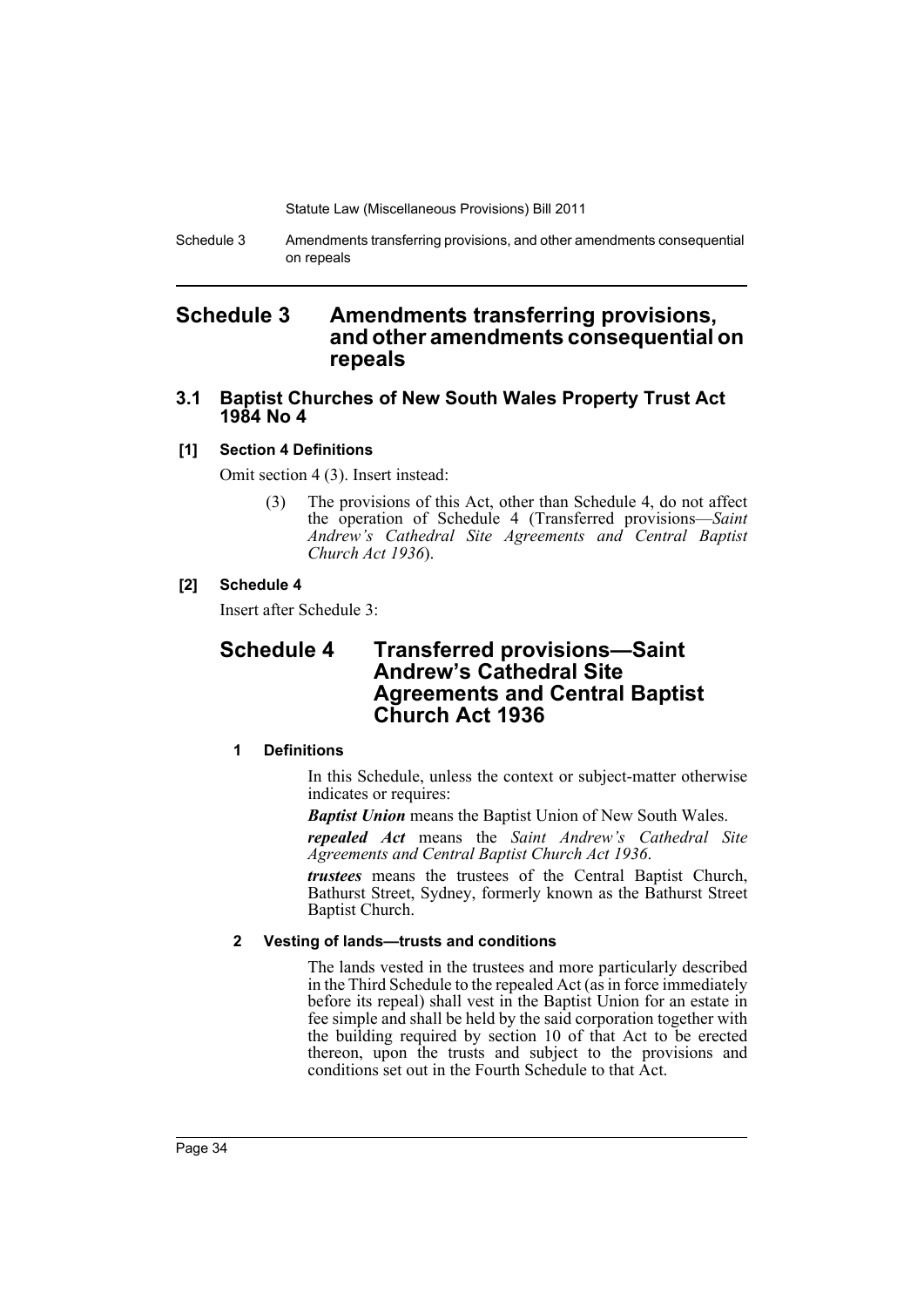Amendments transferring provisions, and other amendments consequential on repeals Schedule 3

#### **3 Transferred provisions to which Interpretation Act 1987 applies**

Clauses 1 and 2 re-enact (with minor modifications) sections 8 and 9 of the repealed Act and are transferred provisions to which section 30A of the *Interpretation Act 1987* applies.

## **3.2 Civil Liability Act 2002 No 22**

## **Schedule 2**

Insert after Schedule 1:

# **Schedule 2 Transferred provisions**

### **1 Abolition of action for loss or deprivation of consortium**

- (1) A person is not liable for damages in tort on the ground that the negligence, or other act or omission, of the person caused loss or impairment of the consortium of a husband and wife.
- (2) Subclause (1) re-enacts section 3 (1) of the *Law Reform (Marital Consortium) Act 1984* and is a transferred provision to which section 30A of the *Interpretation Act 1987* applies.

## **2 Abolition of tort of maintenance (including champerty)**

- (1) The tort of maintenance (including champerty) is abolished.
- (2) This clause and clauses 5 and 6 of Schedule 3 to the *Crimes Act 1900* do not affect any rule of law as to the cases in which a contract is to be treated as contrary to public policy or as otherwise illegal, whether the contract was made before or after the commencement of the *Maintenance, Champerty and Barratry Abolition Act 1993*.
- (3) This clause re-enacts (with minor modification) sections 4 and 6 of the *Maintenance, Champerty and Barratry Abolition Act 1993* and is a transferred provision to which section 30A of the *Interpretation Act 1987* applies.

**Note.** The crime of maintenance (including champerty) is also abolished. See Schedule 3 to the *Crimes Act 1900*.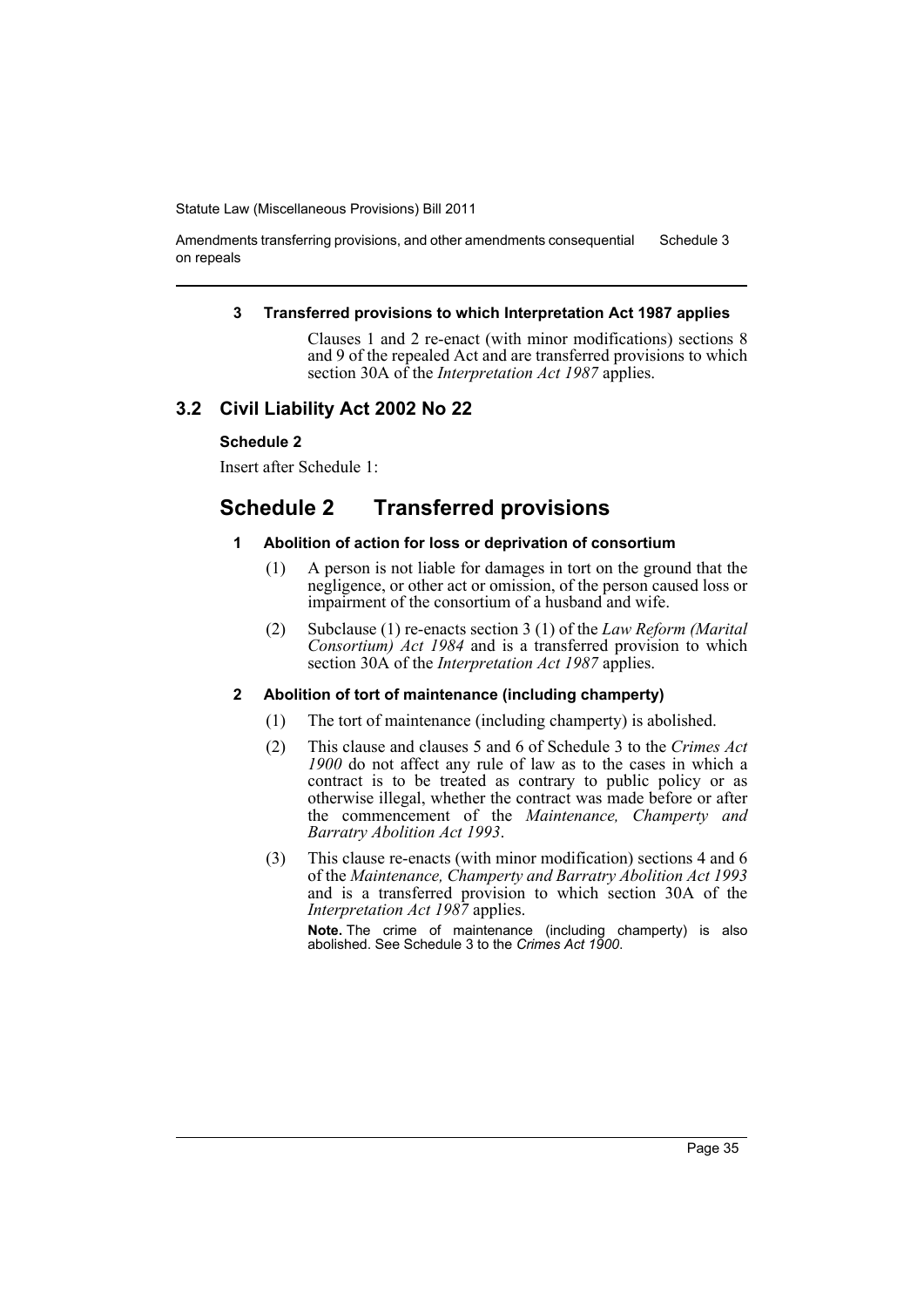Schedule 3 Amendments transferring provisions, and other amendments consequential on repeals

# **3.3 Competition Policy Reform (New South Wales) Act 1995 No 8**

## **Schedule 1**

Insert after section 45:

# **Schedule 1 Savings, transitional and other provisions**

## **1 Definition**

In this Schedule:

*Commonwealth Act* means the *Trade Practices Act 1974* of the Commonwealth.

### **2 Existing authorisations**

- (1) If an authorisation granted under the Commonwealth Act is in force immediately before 21 July 1996, a corresponding authorisation is taken to have been also granted under the Competition Code.
- (2) Such a corresponding authorisation has the same effect for the purposes of the Competition Code as the firstmentioned authorisation has for the purposes of the Commonwealth Act, and may be amended, revoked or otherwise dealt with under the Competition Code.
- (3) This clause does not apply in relation to an authorisation granted under the Commonwealth Act if an authorisation in the same or substantially the same terms has already been granted as referred to in section 44 of this Act.

## **3 Existing notifications**

- (1) If a notice given under section 93 of the Commonwealth Act is in force immediately before 21 July 1996, a corresponding notice is taken to have been also given under section 93 of the Competition Code.
- (2) Such a corresponding notice has the same effect for the purposes of the Competition Code as the firstmentioned notice has for the purposes of the Commonwealth Act, and may be withdrawn or otherwise dealt with under the Competition Code.
- (3) This clause does not apply in relation to a notice given under section 93 of the Commonwealth Act if a notice in the same or substantially the same terms has already been given as referred to in section 44 of this Act.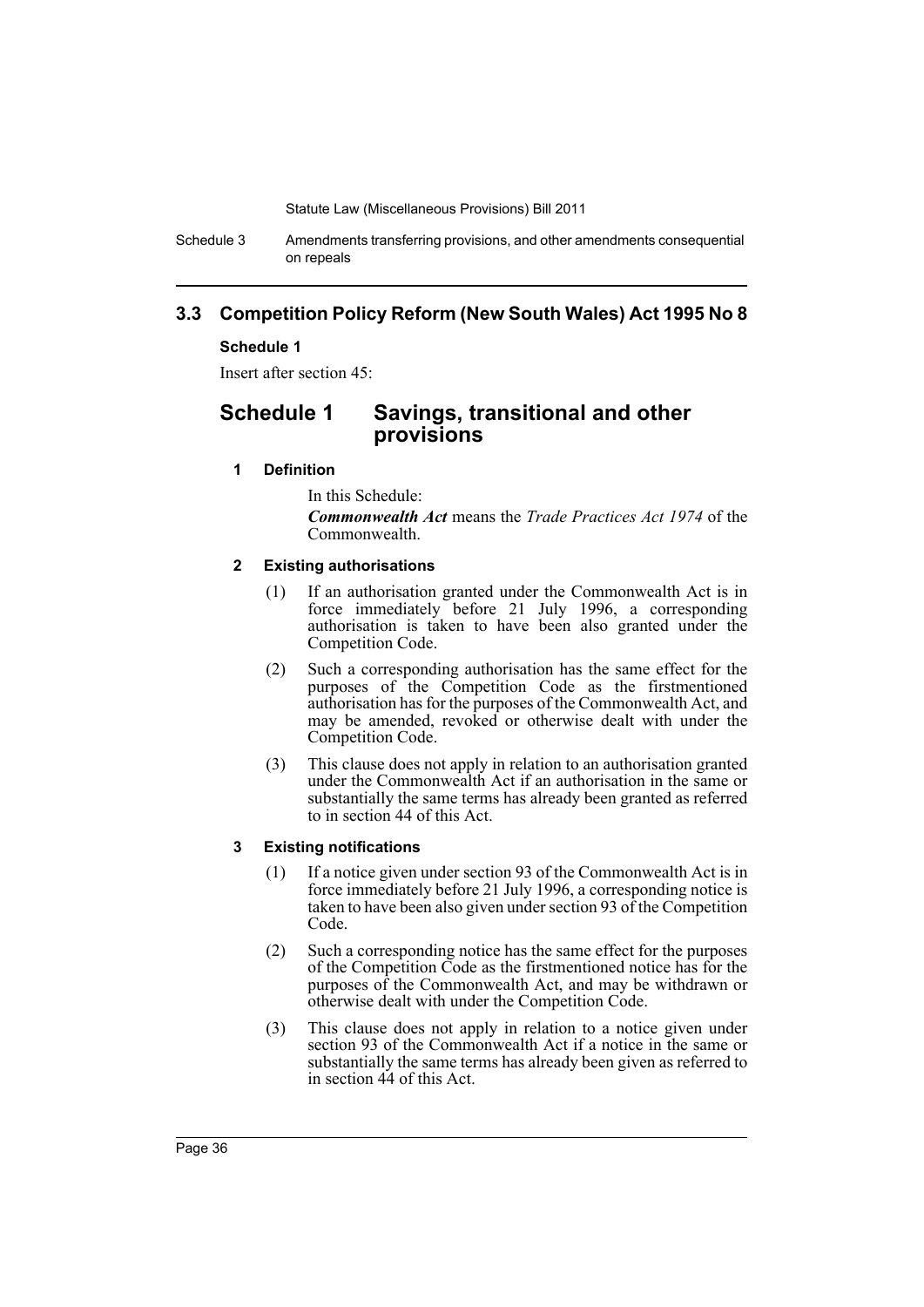Amendments transferring provisions, and other amendments consequential on repeals Schedule 3

- (4) This clause applies to a notice given under section 93 (3) of the Commonwealth Act, as well as to a notice given under section 93 (1) of that Act.
- **4 Transferred provisions to which Interpretation Act 1987 applies**

Clauses 1–3 re-enact (with minor modifications) clauses 2–4 of the *Competition Policy Reform (New South Wales) Savings and Transitional Regulation 1996* and are transferred provisions to which section 30A of the *Interpretation Act 1987* applies.

## **3.4 Conversion of Cemeteries Act 1974 No 17**

### **Schedule 3**

Insert after Schedule 2:

# **Schedule 3 Transferred provisions relating to cemetery land**

### **1 Gladesville Mental Hospital Cemetery Act 1960 No 45**

- (1) Subject to the provisions hereinafter contained, the Minister for Health (*the Minister*) may cause the remains of all persons buried in the lands described in Parts 1 and 2 of the Schedule to the *Gladesville Mental Hospital Cemetery Act 1960* (so far as such remains can by reasonable diligence be discovered or identified) together with all headstones, grave enclosures and other surface structures on such lands to be collected with due care and removed from such lands and shall cause any such remains so removed to be reverently reinterred and such headstones, grave enclosures and other surface structures to be re-erected in such cemetery as the Minister may determine.
- (2) The cost of such removal, reinterment and re-erection shall be borne by the Minister.
- (3) The Minister shall cause an advertisement of the Minister's intention to remove such remains, headstones, grave enclosures or other surface structures under the provisions of subclause (1), to be published 3 times at intervals of not less than 2 weeks in 1 or more newspapers circulating in the Metropolitan Area and no such remains, headstones, grave enclosures or other surface structures shall be so removed before the expiration of 3 months from publication of the last of such advertisements.
- (4) (a) At any time after publication of the first advertisement referred to in subclause (3) and before the expiration of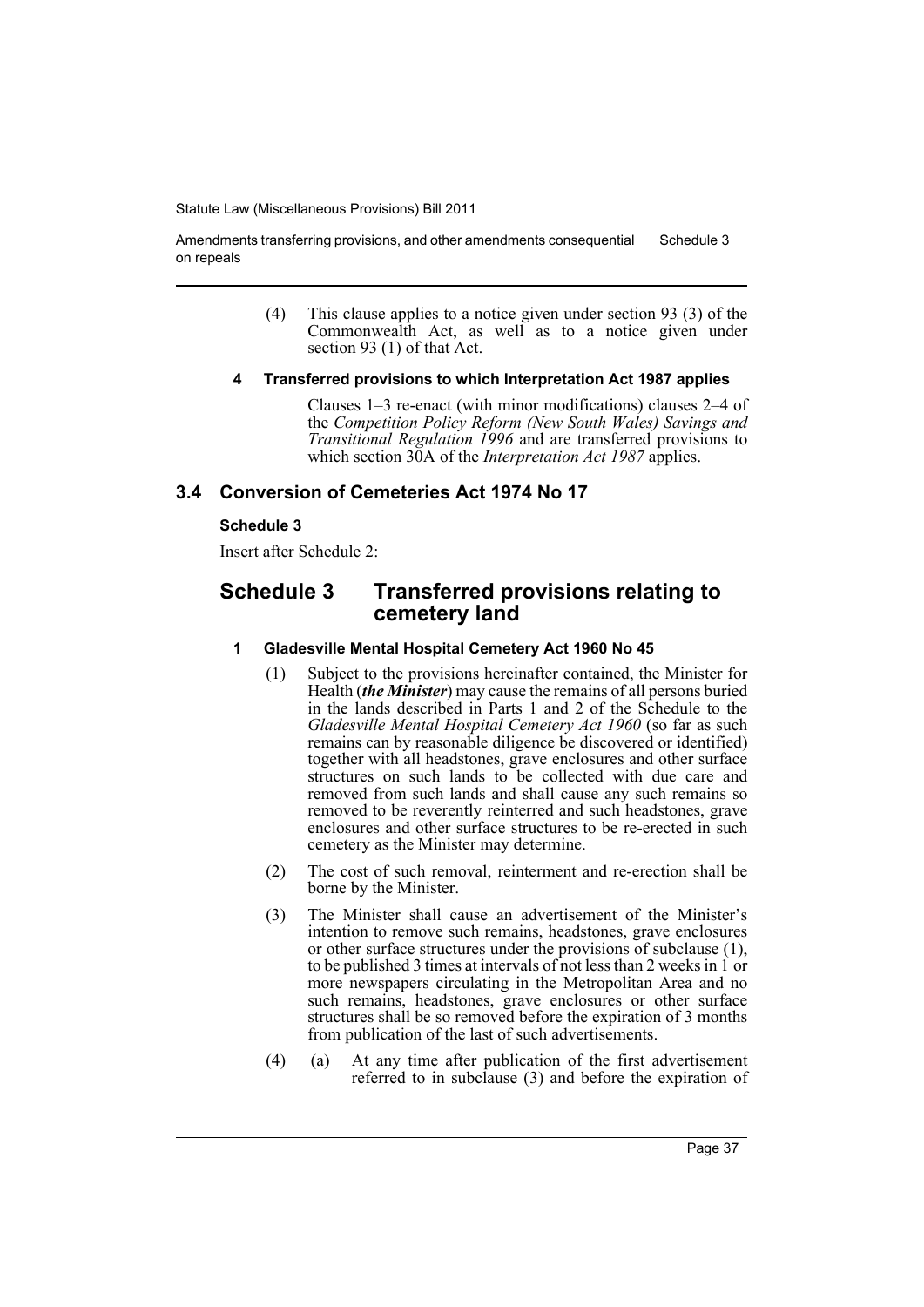Schedule 3 Amendments transferring provisions, and other amendments consequential on repeals

> 3 months from publication of the last of such advertisements, the representatives or any persons claiming to be the representatives of any person buried in the said lands may, at their own expense, remove the headstone, grave enclosure or other surface structure erected over the grave of such person, and may, at their own expense, and with the permission of the Director-General of the Department of Health, remove the remains of such person to such cemetery as they may desire.

- (b) Any such representatives or any such persons claiming to be such representatives shall give to the Minister for Health not less than 28 days' notice of their intention.
- (5) In this clause, a reference to the *Gladesville Mental Hospital Cemetery Act 1960* is a reference to that Act as in force immediately before its repeal.
- (6) Subclauses  $(1)$ –(5) re-enact (with minor modifications) section 3 of the *Gladesville Mental Hospital Cemetery Act 1960* and are transferred provisions to which section 30A of the *Interpretation Act 1987* applies.

#### **2 Methodist Church, Rockdale, Cemetery Act 1936 No 29**

- (1) The Trustees of the Methodist Church lands at Rockdale described in the First Part of the Schedule to the *Methodist Church, Rockdale, Cemetery Act 1936* (as in force immediately before its repeal) may remove any slab or tombstone erected on such lands and may re-erect such of those tombstone as are reasonably capable of re-erection on that portion of such lands as is described in the Second Part of that Schedule.
- (2) The said Trustees shall lay out and maintain upon the lands from which such slabs and tombstones have been so removed, gardens, lawns or grass plots.
- (3) Subclauses (1) and (2) re-enact (with minor modifications) section 2 (1) and (2) of the *Methodist Church, Rockdale, Cemetery Act 1936* and are transferred provisions to which section 30A of the *Interpretation Act 1987* applies.

#### **3 St. Andrew's Church of England, Mayfield, Cemetery Act 1957 No 39**

(1) It shall be lawful for the Trustees of Church Property for the Diocese of Newcastle (hereinafter referred to as "the Trustees") or such persons as may be authorised by the Trustees to use the land described in the Schedule to the *St. Andrew's Church of*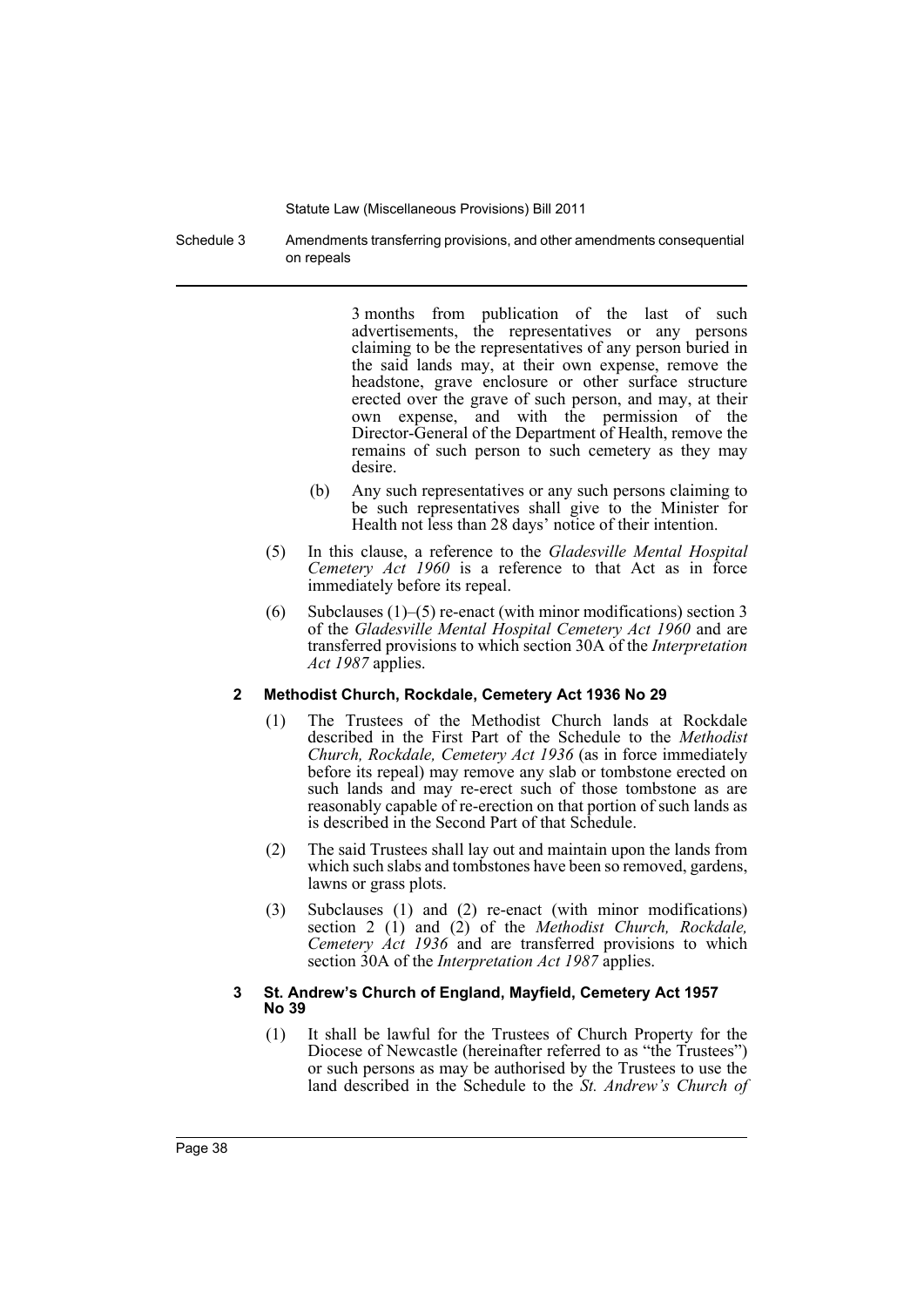Amendments transferring provisions, and other amendments consequential on repeals Schedule 3

> *England, Mayfield, Cemetery Act 1957* (as in force immediately before its repeal) for the purposes of erecting and maintaining a hall, suitable monument and columbarium thereon and such other purposes of the Church of England as the Trustees may determine notwithstanding:

- (a) that the said land comprises a cemetery, and
- (b) any trusts, conditions, encumbrances or dedications affecting the said land immediately before the commencement of that Act.
- (2) Subclause (1) re-enacts (with minor modifications) section 2 (1) of the *St. Andrew's Church of England, Mayfield, Cemetery Act 1957* and is a transferred provision to which section 30A of the *Interpretation Act 1987* applies.

#### **4 St. Andrew's Presbyterian Church, Woonona, Cemetery Act 1966 No 6**

- (1) It shall be lawful for the Trustees or such persons as may be authorised by them to use the cemetery land as a rest park or for such other purposes of the Presbyterian Church of Australia in the State of New South Wales as the Trustees may determine, notwithstanding:
	- (a) that, immediately before the commencement of the *St. Andrew's Presbyterian Church, Woonona, Cemetery Act 1966*, the cemetery land comprised a cemetery, and
	- (b) any trusts, conditions, encumbrances or dedications affecting the cemetery land immediately before the commencement of that Act.
- (2) Subclause (1) re-enacts (with minor modifications) section 3 of the *St. Andrew's Presbyterian Church, Woonona, Cemetery Act 1966* and is a transferred provision to which section 30A of the *Interpretation Act 1987* applies.

#### **5 St. Anne's Church of England, Ryde, Act 1968 No 47**

- (1) It shall be lawful for the Trust or such persons as may be authorised by the Trust to use the cemetery land for the erection of extensions to St. Anne's Church of England at Ryde, and the construction of footpaths, driveways and car parking areas and such other purposes of the St. Anne's Church of England at Ryde, as the Trust may determine, notwithstanding:
	- (a) that, immediately before the commencement of the *St. Anne's Church of England, Ryde, Act 1968*, the cemetery land comprised a cemetery, and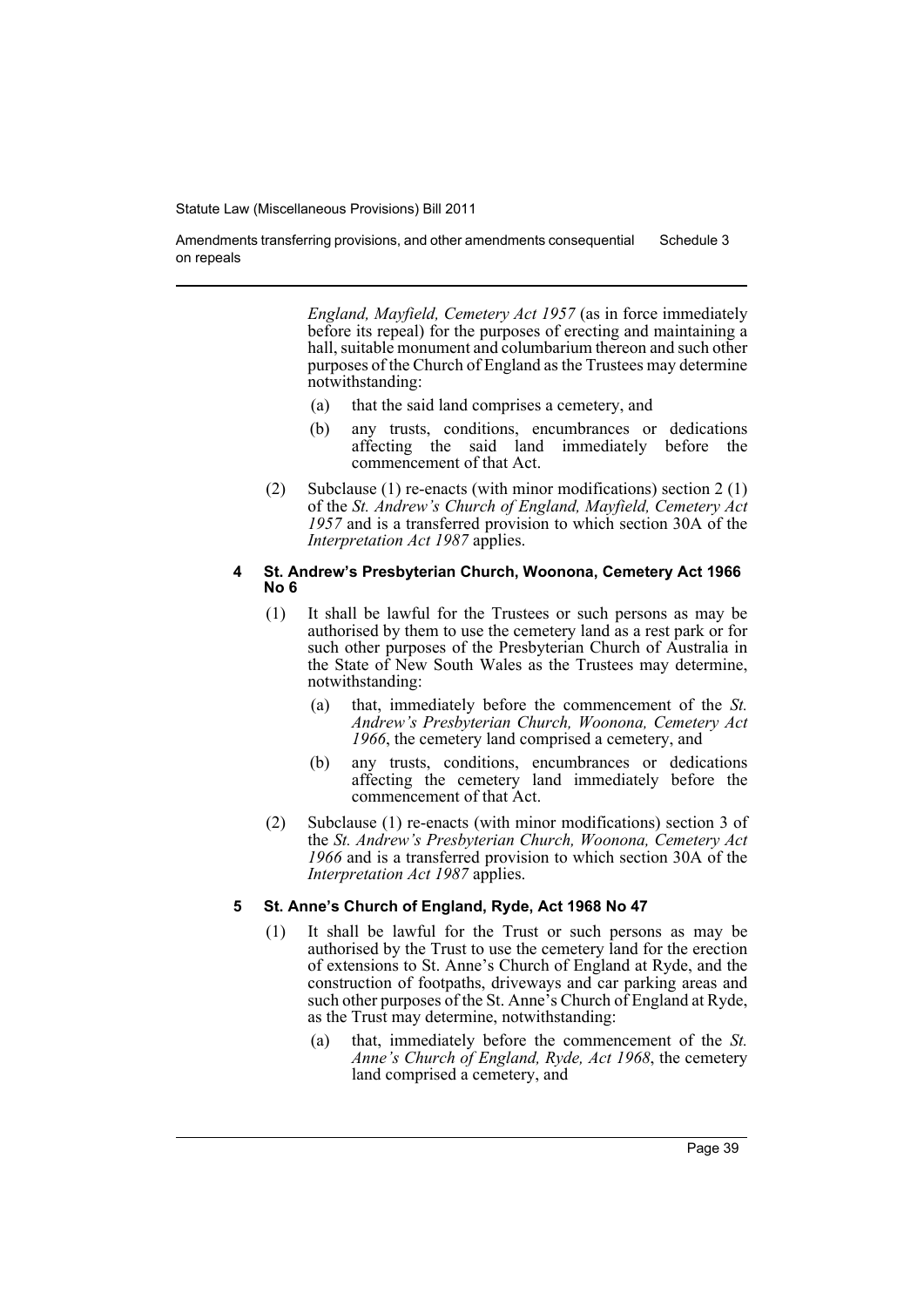Schedule 3 Amendments transferring provisions, and other amendments consequential on repeals

- (b) any trusts, conditions, encumbrances or dedications affecting the cemetery land immediately before the commencement of that Act.
- (2) Subclause (1) re-enacts (with minor modifications) section 4 of the *St. Anne's Church of England, Ryde, Act 1968* and is a transferred provision to which section 30A of the *Interpretation Act 1987* applies.

#### **6 St. George's Church of England, Hurstville, Cemetery Act 1961 No 63**

- (1) It shall be lawful for the Church of England Property Trust Diocese of Sydney (hereinafter referred to as *the Trust*) or such persons as may be authorised by the Trust to use such part of the land described in the Schedule to the *St. George's Church of England, Hurstville, Cemetery Act 1961* (as in force immediately before its repeal) as may be owned by the Trust and used as a cemetery (hereinafter referred to as *the said land*) for the purposes of erecting and maintaining a rectory and suitable monument thereon and such other purposes as may be declared by ordinance made under the *Anglican Church of Australia Trust Property Act 1917*, as amended by subsequent Acts, notwithstanding:
	- (a) that the said land comprises a cemetery, and
	- (b) any trusts, conditions, encumbrances or dedications affecting the said land immediately before the commencement of the *St. George's Church of England, Hurstville, Cemetery Act 1961*.
- (2) Subclause (1) re-enacts (with minor modifications) section 2 (1) of the *St. George's Church of England, Hurstville, Cemetery Act 1961* and is a transferred provision to which section 30A of the *Interpretation Act 1987* applies.

### **7 St. Peter's Church of England, Cook's River, Cemetery Act 1968 No 48**

- (1) It shall be lawful for the Trust or such persons as may be authorised by the Trust to use the cemetery land for all or any of the following:
	- (a) a rest park,
	- (b) a garden area,
	- (c) a recreation area,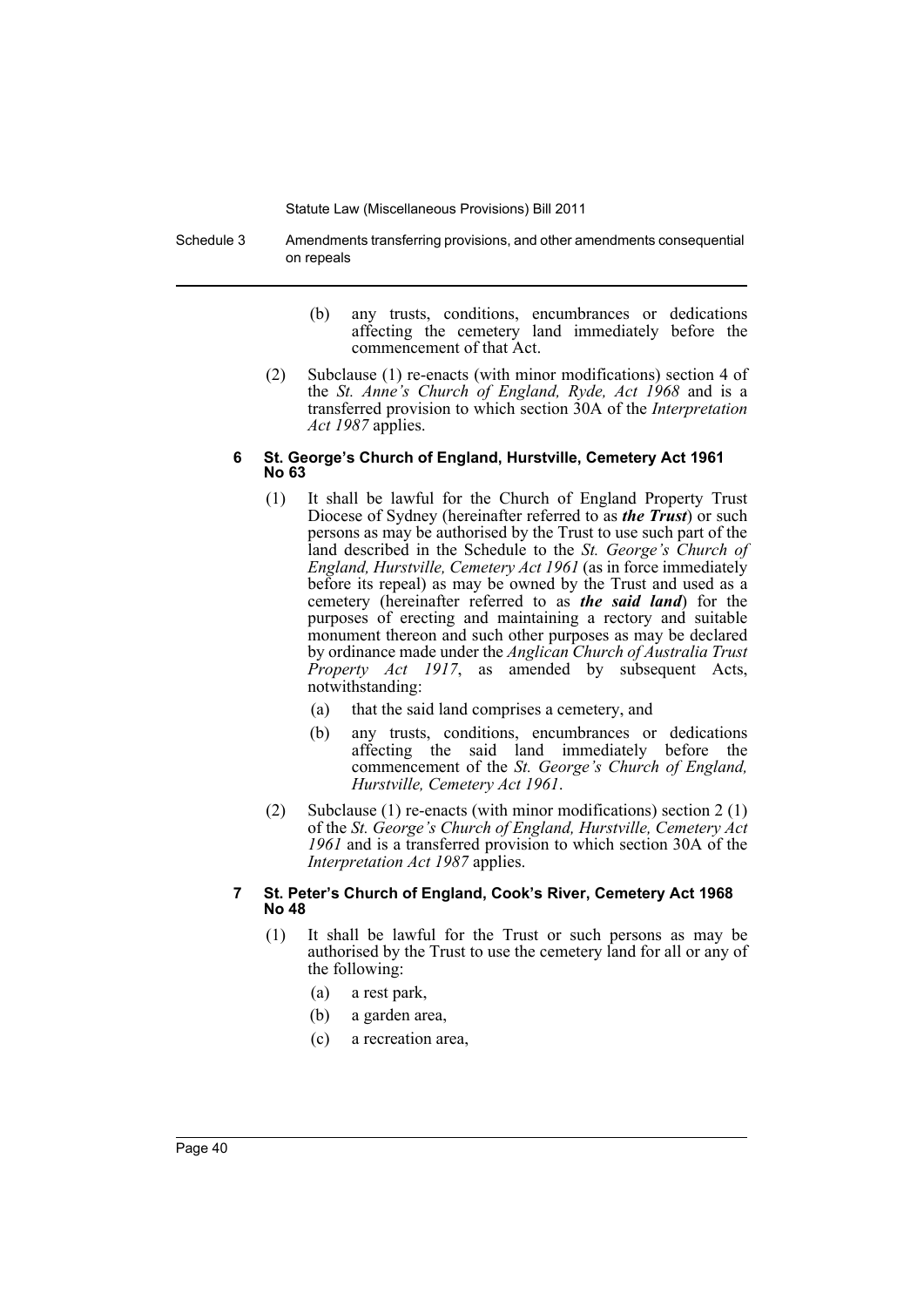Amendments transferring provisions, and other amendments consequential on repeals Schedule 3

> (d) such other purposes as may be declared by ordinance made under the *Anglican Church of Australia Trust Property Act 1917*, as subsequently amended,

notwithstanding:

- (i) that, immediately before the commencement of the *St. Peter's Church of England, Cook's River, Cemetery Act 1968*, the cemetery land comprised a cemetery, and
- (ii) any trusts, conditions, encumbrances or dedications affecting the cemetery land immediately before the commencement of that Act.
- (2) Subclause (1) re-enacts (with minor modifications) section 3 of the *St. Peter's Church of England, Cook's River, Cemetery Act 1968* and is a transferred provision to which section 30A of the *Interpretation Act 1987* applies.

# **3.5 Crimes Act 1900 No 40**

#### **Schedule 3 Abolished common law offences and rules**

Insert after clause 4:

#### **5 Maintenance (including champerty)**

- (1) The common law offence of maintenance (including champerty) is abolished.
- (2) Subclause (1) re-enacts section 3 of the *Maintenance, Champerty and Barratry Abolition Act 1993* and is a transferred provision to which section 30A of the *Interpretation Act 1987* applies. **Note.** The tort of maintenance (including champerty) is also abolished. See clause 2 of Schedule 2 to the *Civil Liability Act 2002*.

#### **6 Common barrator**

- (1) The common law offence of being a common barrator is abolished.
- (2) Subclause (1) re-enacts section 4A of the *Maintenance, Champerty and Barratry Abolition Act 1993* and is a transferred provision to which section 30A of the *Interpretation Act 1987* applies.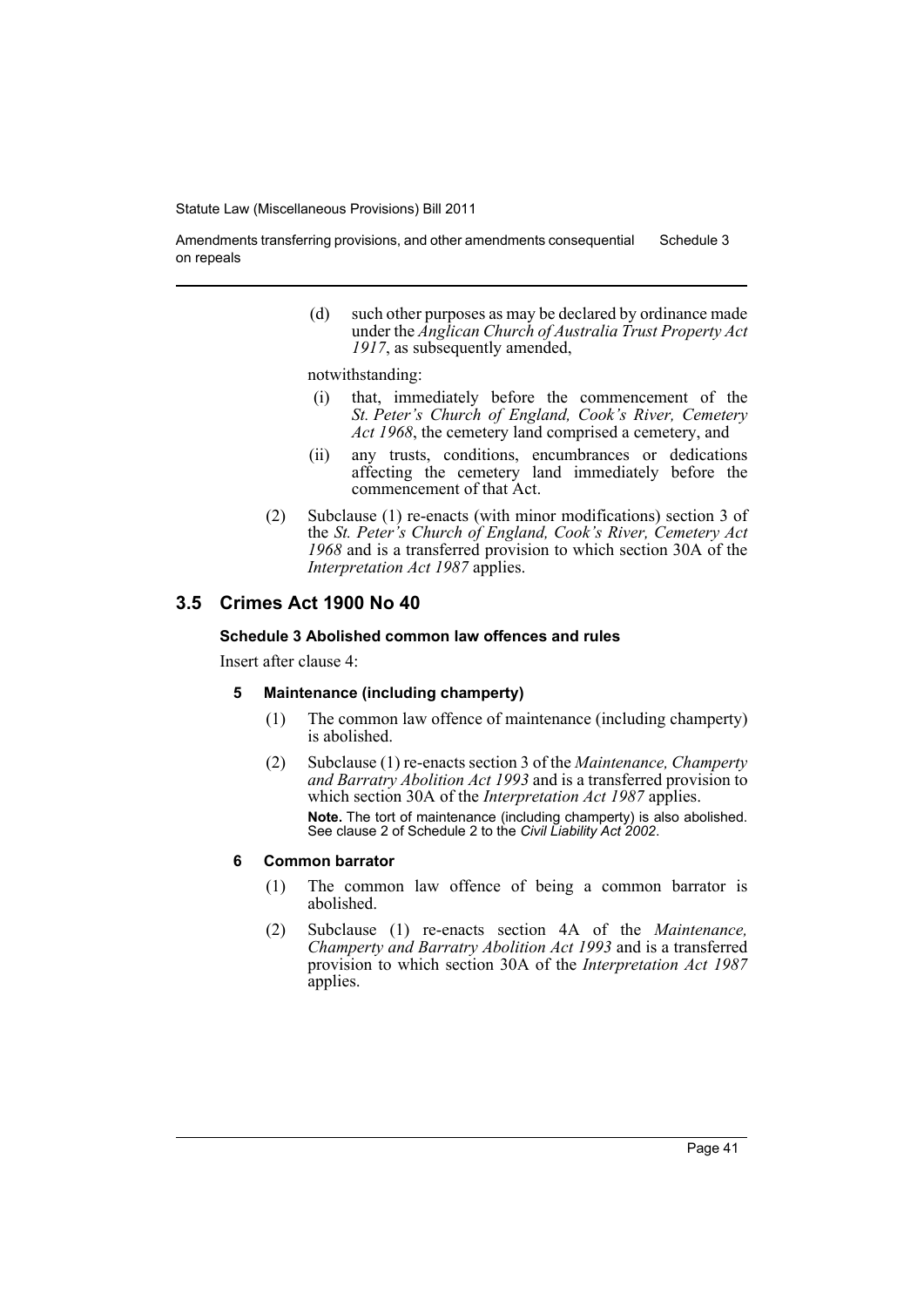Schedule 3 Amendments transferring provisions, and other amendments consequential on repeals

# **3.6 Environmental Planning and Assessment Act 1979 No 203**

### **Schedule 7**

Insert after Schedule 6:

# **Schedule 7 Transferred provisions**

# **Part 1 Botany and Randwick Sites Development Act 1982**

#### **1 Bus depot**

- (1) The Minister may, by order published in the Gazette, declare that such land within the Municipality of Botany or the Municipality of Randwick or both as is specified or described in the order may be developed by the Urban Transit Authority, or by any other persons nominated in the order, for the purpose of a bus depot.
- (2) Notwithstanding anything in any planning instrument or in any other environmental planning instrument, the Urban Transit Authority, and any other persons nominated pursuant to subclause (1), or any of them, may carry out development for the purpose of a bus depot, without the necessity for consent under this Act being obtained therefor, on the land for the time being specified or described pursuant to subclause (1).
- (3) Subclauses (1) and (2) re-enact (with minor modifications) section 7 (1) and (2) of the *Botany and Randwick Sites Development Act 1982* and are transferred provisions to which section 30A of the *Interpretation Act 1987* applies.

## **3.7 Local Government and Other Authorities (Superannuation) Act 1927 No 35**

#### **Schedule H Savings and transitional provisions**

Insert in columns 1 and 2 of the Table in clause 1A (1):

*Local Government and Other Authorities (Superannuation) Amendment Act 1977*

Sections 6 and 7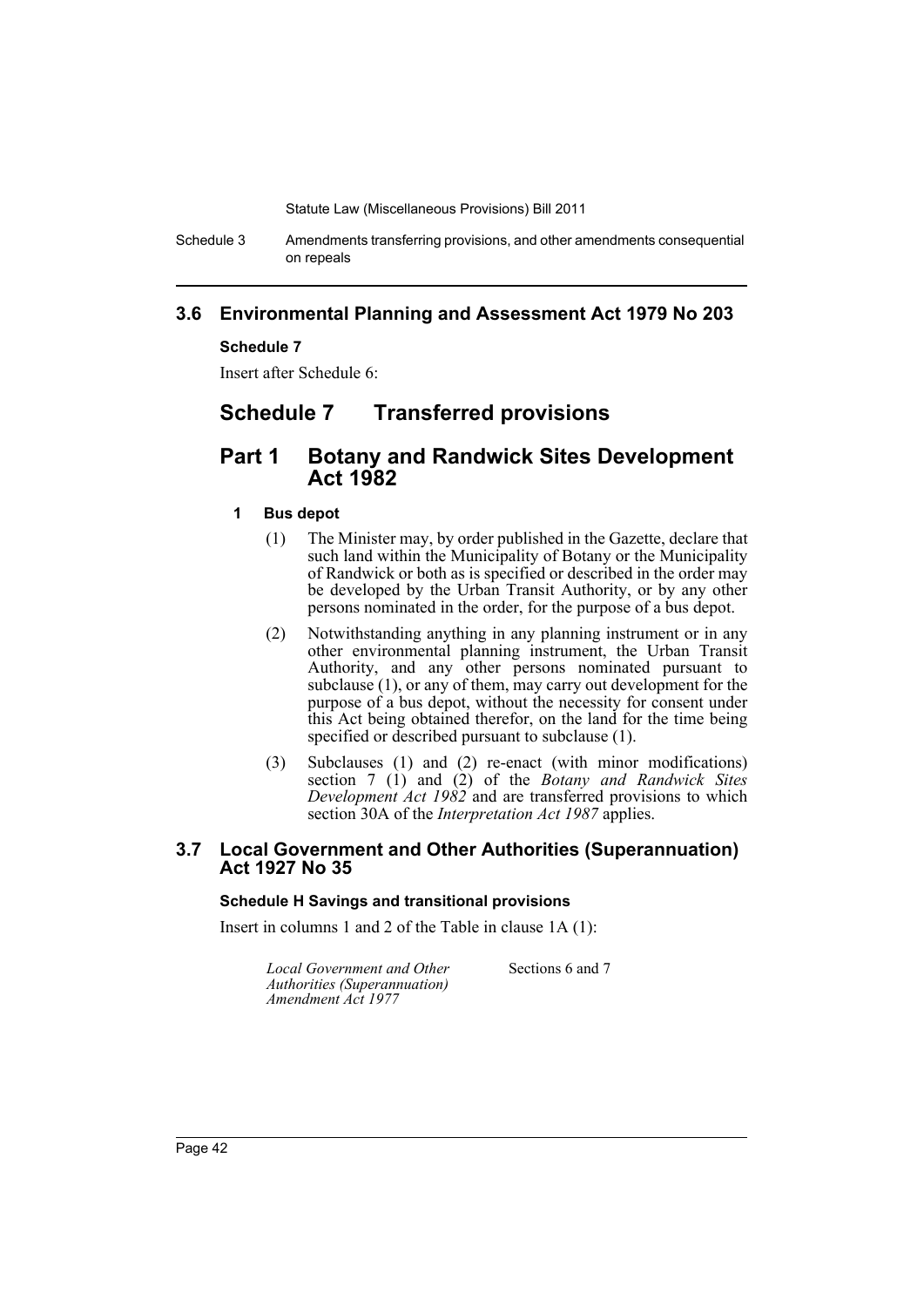Amendments transferring provisions, and other amendments consequential on repeals Schedule 3

# **3.8 Probate and Administration Act 1898 No 13**

#### **Section 54**

Insert after section 53:

- **54 Transferred provision—Court may authorise business of intestate to be carried on**
	- (1) Where any person has died intestate, as to any real or personal estate used by the deceased at the time of the deceased's death in any business, trade, or occupation, the Court may authorise the executor or administrator to postpone the realisation of the estate so used, or any part thereof, for such time as the Court thinks fit, and in the meantime to carry on the said business, trade, or occupation, and to use therein such estate or part thereof, subject to such conditions as the Court may think fit to impose.
	- (2) Subsection (1) re-enacts (with minor modifications) section 5 of the *Administration (Validating) Act 1900* and is a transferred provision to which section 30A of the *Interpretation Act 1987* applies.

# **3.9 Public Works Act 1912 No 45**

#### **[1] Section 91A**

Insert after section 91:

#### **91A Fences—transferred railway provisions**

### (1) **Bungendore to Captain's Flat Railway Act 1930**

Notwithstanding the provisions of section 91, the Constructing Authority shall not be compelled, nor shall it be the duty of the said Authority, to make or maintain any fence along the line of railway described in the Schedule to the *Bungendore to Captain's Flat Railway Act 1930* (as in force immediately before its repeal) for the accommodation of any person or for any purpose whatsoever; but the said Authority may, in its discretion, make and maintain such fences in connection with the said line of railway as it may think fit.

#### (2) **Coonabarabran to Burren Junction Railway Act 1913**

Notwithstanding the provisions of section 91, the Constructing Authority shall not be compelled, nor shall it be the duty of the said authority to make or maintain any fence along the line of railway described in the Schedule to the *Coonabarabran to Burren Junction Railway Act 1913* (as in force immediately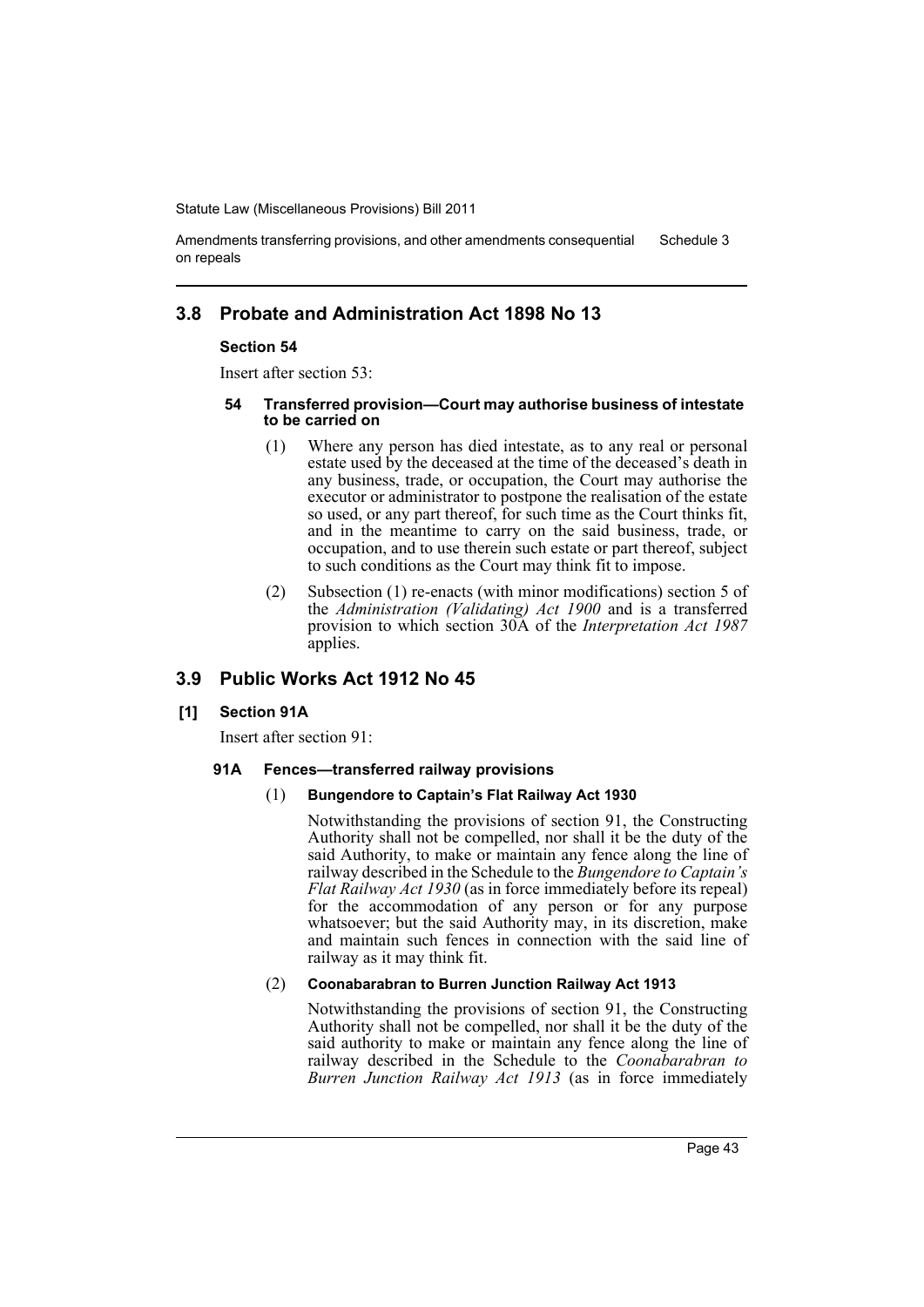Schedule 3 Amendments transferring provisions, and other amendments consequential on repeals

> before its repeal) for the accommodation of any person or for any purpose whatsoever; but the said Authority may, in his discretion, make and maintain such fences in connection with the said line of railway as he may think fit.

#### (3) **Newcastle Islands Development Scheme Railway Act 1966**

Notwithstanding the provisions of section 91, the Commissioner for Railways as constructing authority shall not be compelled nor shall it be the duty of the Commissioner for Railways as constructing authority to make or maintain, for the accommodation of any person or for any purpose whatsoever, any fence along that portion of the work described in the Schedule to the *Newcastle Islands Development Scheme Railway Act 1966* (as in force immediately before its repeal) extending from the northern bank of the South Channel of the Hunter River to the point adjacent to wharves to be constructed at Rotten Row; but the Commissioner for Railways may, in the Commissioner's discretion, make and maintain such fences in connection with that portion of the said work as the Commissioner may think fit.

#### (4) **Sandy Hollow, via Gulgong, to Maryvale Railway Act 1927**

Notwithstanding the provisions of section 91, the Constructing Authority shall not be compelled, nor shall it be the duty of the said Authority, to make or maintain any fence along the line of railway described in the Schedule to the *Sandy Hollow, via Gulgong, to Maryvale Railway Act 1927* (as in force immediately before its repeal) for the accommodation of any person or for any purpose whatsoever; but the said Authority may, in its discretion, make and maintain such fences in connection with the said line of railway as it may think fit.

#### (5) **Whittingham to Mount Thorley Railway Act 1975**

Notwithstanding the exclusion by subsection (3) of the *Whittingham to Mount Thorley Railway Act 1975* (as in force immediately before its repeal) of the provisions of section 91 (b) to and in respect of the scheduled work (within the meaning of that Act as in force immediately before its repeal), the Commission may in its discretion make and maintain such fences in connection with that scheduled work as it thinks fit.

#### (6) **Wyalong towards Condobolin Railway Act 1923**

Notwithstanding the provisions of section 91, the Constructing Authority shall not be compelled, nor shall it be the duty of the said Authority to make or maintain any fence along the line of railway described in the Schedule to the *Wyalong towards Condobolin Railway Act 1923* (as in force immediately before its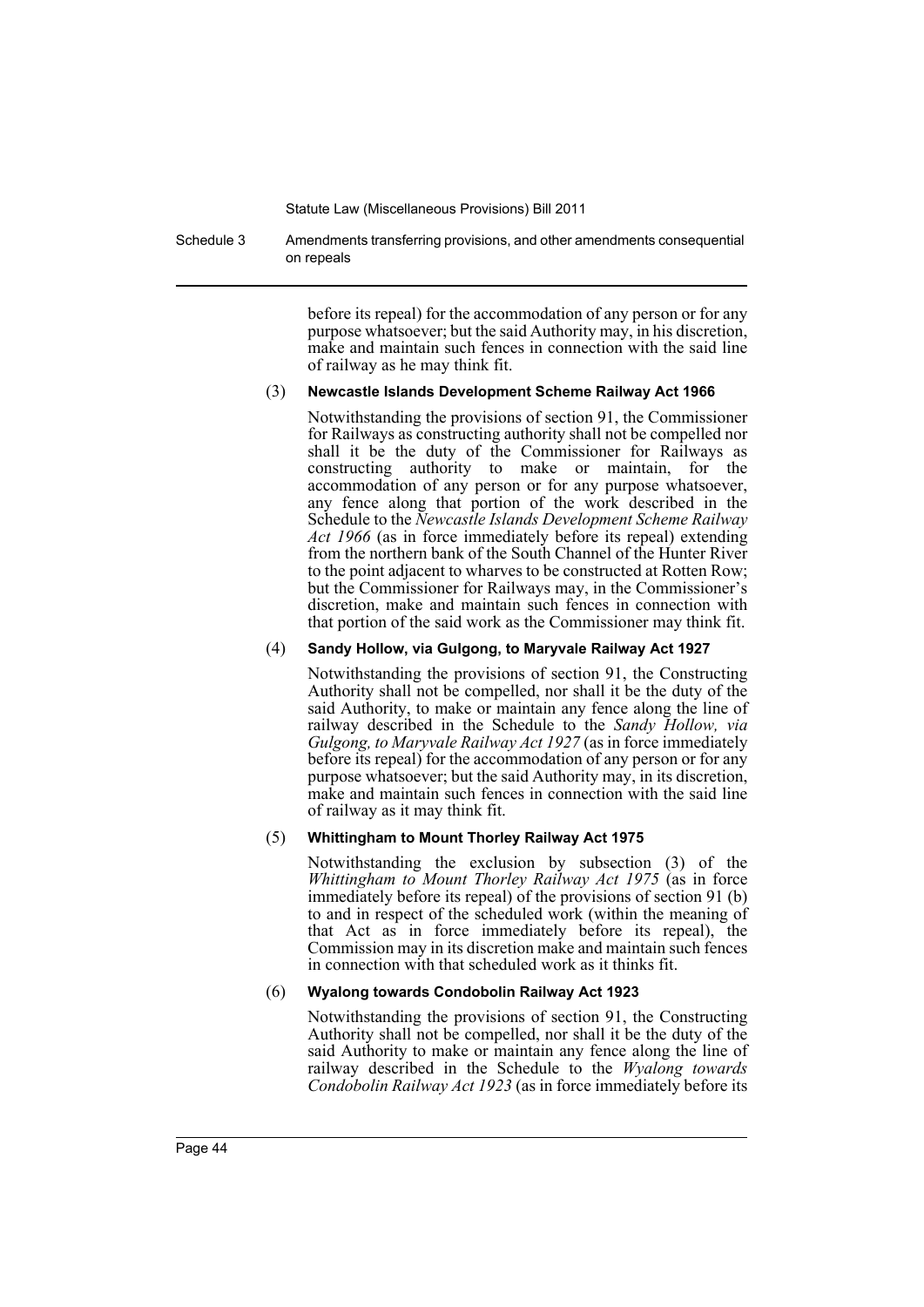Amendments transferring provisions, and other amendments consequential on repeals Schedule 3

> repeal) for the accommodation of any person or for any purpose whatsoever; but the said Authority may, in its discretion, make and maintain such fences in connection with the said line of railway as it may think fit.

- (7) Subsections (1)–(6), respectively, re-enact (with minor modifications) the following provisions and are transferred provisions to which section 30A of the *Interpretation Act 1987* applies:
	- (a) section 6 of the *Bungendore to Captain's Flat Railway Act 1930*,
	- (b) section 6 of the *Coonabarabran to Burren Junction Railway Act 1913*,
	- (c) section 8 of the *Newcastle Islands Development Scheme Railway Act 1966*,
	- (d) section 6 of the *Sandy Hollow, via Gulgong, to Maryvale Railway Act 1927*,
	- (e) section 5 (4) of the *Whittingham to Mount Thorley Railway Act 1975*,
	- (f) section 6 of the *Wyalong towards Condobolin Railway Act 1923*.

# **[2] Ninth Schedule**

Omit the heading to the Ninth Schedule. Insert instead:

# **Ninth Schedule Savings, transitional and other provisions**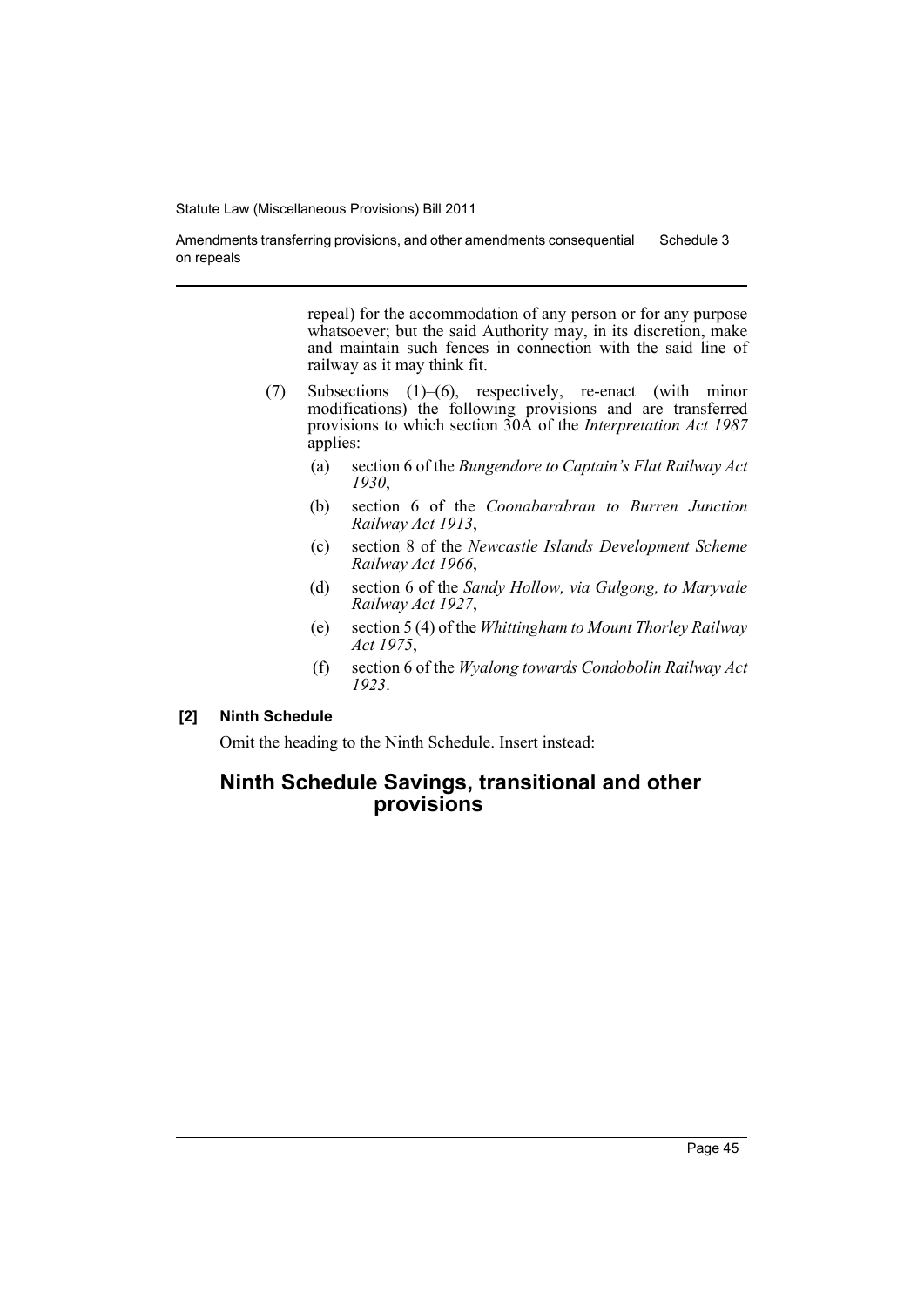Schedule 3 Amendments transferring provisions, and other amendments consequential on repeals

#### **[3] Ninth Schedule**

Insert after clause 3:

# **Transferred provisions—Railways**

#### **4 Maintenance of roads and bridges**

The provisions listed in the following Table are taken to have been transferred to this Act and to be transferred provisions to which section 30A of the *Interpretation Act 1987* applies.

#### **Table**

| Column 1                                                                 | Column <sub>2</sub> |
|--------------------------------------------------------------------------|---------------------|
| Great Northern Railway Deviation (Singleton to<br>Nundah) Act 1951       | Section 6           |
| Newcastle Islands Development Scheme Railway Act<br>1966                 | Section 7           |
| Railway Construction (East Hills to Campbelltown) Act Section 10<br>1983 |                     |
| Sutherland to Cronulla Railway Act 1936                                  | Section 6           |
| Whittingham to Mount Thorley Railway Act 1975                            | Section 10          |

# **3.10 State Bank (Corporatisation) Act 1989 No 195**

#### **Schedule 1**

Insert after section 22:

# **Schedule 1 Savings, transitional and other provisions**

## **1 Corporation may act in own name or in name of State Bank**

- (1) On and from:
	- (a) the commencement of the order under section 9 transferring the business undertaking of the State Bank to the Corporation, and
	- (b) the dissolution of the State Bank,

the Corporation may, in connection with that business undertaking, act in its own name as the universal successor of the State Bank or (if necessary) act in the name of the State Bank.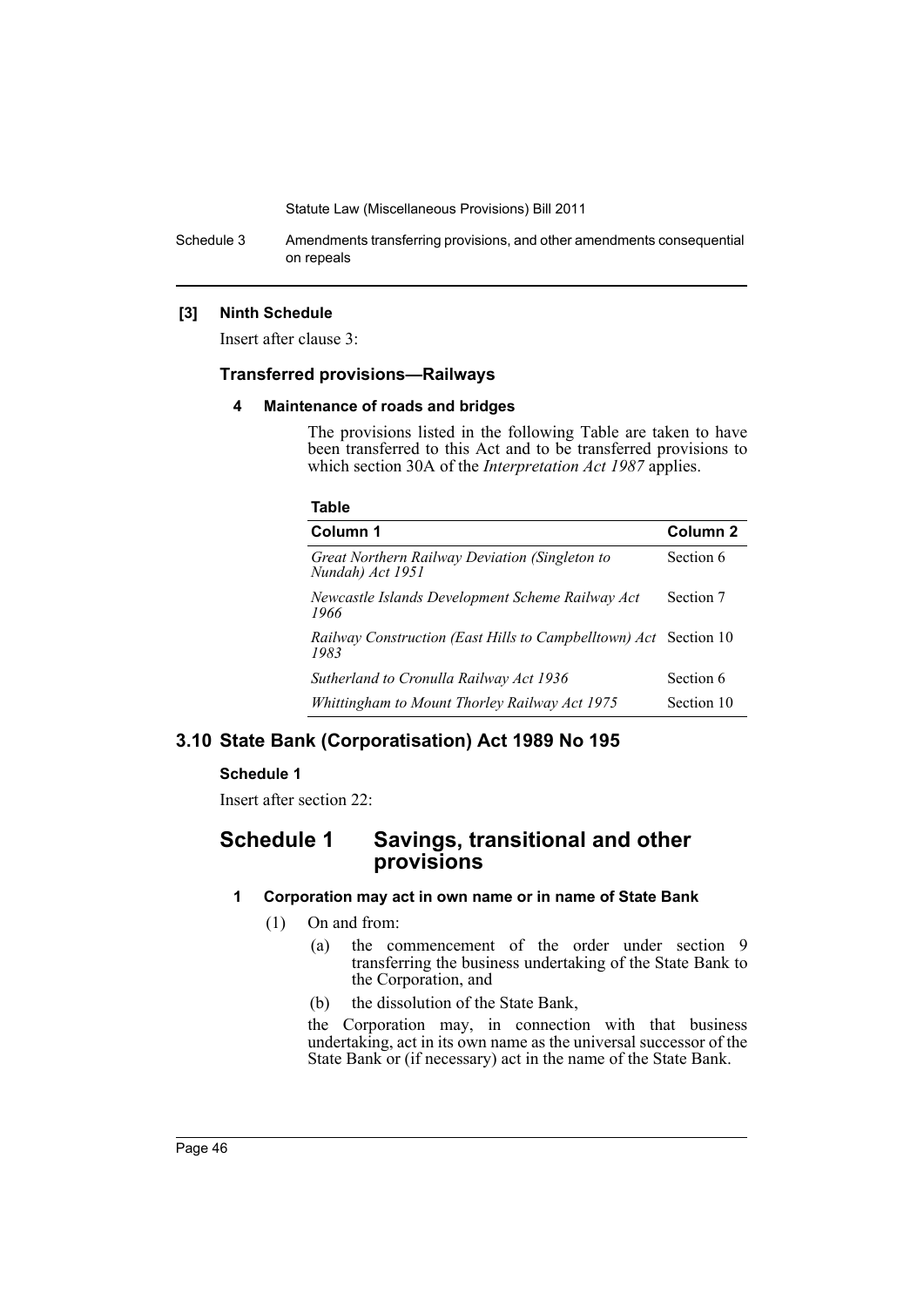Amendments transferring provisions, and other amendments consequential on repeals Schedule 3

- (2) Subclause (1) applies for all purposes, including for the purpose of the rules of private international law.
- (3) Without limiting subclause (1), the Corporation may act in the name of the State Bank if it is necessary to do so under the law of any country to perfect the transfer of any asset, right or liability comprised in the business undertaking or to take legal proceedings in connection with any such asset, right or liability.
- (4) For the purposes of this clause, the Corporation is authorised to use the seal of the State Bank.

#### **2 Preservation of full-time director's superannuation rights**

- (1) This clause applies to a full-time director of the Corporation who, immediately before becoming such a director:
	- (a) was a full-time director of the State Bank, or
	- (b) was an employee of the Corporation who, immediately before becoming such an employee, was an officer or employee of the State Bank.
- (2) A full-time director to whom this clause applies:
	- (a) may continue to contribute to any superannuation scheme to which he or she was a contributor immediately before becoming such a director, and
	- (b) is entitled to receive any payment, pension or gratuity accrued or accruing under the scheme,

as if he or she had continued to be such a contributor during service as a full-time director with the Corporation.

- (3) Such service with the Corporation is to be taken to be service as an officer in his or her previous employment (under which the entitlement to contribute to the scheme arose) for the purposes of any law under which the full-time director continues to contribute to the scheme or by which an entitlement under the scheme is conferred.
- (4) The full-time director is to be regarded as an officer or employee, and the Corporation is to be regarded as the employer, for the purposes of the scheme.
- (5) This clause ceases to apply to the full-time director if he or she becomes a contributor to another superannuation scheme, but the director is not prevented from receiving a resignation benefit from the first superannuation scheme.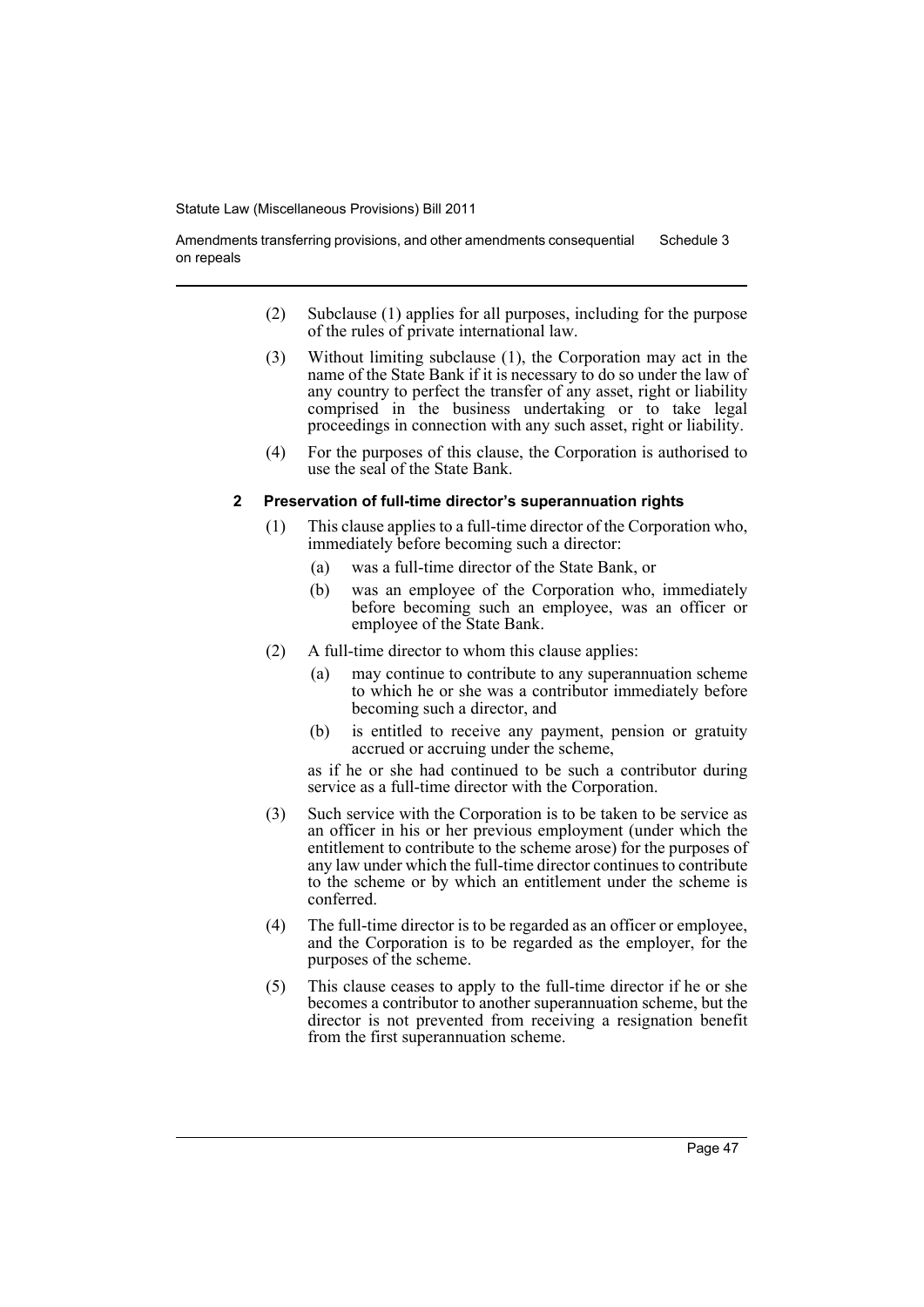Schedule 3 Amendments transferring provisions, and other amendments consequential on repeals

- (6) A full-time director is not entitled to claim, under both this clause and any Act, dual benefits of the same kind for the same period of service.
- (7) This clause applies to a full-time director referred to in subclause (1)  $(\hat{b})$  only if he or she was a contributor to the same superannuation scheme during the whole of the period during which he or she was an employee of the Corporation.
- (8) In this clause:

*superannuation scheme* means a scheme, fund or arrangement under which any superannuation or retirement benefits are provided and which is established by or under an Act.

### **3 Transferred provisions to which Interpretation Act 1987 applies**

Clauses 1 and 2 re-enact (with minor modifications) clauses 5 and 8 of the *State Bank (Corporatisation) Savings and Transitional Regulation 1990* and are transferred provisions to which section 30A of the *Interpretation Act 1987* applies.

# **3.11 State Records Act 1998 No 17**

## **Section 78A**

Insert after section 78:

## **78A Transferred provision—Olympic Environmental Legacy Archive**

- (1) The Authority is to maintain the documents deposited under section 22 of the *Sydney 2000 Games Administration Act 2000* (as in force immediately before its repeal) as a discrete part of the State archives, under the name of "The Olympic Environmental Legacy Archive".
- (2) This Act applies to and in respect of the documents deposited under that section as if those documents were State records no longer in use for official purposes within the meaning of this Act.
- (3) Subsections (1) and (2) re-enact (with minor modifications) section 23 of the *Sydney 2000 Games Administration Act 2000*. Subsections  $(1)$  and  $(2)$  are transferred provisions to which section 30A of the *Interpretation Act 1987* applies.

# **3.12 Subordinate Legislation Act 1989 No 146**

## **Schedule 4 Excluded instruments**

Omit item 26.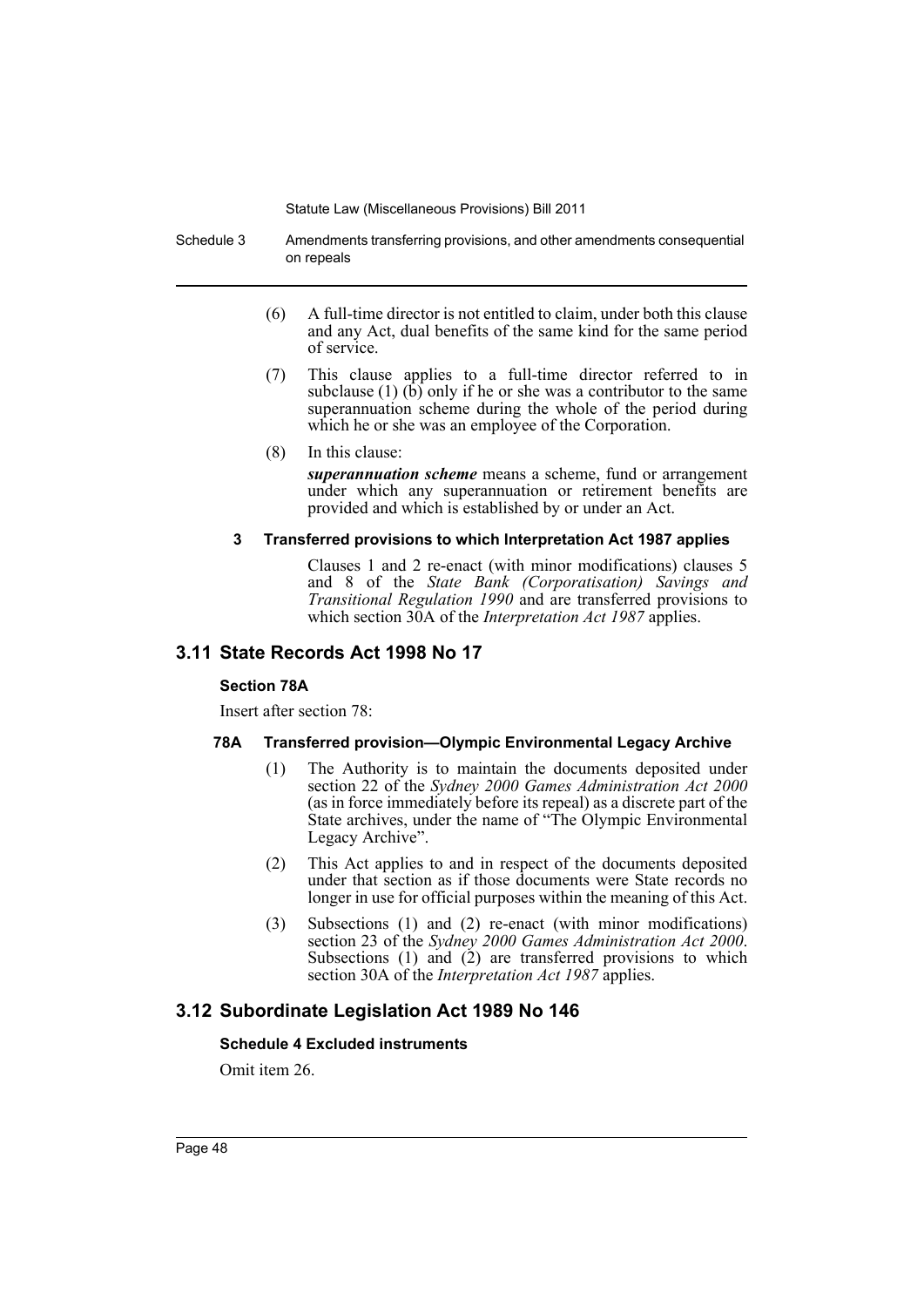Amendments transferring provisions, and other amendments consequential on repeals Schedule 3

## **3.13 Superannuation Legislation Amendment (Family Law) Act 2003 No 77**

#### **Schedule 2 Amendment of Judges' Pensions Act 1953 No 41**

Omit the definitions of *First State Superannuation Fund* and *FTC* from proposed section 15A of the *Judges' Pensions Act 1953* No 41 in Schedule 2 [2].

Insert instead, respectively:

*First State Superannuation Fund* has the same meaning as *Fund* has in the *First State Superannuation Act 1992*.

*FTC* has the same meaning as in the *First State Superannuation Act 1992*.

## **3.14 Transport Administration Act 1988 No 109**

### **Schedule 10**

Insert after Schedule 9:

# **Schedule 10 Transferred provisions—Tocumwal Railway Extension Act 1906**

#### **1 Authority for construction and maintenance of line by Government of the State of Victoria**

The Government of the State of Victoria may construct and maintain a line of railway and other works incidental thereto from a point on the flood channel or flats of the river Murray to Tocumwal, in the State of New South Wales, a distance of approximately two miles (which said line is more fully described in Schedule Two to the 1906 Act), and for that purpose may occupy and use any land appropriated, resumed, or acquired by the Secretary for Public Works as provided by section 4 of the 1906 Act.

#### **2 Ratification of agreement**

The agreement, a copy of which is set out in Schedule One to the 1906 Act, is hereby ratified and confirmed.

**Note.** The agreement, entered into by the States of New South Wales and Victoria, contains provisions that may have ongoing effect. These provisions include clause 6, which provides that the State of Victoria is to bear the cost of maintaining and working both the line authorised to be extended from Victoria to Tocumwal, New South Wales and the Tocumwal bridge.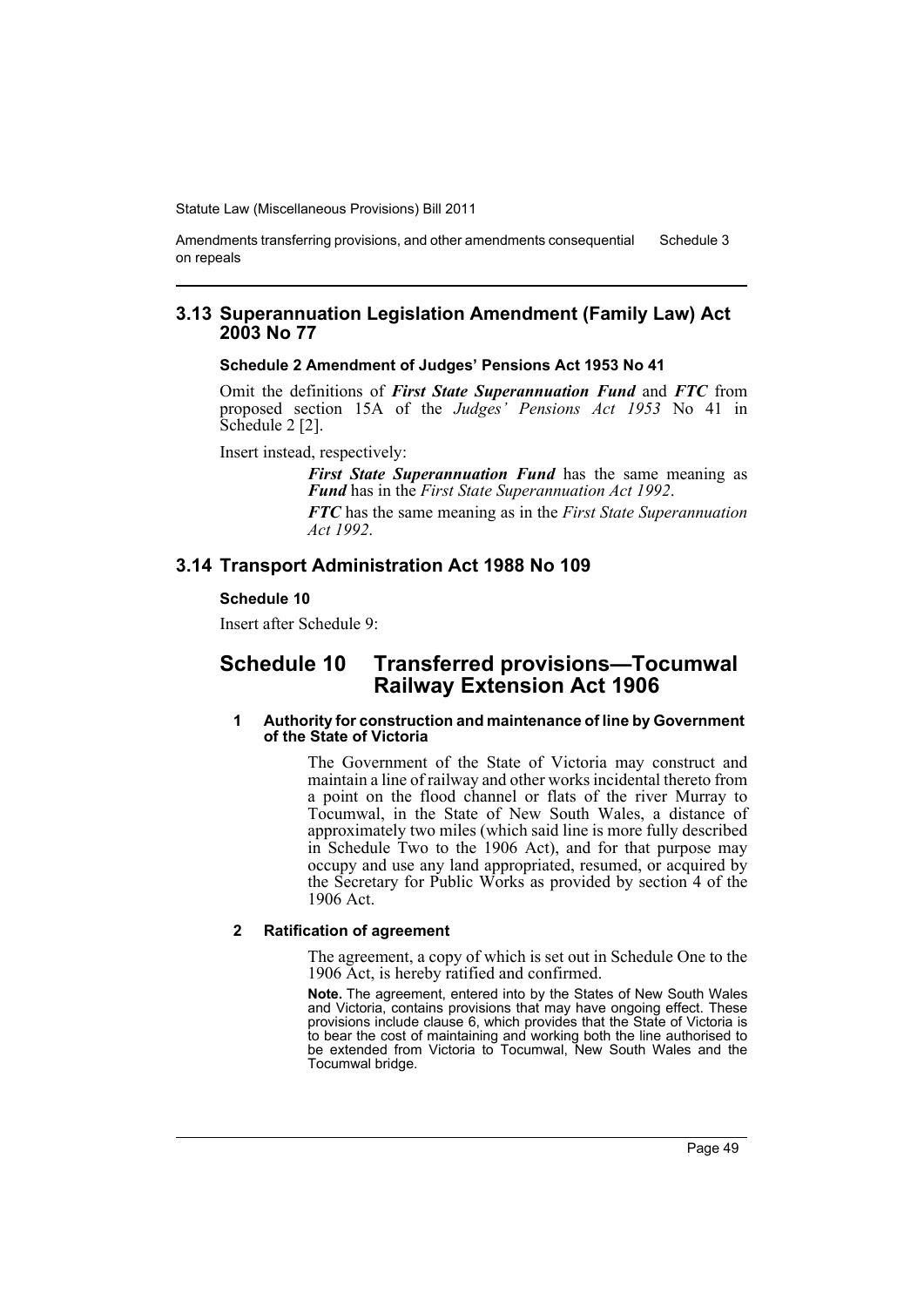Schedule 3 Amendments transferring provisions, and other amendments consequential on repeals

#### **3 Meaning of "1906 Act"**

In this Schedule, *the 1906 Act* means the *Tocumwal Railway Extension Act 1906* as in force immediately before its repeal.

### **4 Transferred provisions to which Interpretation Act 1987 applies**

Clauses 1–3 re-enact (with minor modifications) sections 2 and 3 of the *Tocumwal Railway Extension Act 1906* and are transferred provisions to which section 30A of the *Interpretation Act 1987* applies.

## **3.15 Trustee Act 1925 No 14**

#### **[1] Section 43 Maintenance and accumulation—instruments that came into operation on or after 1 March 1926**

Insert "by this Act" after "*Trustee Act 1898*" in section 43 (11).

## **[2] Section 43 (11), note**

Insert after section 43 (11):

**Note.** This Act repealed all of the provisions of the *Trustee Act 1898* (*the 1898 Act*), other than section 1 (Name of Act) and section 18. The above subsection limited the ongoing application of section 18 of the 1898 Act to any instrument creating a trust where the instrument came into operation before 1 March 1926. Section 43A contains provisions transferred from section 18 of the 1898 Act by the *Statute Law (Miscellaneous Provisions) Act 2011*.

#### **[3] Section 43A**

Insert after section 43:

#### **43A Maintenance and accumulation—instruments that came into operation before 1 March 1926**

- (1) Subsections (2)–(5) re-enact (with minor modification) section 18 of the *Trustee Act 1898* and are transferred provisions to which section 30A of the *Interpretation Act 1987* applies.
- (2) In all cases where any property is held by trustees in trust for an infant, either absolutely or contingently on his or her attaining the age of 21 years, or on the occurrence of any event previously to his or her attaining that age, such trustees may pay to the guardian (if any) of such infant, or may otherwise apply for or towards the maintenance or education of such infant, the whole or any part of the income to which such infant may be entitled in respect of such property, whether there be any other fund applicable to the same purpose or any other person bound by law to provide for such maintenance or education or not, and such trustees shall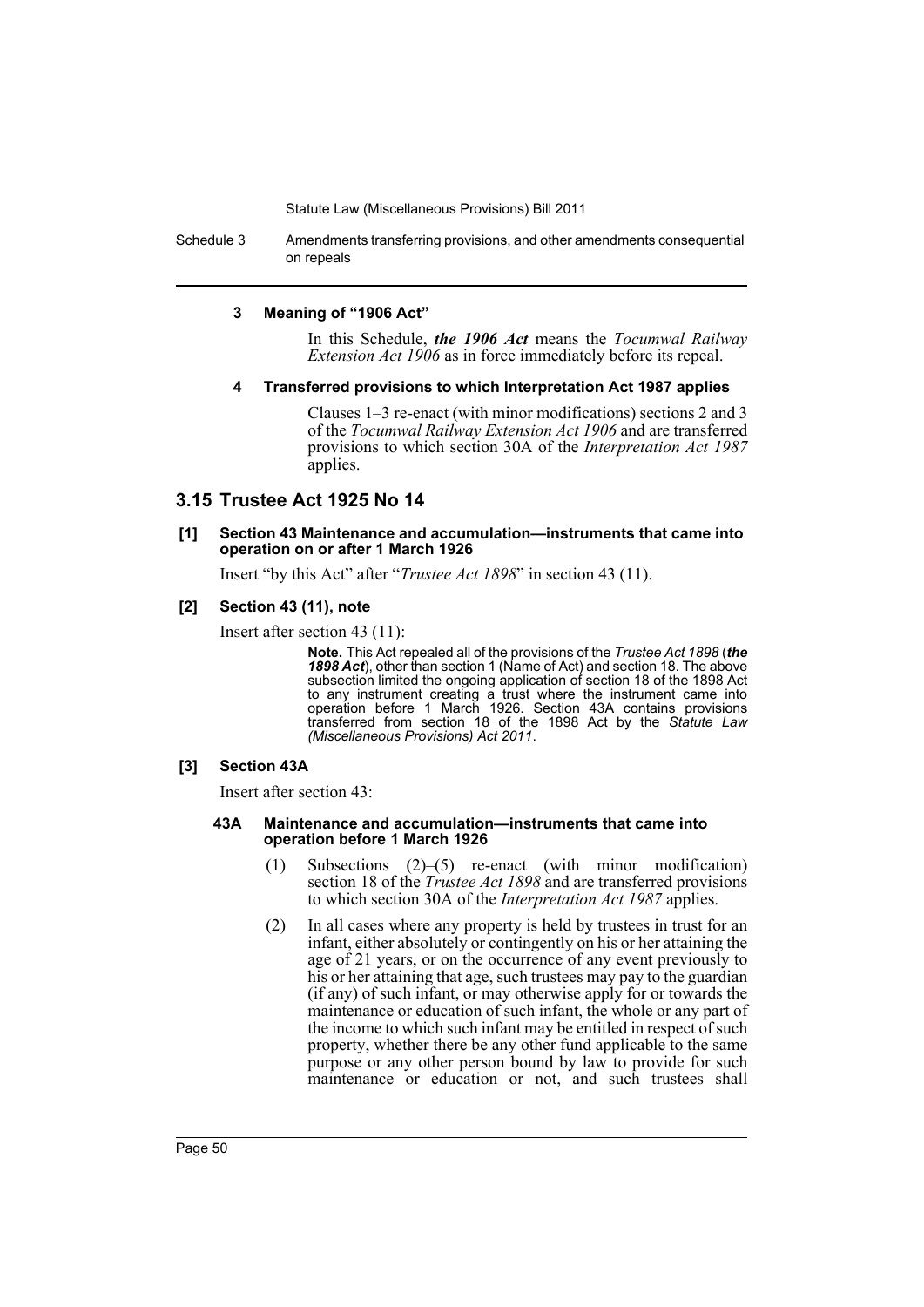Amendments transferring provisions, and other amendments consequential on repeals Schedule 3

> accumulate all the residue of such income by way of compound interest by investing the same, and the resulting income thereof from time to time, in proper securities for the benefit of the person who shall ultimately become entitled to the property from which such accumulation has arisen:

(3) Provided that such trustees may at any time apply the whole or any part of such accumulations as if the same were part of the income arising in the then current year.

**Note.** Subsections (2) and (3) re-enact section 18 (1) and (2) of the *Trustee Act 1898* (*the 1898 Act*) and, as provided by subsection (1), are transferred provisions to which section 30A of the *Interpretation Act 1987* applies. They were transferred by the *Statute Law (Miscellaneous Provisions) Act 2011* to enable the repeal of the 1898 Act. On the commencement of this Act on 1 March 1926, those provisions were repealed by the Schedule to this Act, except to the extent provided by section 43 (11). As a result they applied only where the instrument creating the trust came into operation before that date.

- (4) The power conferred by subsection (2) extends to the payment, after the commencement of the *Minors (Property and Contracts) Act 1970*, of income to an infant who has reached the age of 18 years, but this section does not limit the generality of subsection  $(1)$ .
- (5) This section does not affect such right as an infant may have in consequence of the *Minors (Property and Contracts) Act 1970*, upon reaching the age of 18 years or otherwise, to call for payment or transfer of property to which he or she is absolutely entitled.

## **3.16 Workers Compensation Act 1987 No 70**

#### **Schedule 6 Savings, transitional and other provisions**

Insert after clause 6 of Part 19 of Schedule 6:

- **7 Provision transferred from Workers' Compensation (Brucellosis) Act 1979**
	- (1) Any certificate issued as referred to in a provision of the *Workers' Compensation (Brucellosis) Act 1979* (*the 1979 Act*) and:
		- (a) in force immediately before the date of the repeal of that provision effected by section 41 of the 1979 Act as in force before the commencement of the *Workers' Compensation (Brucellosis) Revival and Amendment Act 1986*, or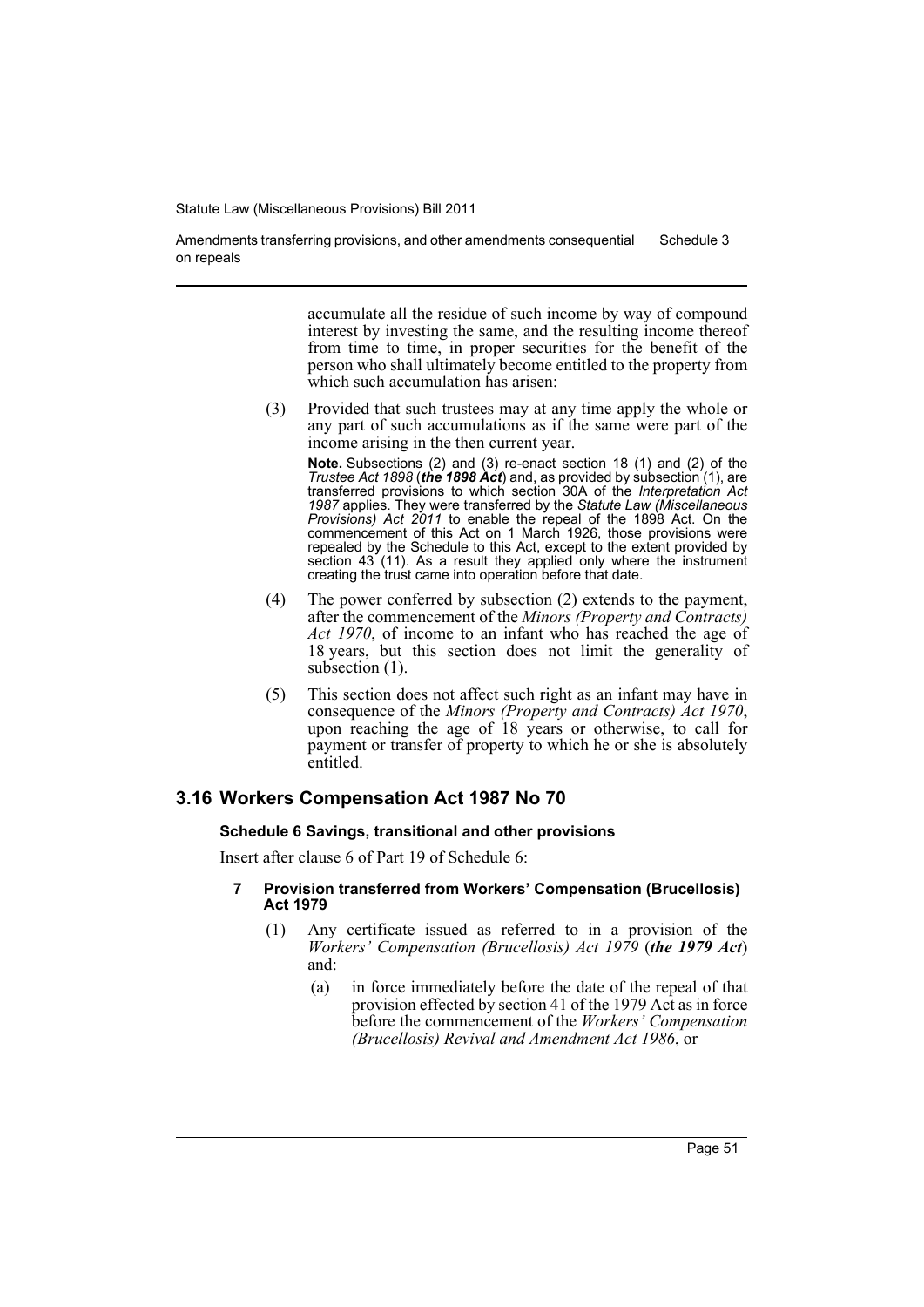Schedule 3 Amendments transferring provisions, and other amendments consequential on repeals

> (b) in force immediately before the date of the repeal of that provision effected by section 41 of the 1979 Act as in force after that commencement,

> shall continue to have force and effect as if that repeal had not been effected.

> **Note.** Parts 2–5 of the 1979 Act were repealed on 1 January 1985 by section 41 of that Act as originally enacted. Paragraph (a) saves relevant certificates in force immediately before that date.

> Parts 2–5 of the 1979 Act were revived by the *Workers' Compensation (Brucellosis) Revival and Amendment Act 1986*. Those revived provisions were repealed on 1 July 1988. Paragraph (b) saves relevant certificates in force immediately before that date.

(2) Subclause (1) re-enacts (with minor modification) section 39 (2) of the 1979 Act. Subclause (1) is a transferred provision to which section 30A of the *Interpretation Act 1987* applies.

**Note.** The transfer enabled the repeal of the 1979 Act by the *Statute Law (Miscellaneous Provisions) Act 2011*.

#### **Explanatory note**

Schedule 3.1–3.6, 3.8–3.11 and 3.14–3.16 insert the substance of provisions (of possible ongoing effect) of Acts and instruments repealed by clause 4 of Schedule 4 into various Acts. In accordance with section 30A of the *Interpretation Act 1987*, the transfer of the provisions does not affect the operation (if any) or meaning of the provisions. In particular:

- (a) section 5 of the *Administration (Validating) Act 1900* is transferred to the *Probate and Administration Act 1898*, and
- (b) section 7 (1) and (2) of the *Botany and Randwick Sites Development Act 1982* are transferred to the *Environmental Planning and Assessment Act 1979*, and
- (c) certain provisions of the following Acts are transferred to the *Public Works Act 1912*:
	- (i) *Bungendore to Captain's Flat Railway Act 1930*,
	- (ii) *Coonabarabran to Burren Junction Railway Act 1913*,
	- (iii) *Great Northern Railway Deviation (Singleton to Nundah) Act 1951*,
	- (iv) *Newcastle Islands Development Scheme Railway Act 1966*,
	- (v) *Railway Construction (East Hills to Campbelltown) Act 1983*,
	- (vi) *Sandy Hollow, via Gulgong, to Maryvale Railway Act 1927*,
	- (vii) *Sutherland to Cronulla Railway Act 1936*,
	- (viii) *Whittingham to Mount Thorley Railway Act 1975*,
	- (ix) *Wyalong towards Condobolin Railway Act 1923*, and
- (d) clauses 2–4 of the *Competition Policy Reform (New South Wales) Savings and Transitional Regulation 1996* are transferred to the *Competition Policy Reform (New South Wales) Act 1995*, and
- (e) certain provisions of the following Acts are transferred to the *Conversion of Cemeteries Act 1974*:
	- (i) *Gladesville Mental Hospital Cemetery Act 1960*,
	- (ii) *Methodist Church, Rockdale, Cemetery Act 1936*,
	- (iii) *St. Andrew's Church of England, Mayfield, Cemetery Act 1957*,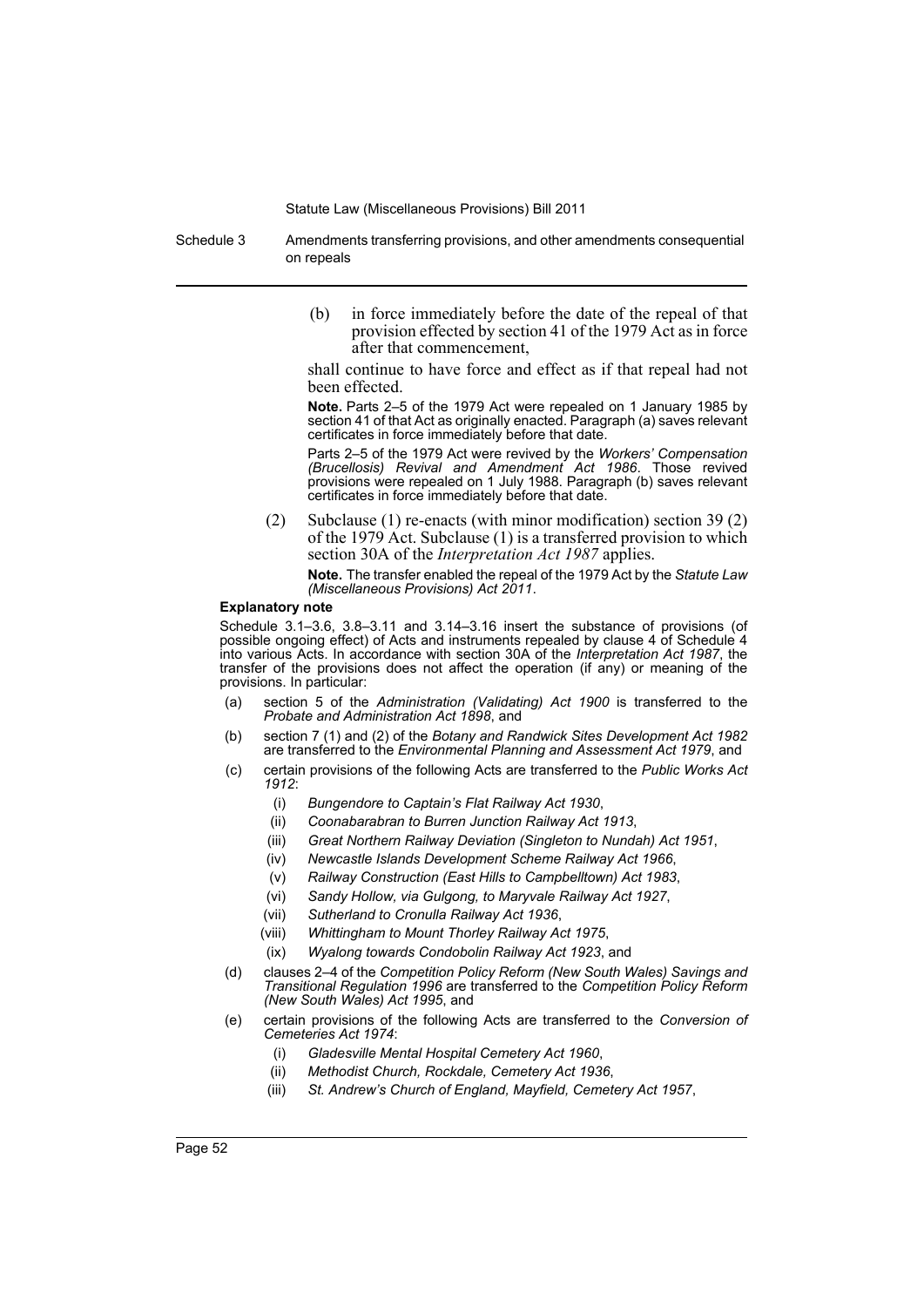Amendments transferring provisions, and other amendments consequential on repeals Schedule 3

- (iv) *St. Andrew's Presbyterian Church, Woonona, Cemetery Act 1966*,
- (v) *St. Anne's Church of England, Ryde, Act 1968*,
- (vi) *St. George's Church of England, Hurstville, Cemetery Act 1961*,
- (vii) *St. Peter's Church of England, Cook's River, Cemetery Act 1968*, and
- (f) section 3 (1) of the *Law Reform (Marital Consortium) Act 1984* and sections 4 and 6 of the *Maintenance, Champerty and Barratry Abolition Act 1993* are transferred to the *Civil Liability Act 2002*, and
- (g) sections 3 and 4A of the *Maintenance, Champerty and Barratry Abolition Act 1993* are transferred to the *Crimes Act 1900*, and
- (h) sections 8 and 9 of the *Saint Andrew's Cathedral Site Agreements and Central Baptist Church Act 1936* are transferred to the *Baptist Churches of New South Wales Property Trust Act 1984*, and
- (i) clauses 5 and 8 of the *State Bank (Corporatisation) Savings and Transitional Regulation 1990* are transferred to the *State Bank (Corporatisation) Act 1989*, and
- (j) section 23 of the *Sydney 2000 Games Administration Act 2000* is transferred to the *State Records Act 1998*, and
- (k) sections 2 and 3 of the *Tocumwal Railway Extension Act 1906* are transferred to the *Transport Administration Act 1988*, and
- (l) section 18 of the *Trustee Act 1898* is transferred to the *Trustee Act 1925*, and
- (m) section 39 (2) of the *Workers' Compensation (Brucellosis) Act 1979* is transferred to the *Workers Compensation Act 1987*.

Schedule 3.7 enables the repeal of the *Local Government and Other Authorities (Superannuation) Amendment Act 1977* (*the 1977 Act*) by clause 2 of Schedule 4. In particular, it amends the *Local Government and Other Authorities (Superannuation) Act 1927* to add savings provisions contained in the1977 Act to a list of other provisions that are taken to be transferred provisions to which section 30A of the *Interpretation Act 1987* applies.

Schedule 3.12 makes an amendment to the *Subordinate Legislation Act 1989* that is consequential on the repeal of the *Royal Blind Society (Corporate Conversion) Act 2003* by clause 1 of Schedule 4.

The amendment to the *Superannuation Legislation Amendment (Family Law) Act 2003* (*the 2003 Act*) by Schedule 3.13 enables the repeal of the *First State Superannuation Legislation Amendment (Conversion) Act 2005* (*the 2005 Act*) by clause 1 of Schedule 4. The 2005 Act contains only formal provisions and amendments to an uncommenced provision (section 15A of the *Judges' Pensions Act 1953*) that is inserted by the 2003 Act. The amendment transfers to the 2003 Act the substance of those amendments.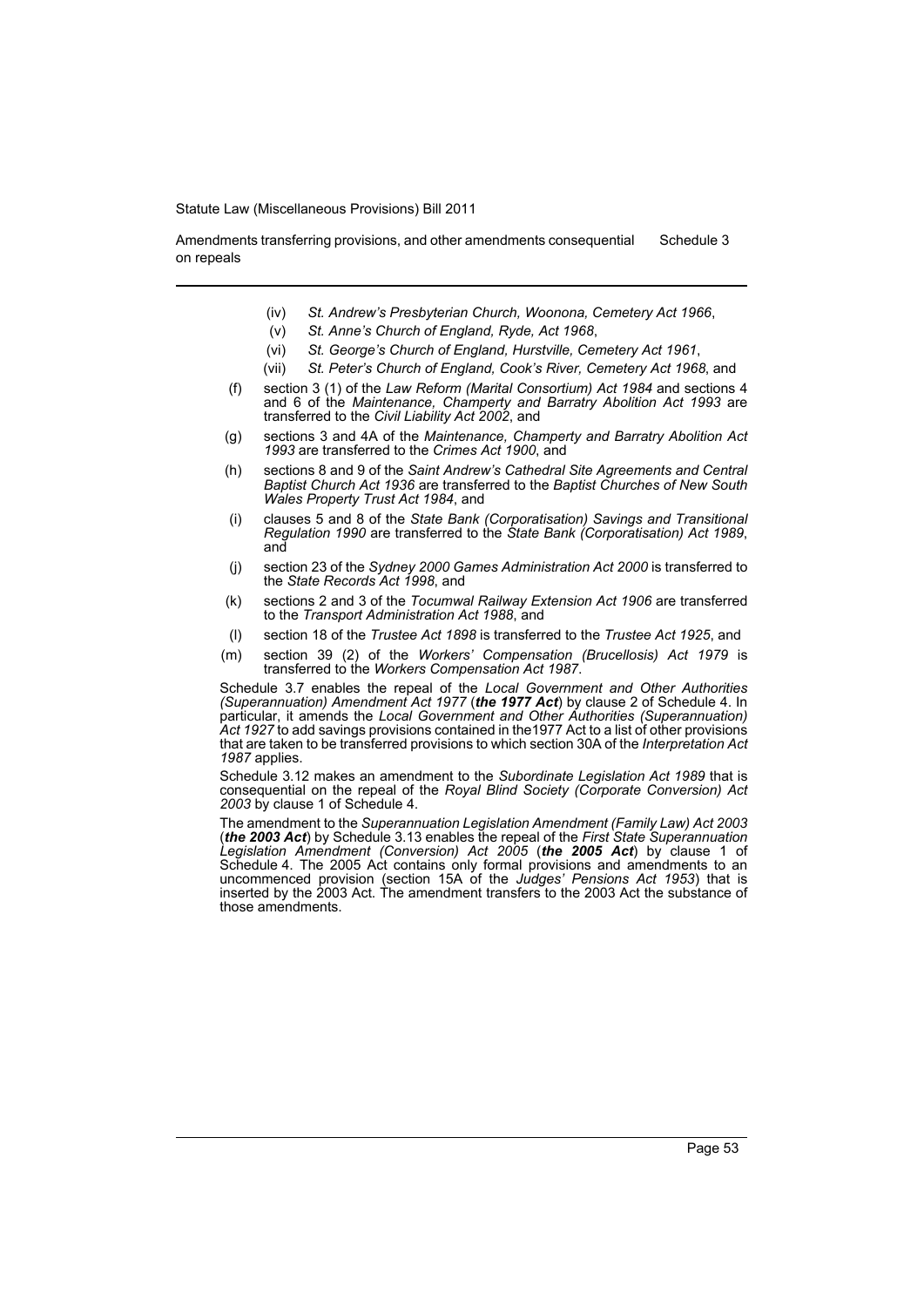Schedule 4 Repeals

# **Schedule 4 Repeals**

# **1 Repeal of redundant Acts, instruments and provisions**

The following Acts and instruments, or provisions of Acts, are repealed:

| <b>Act or instrument</b>                                                             | <b>Provisions repealed</b> |
|--------------------------------------------------------------------------------------|----------------------------|
| Australian Iron & Steel Limited Agreement<br><i>Ratification Act 1936</i> No 36      | Whole Act                  |
| Bega Cemetery Act 1943 No 37                                                         | Whole Act                  |
| <b>Blue Mountains Land Development (Special</b><br>Provisions) Act 1985 No 55        | Whole Act                  |
| <b>Bungendore to Captain's Flat Railway</b><br>Agreement Ratification Act 1937 No 25 | <b>Whole Act</b>           |
| <b>Business Franchise Licences (Repeal) Act 1997</b><br>No 109                       | Whole Act                  |
| Campbelltown Presbyterian Cemetery Act 1984<br>No 19                                 | Whole Act                  |
| Canowindra to Gregra Railway Act 1924 No 54 Whole Act                                |                            |
| Carlingford Drainage Improvement (Land<br>Exchange) Act 1992 No 68                   | Whole Act                  |
| Chaffey Dam Act 1974 No 60                                                           | Whole Act                  |
| Circular Quay Land Act 1890 54 Vic No 24                                             | Whole Act                  |
| Clyde Waste Transfer Terminal (Special<br>Provisions) Act 2003 No 88                 | Whole Act                  |
| Coal Mining Industry Long Service Leave<br>(Repeal) Act 1992 No 82                   | Whole Act                  |
| Commonwealth and State Housing Agreement<br><i>Act 1946</i> No 19                    | <b>Whole Act</b>           |
| Commonwealth and State Housing Agreement<br><i>Act 1955</i> No 41                    | Whole Act                  |
| Commonwealth Loans (Investment Enabling)<br><i>Act 1915</i> No 63                    | Whole Act                  |
| Competition Policy Reform (New South Wales)<br>Regulation 2008                       | Whole Regulation           |
| Constitutional Legislation (Repeal) Act 1985<br>No 110                               | Whole Act                  |
| Conveyancing Act 1919 No 6                                                           | Section 155                |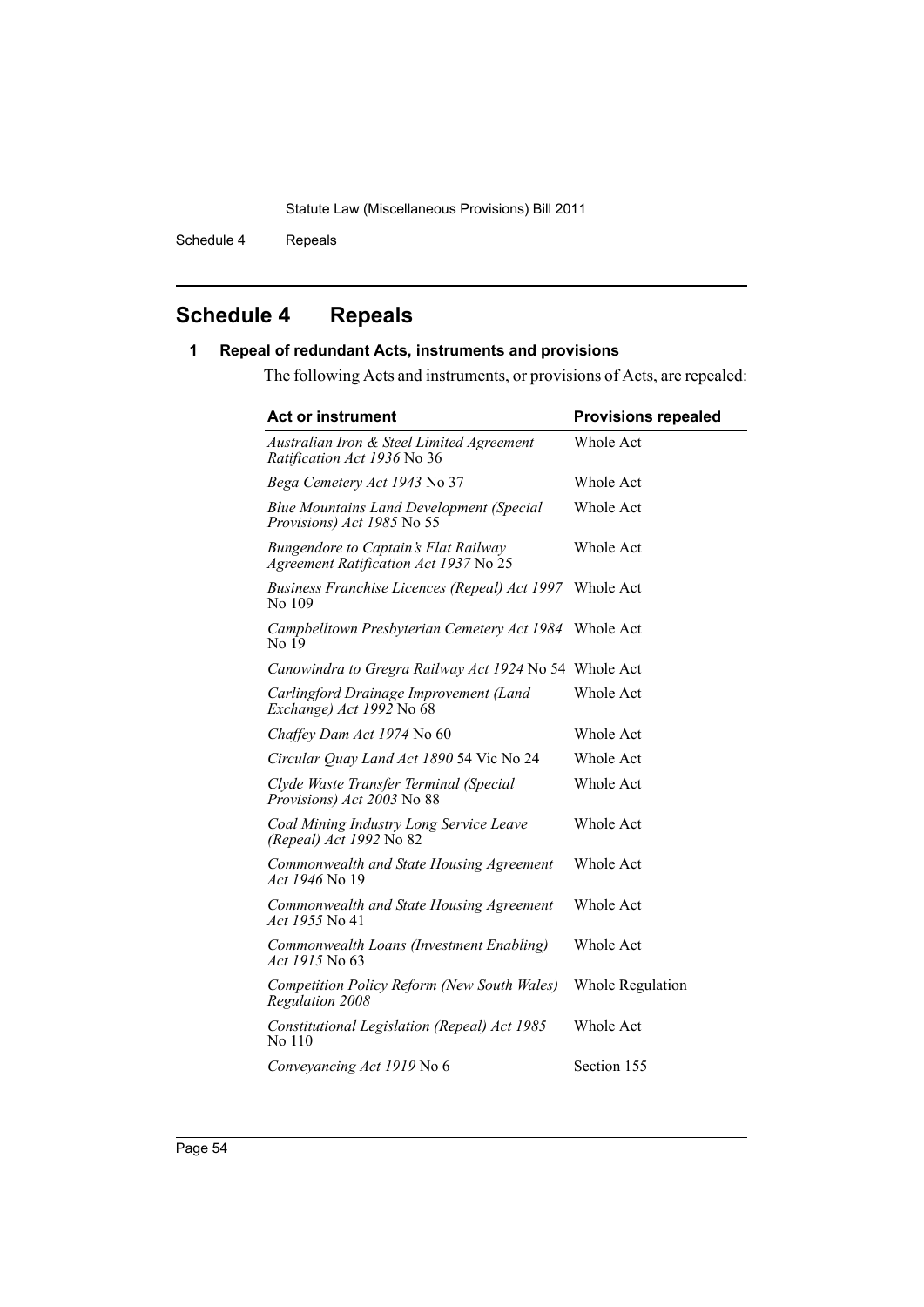Repeals Schedule 4

| <b>Act or instrument</b>                                                                | <b>Provisions repealed</b> |
|-----------------------------------------------------------------------------------------|----------------------------|
| Coomealla Irrigation Area Deep Drainage<br>(Repeal) Act 1979 No 162                     | Whole Act                  |
| Country Towns Water and Sewerage (Reduction<br>of Debts) Act 1922 No 27                 | Whole Act                  |
| Country Towns Water Supply and Sewerage<br>(Debts) Act 1937 No 32                       | Whole Act                  |
| Darling Harbour Wharves Resumption Act<br>1900 No 10                                    | Whole Act                  |
| Dartmouth Reservoir (Financial Agreement)<br>Act 1970 No 30                             | Whole Act                  |
| Destitute Children's Society (Vesting) Act 1916<br>No 82                                | Whole Act                  |
| East Maitland Pasturage Reserve (Divesting)<br>Act 1937 No 24                           | Whole Act                  |
| Evans Head Harbour Works Act 1960 No 44                                                 | Whole Act                  |
| <b>Financial Agreement (Returned Soldiers</b><br>Settlement) Ratification Act 1935 No 1 | Whole Act                  |
| <b>First State Superannuation Legislation</b><br>Amendment (Conversion) Act 2005 No 91  | Whole Act                  |
| Funeral Services Industry (Days of Operation)<br>Repeal Act 2000 No 14                  | Whole Act                  |
| Gilgandra to Collie Railway Act 1915 No 47                                              | Whole Act                  |
| Glen Innes to Inverell Railway Act 1950 No 7                                            | Whole Act                  |
| Guyra to Dorrigo Railway Act 1928 No 15                                                 | Whole Act                  |
| Housing Agreement Act 1956 No 35                                                        | Whole Act                  |
| Housing Agreement Act 1961 No 39                                                        | Whole Act                  |
| Housing Agreement Act 1966 No 40                                                        | Whole Act                  |
| Housing Agreement Act 1973 No 57                                                        | Whole Act                  |
| Housing Agreement Act 1974 No 90                                                        | Whole Act                  |
| Housing Agreement Act 1978 No 149                                                       | Whole Act                  |
| Housing Agreement Act 1981 No 129                                                       | Whole Act                  |
| Housing Agreement Act 1985 No 32                                                        | Whole Act                  |
| Inverell to Ashford Railway Act 1927 No 27                                              | Whole Act                  |
| Junee Water Supply Administration (Repeal)<br>Act 1982 No 139                           | Whole Act                  |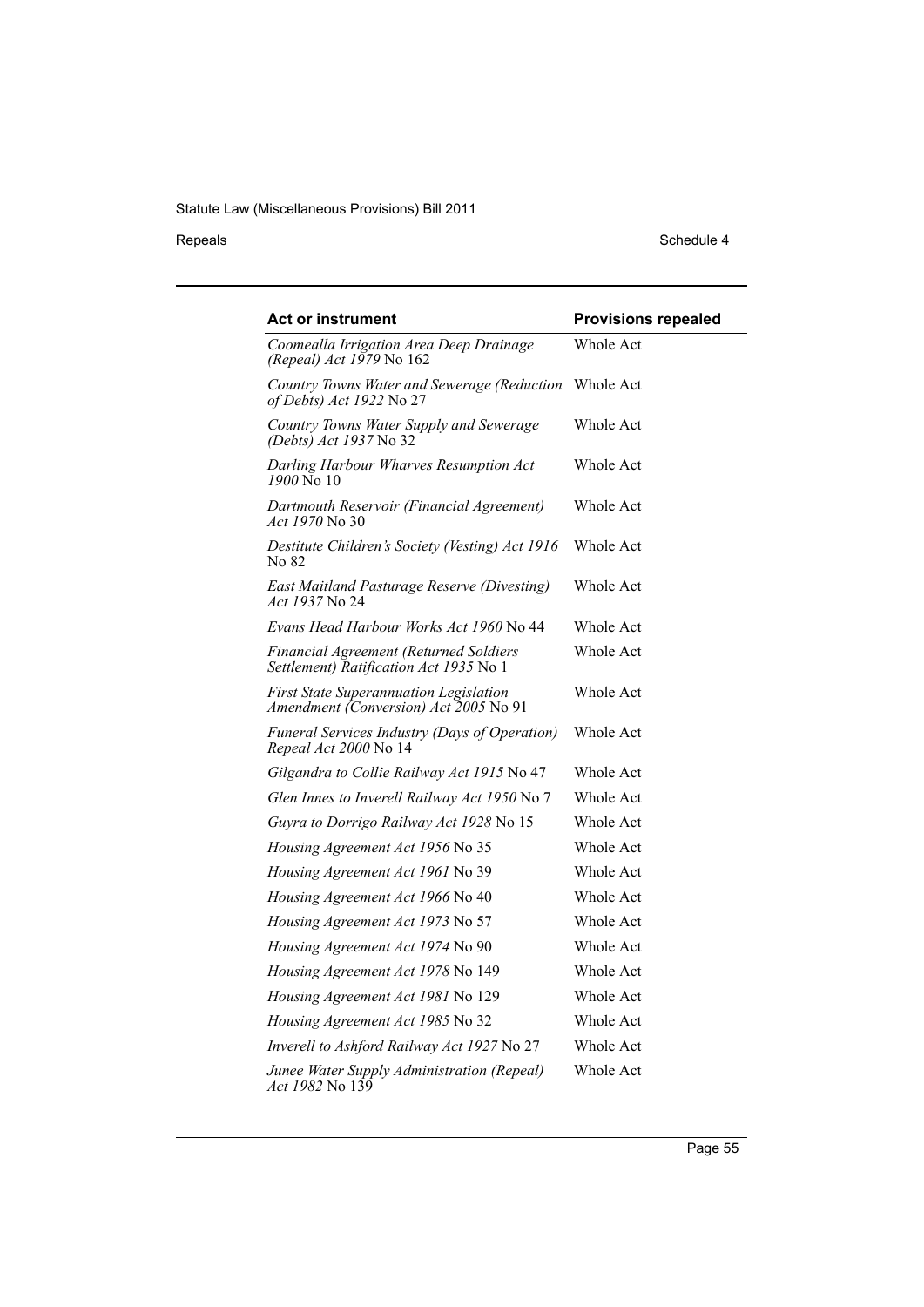Schedule 4 Repeals

| <b>Act or instrument</b>                                                      | <b>Provisions repealed</b> |
|-------------------------------------------------------------------------------|----------------------------|
| Kooragang Coal Terminal (Special Provisions)<br>Act 1997 No 138               | <b>Whole Act</b>           |
| Lady Edith Carpenter Land Vesting Act 1937<br>No 6                            | <b>Whole Act</b>           |
| Law Courts Limited Act 1977 No 10                                             | Whole Act                  |
| Local Court (Savings and Transitional)<br>Regulation 2009                     | Whole Regulation           |
| Local Government Areas Amalgamation Act<br>1980 No 110                        | Whole Act                  |
| Local Government (City of Sydney Boundaries)<br>Act 1967 No 48                | <b>Whole Act</b>           |
| Moore-street Improvement Act of 1890 54 Vic<br>No 30                          | <b>Whole Act</b>           |
| Moss Vale-Port Kembla Railway Agreement<br>Ratification Act 1927 No 21        | Whole Act                  |
| New South Wales Investment Corporation (Sale)<br><i>Act 1988</i> No 50        | Whole Act                  |
| Newcastle (Miscellaneous Lands) Act 1979<br>No 140                            | Whole Act                  |
| <b>Parliamentary Remuneration (Special</b><br>Provisions) Act 1982 No 158     | Whole Act                  |
| Parramatta River (Ryde to Concord) Bridge Act Whole Act<br>1931 No 9          |                            |
| Police Powers (Drug Detection Trial) Act 2003<br>No 28                        | <b>Whole Act</b>           |
| Port Kembla Development (Special Provisions)<br><i>Act 1997</i> No 40         | Whole Act                  |
| <b>Public Servant Housing Authority (Dissolution)</b><br>Act 1996 No 14       | Whole Act                  |
| Rand to Bull Plain Railway Act 1924 No 60                                     | Whole Act                  |
| Royal Blind Society (Corporate Conversion)<br>Act 2003 No 64                  | Whole Act                  |
| Royal Blind Society (Merger) Act 2005 No 87                                   | Section 5                  |
| St. Anne's Church of England (Ryde) Cemetery<br><i>Act 1940</i> No 9          | Whole Act                  |
| South-west Tablelands Water Supply<br>Administration (Repeal) Act 1997 No 114 | Whole Act                  |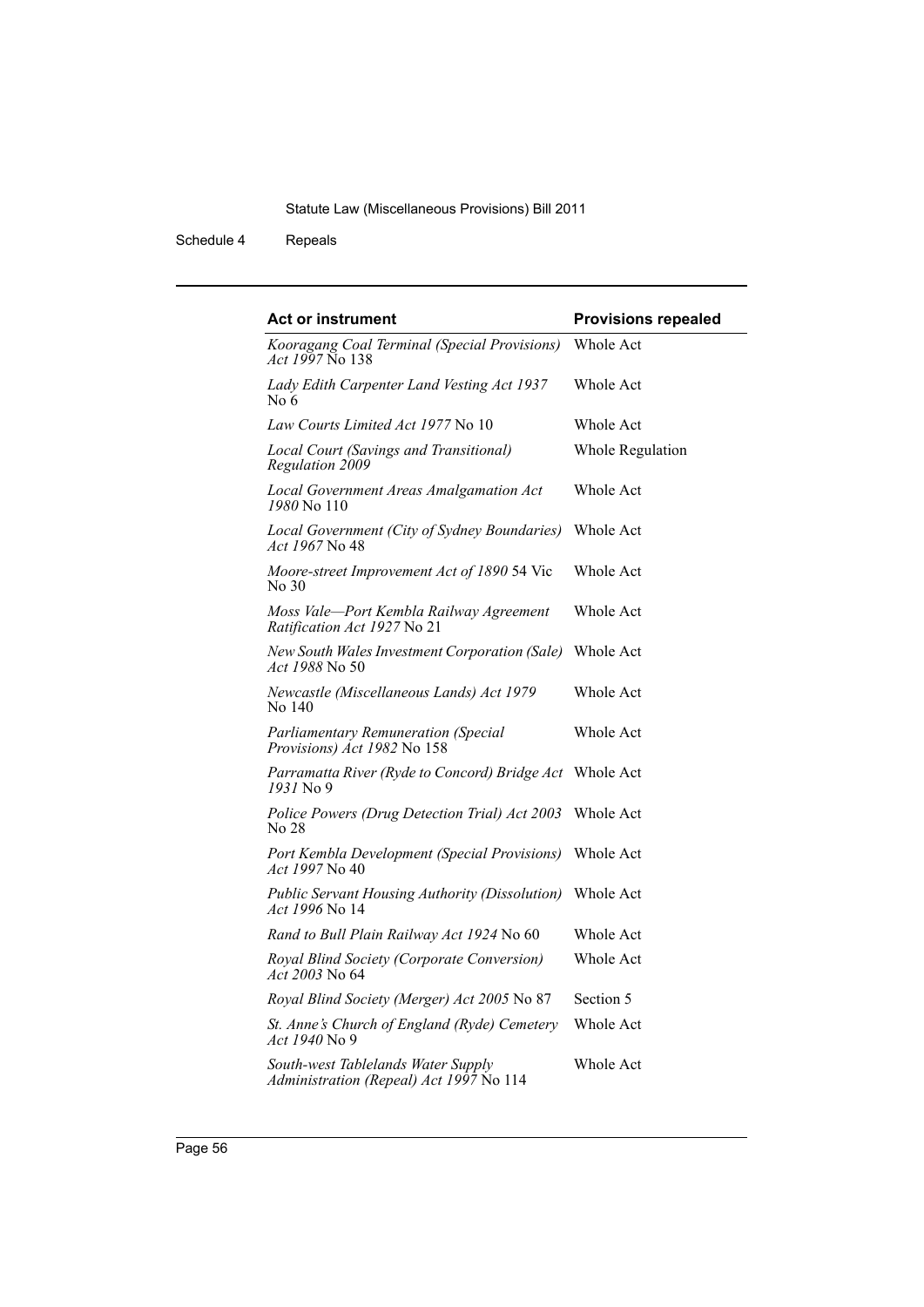### Repeals Schedule 4

| <b>Act or instrument</b>                                                                        | <b>Provisions repealed</b> |
|-------------------------------------------------------------------------------------------------|----------------------------|
| Sports Drug Testing Act 1995 No 45                                                              | Whole Act                  |
| State Environmental Planning (Permissible<br><i>Mining</i> ) <i>Act 1996</i> No 27              | Whole Act                  |
| Statute Law (Miscellaneous Provisions) Act<br>2009 No 56                                        | Schedule 5                 |
| Statute Law (Miscellaneous Provisions) Act<br>2010 No 59                                        | <b>Whole Act</b>           |
| Statute Law (Miscellaneous Provisions) Act<br><i>(No 2) 2008</i> No 114                         | Schedule 4                 |
| Statute Law (Miscellaneous Provisions) Act<br><i>(No 2) 2009</i> No 106                         | Schedule 6                 |
| Subordinate Legislation (Repeal) Act 1985<br>No 232                                             | <b>Whole Act</b>           |
| Summary Offences (Repeal) Act 1979 No 62                                                        | Whole Act                  |
| Sydney to Melbourne Railway Standardisation<br>Agreement Act 1958 No 48                         | Whole Act                  |
| Thirlmere to Burragorang Railway Act 1951<br>No 28                                              | <b>Whole Act</b>           |
| Tocumwal Railway Extension (Supplementary<br>Agreement Ratification) Act 1978 No 71             | <b>Whole Act</b>           |
| Totalizator Agency Board Privatisation<br><b>Transitional Regulation 1998</b>                   | Whole Regulation           |
| Water Management (Private Water Trusts-<br>General) Savings and Transitional Regulation<br>1995 | Whole Regulation           |

#### **2 Repeal of amending Acts, instruments and provisions that have commenced**

The following Acts or instruments, or provisions of Acts or instruments, are repealed:

| Act                                      | <b>Provisions repealed</b>    |
|------------------------------------------|-------------------------------|
| Combat Sports Act 2008 No 116            | Section 76 and Schedule 2     |
| Conveyancers Licensing Act 2003 No 3     | Section 170 and<br>Schedule 2 |
| Drug and Alcohol Treatment Act 2007 No 7 | Section 56 and Schedule 4     |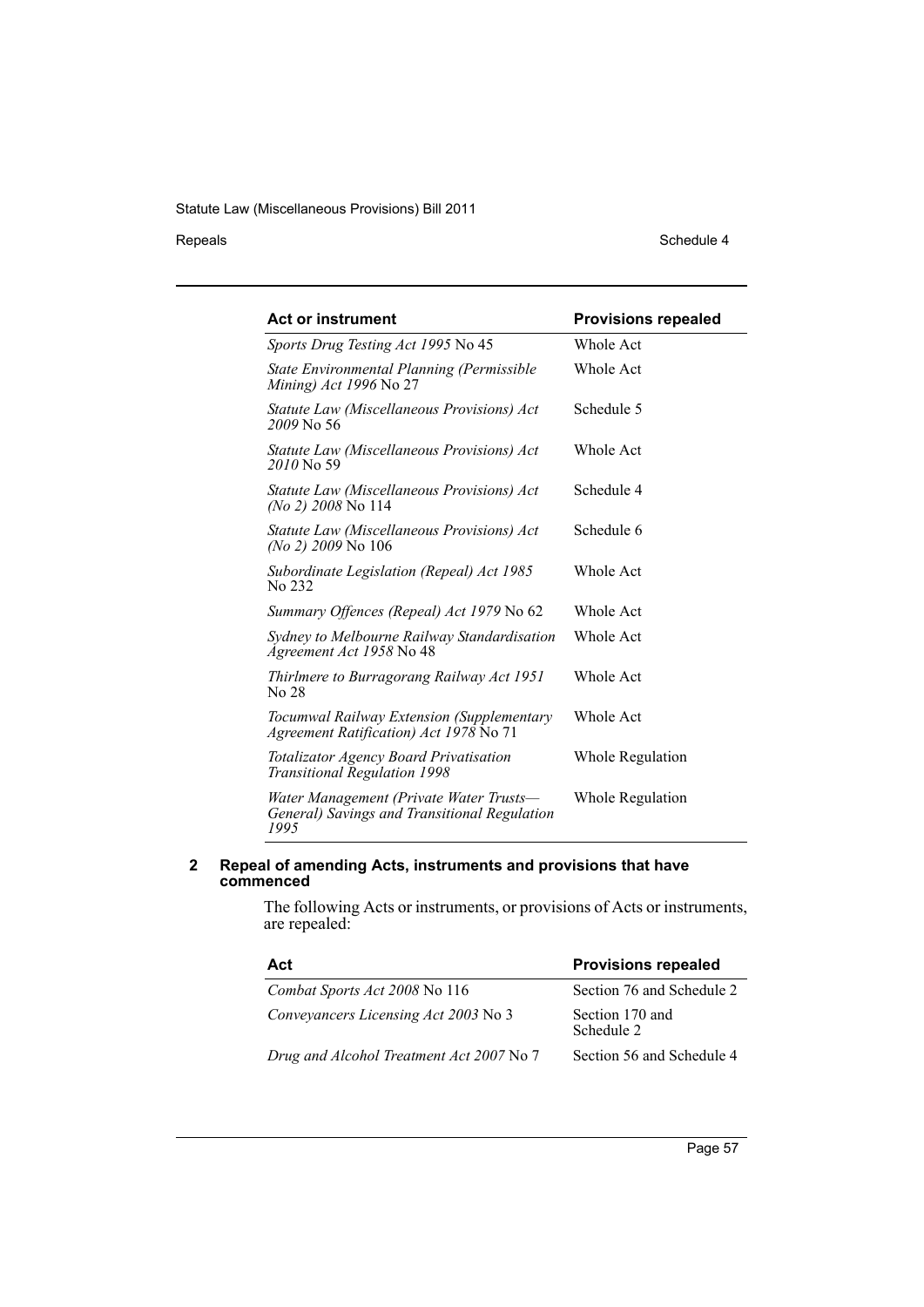Schedule 4 Repeals

| <b>Provisions repealed</b>                                                                                                                                                                                                                                                                                                                                                                                                                                                                                                                                                                                                                                                                                                                                                                                                                                                                                                                                                                                                |
|---------------------------------------------------------------------------------------------------------------------------------------------------------------------------------------------------------------------------------------------------------------------------------------------------------------------------------------------------------------------------------------------------------------------------------------------------------------------------------------------------------------------------------------------------------------------------------------------------------------------------------------------------------------------------------------------------------------------------------------------------------------------------------------------------------------------------------------------------------------------------------------------------------------------------------------------------------------------------------------------------------------------------|
| Schedules 1, 2.1 [16],<br>4.1 [28] and [30], 5.1 [2],<br>$5.2, 5.4 \, [4]–[7]$                                                                                                                                                                                                                                                                                                                                                                                                                                                                                                                                                                                                                                                                                                                                                                                                                                                                                                                                            |
| Clause 3                                                                                                                                                                                                                                                                                                                                                                                                                                                                                                                                                                                                                                                                                                                                                                                                                                                                                                                                                                                                                  |
| Part 10                                                                                                                                                                                                                                                                                                                                                                                                                                                                                                                                                                                                                                                                                                                                                                                                                                                                                                                                                                                                                   |
| Whole Act                                                                                                                                                                                                                                                                                                                                                                                                                                                                                                                                                                                                                                                                                                                                                                                                                                                                                                                                                                                                                 |
| Whole Act                                                                                                                                                                                                                                                                                                                                                                                                                                                                                                                                                                                                                                                                                                                                                                                                                                                                                                                                                                                                                 |
| Whole Act                                                                                                                                                                                                                                                                                                                                                                                                                                                                                                                                                                                                                                                                                                                                                                                                                                                                                                                                                                                                                 |
| Whole Act                                                                                                                                                                                                                                                                                                                                                                                                                                                                                                                                                                                                                                                                                                                                                                                                                                                                                                                                                                                                                 |
| Schedules 1 [1]–[15],<br>$[17]$ - $[19]$ , $[23]$ - $[26]$ ,<br>$[29]$ - $[31]$ , $[33]$ , $[34]$ , $[36]$ ,<br>[39], [40], [43]–[50], [52],<br>$[53]$ , $[55]$ , $[59]$ , $[60]$ , $[63]$ ,<br>$\left[ 65 \right]$ - $\left[ 67 \right]$ , $\left[ 72 \right]$ - $\left[ 77 \right]$ , $\left[ 79 \right]$ ,<br>[80], [83], [84], [86], [87],<br>[89]–[95], [100],<br>[102]–[115], [119], [120],<br>[123], [124], [126],<br>$[128]$ - $[132]$ , $[135]$ - $[137]$ ,<br>[139], [140], [144]–[146],<br>[150], [151], [153], [154],<br>[156]–[158], [160]–[171],<br>[173], [176], [179]–[181],<br>[184]–[187], [189], [190],<br>[192], [193], [195], [198],<br>$\left[201\right], \left[205\right]$ $\left[212\right]$ , $\left[214\right]$ ,<br>$[216]$ , $[219]$ – $[221]$ , $[223]$ ,<br>[224], [226], [227], [230],<br>$[236]$ , $[239]$ , $[241]$ – $[243]$ ,<br>[245], [246A], [246B],<br>[251], [253], [254], [257],<br>[259], [263], [264],<br>[270]–[272], [274], [275],<br>$[281]$ - $[284]$ , 2.1-2.4 and<br>2.7 |
|                                                                                                                                                                                                                                                                                                                                                                                                                                                                                                                                                                                                                                                                                                                                                                                                                                                                                                                                                                                                                           |

*National Parks and Wildlife (Adjustment of Areas) Act 2005* No 27

Section 9 and Schedule 3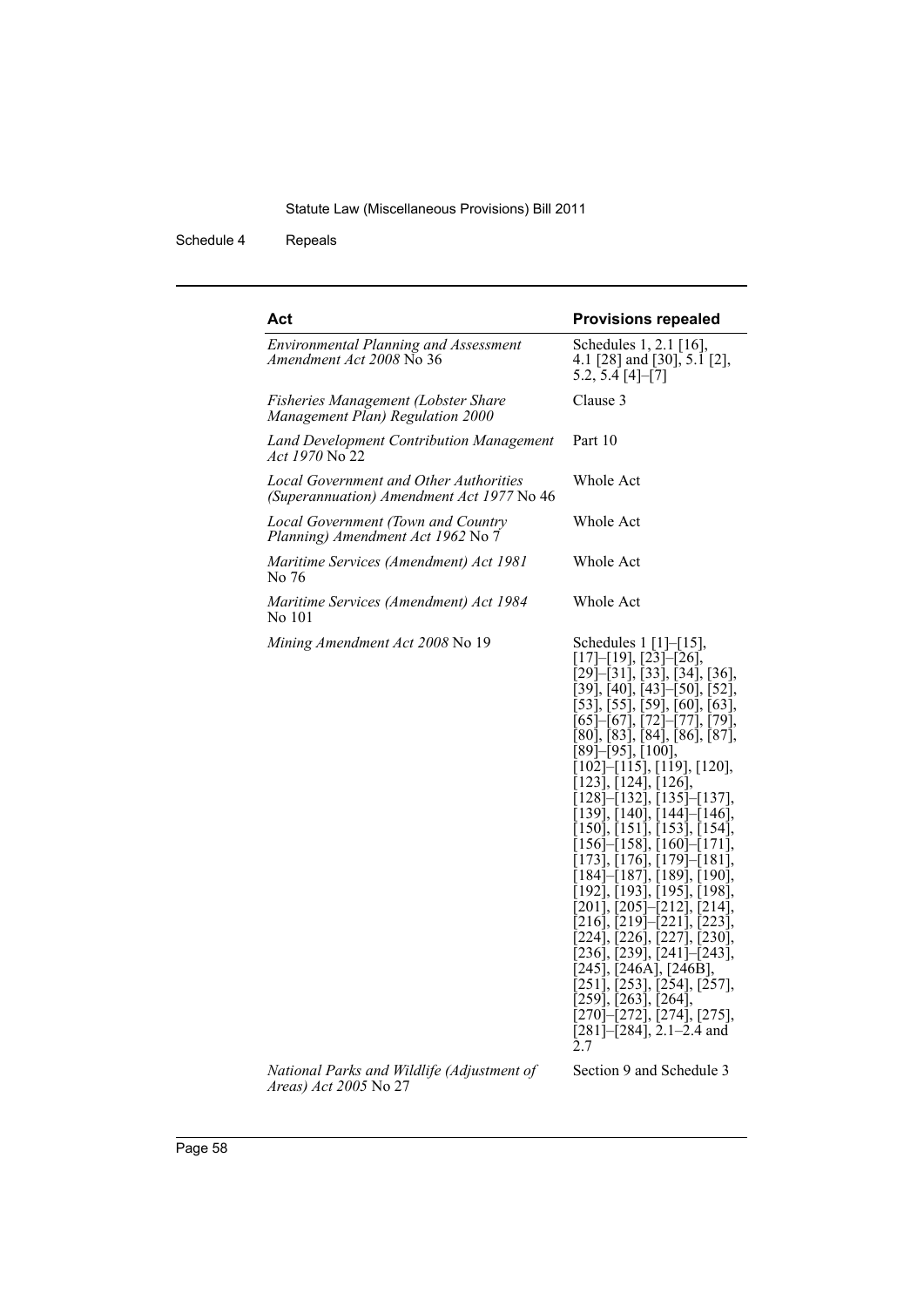Repeals Schedule 4

| Act                                                                               | <b>Provisions repealed</b>                                            |
|-----------------------------------------------------------------------------------|-----------------------------------------------------------------------|
| Property, Stock and Business Agents Act 2002<br>No 66                             | Section 228 and<br>Schedule 2                                         |
| <i>Public Health (Tobacco) Act 2008</i> No 94                                     | Schedule $2.1-2.3$                                                    |
| State Environmental Planning Policy<br>(Affordable Rental Housing) Amendment 2011 | Whole Policy                                                          |
| Statute Law (Miscellaneous Provisions) Act<br>$2009$ No 56                        | Schedules 1.13 [1]-[6], [8]<br>and $[9]$ and $2-4$                    |
| Statute Law (Miscellaneous Provisions) Act<br>$(No 2)$ 2008 No 114                | Schedules 1.8 [7], 1.12 [1],<br>[2] and $[7]-[9]$ , 2.32 [1]<br>and 3 |
| Statute Law (Miscellaneous Provisions) Act<br>(No 2) 2009 No 106                  | Schedules 2–5                                                         |
| Superannuation Legislation Amendment<br>(Family Law) Act 2003 No 77               | Schedules $5-7$ and $10-12$                                           |

#### **3 Repeal of uncommenced Acts and provisions that cannot be commenced either because they amend Acts, instruments or provisions that have since been repealed or for other reasons**

The following Acts or provisions of Acts are repealed:

| Act                                                                                                          | <b>Provisions repealed</b> |
|--------------------------------------------------------------------------------------------------------------|----------------------------|
| Coal Mine Health and Safety Amendment Act<br>2010 No 23                                                      | Schedule 3.5               |
| <b>Environmental Planning and Assessment</b><br>Amendment Act 2008 No 36                                     | Schedule 5.3               |
| Superannuation Legislation Amendment<br>(Family Law) Act $2003$ No 77                                        | Schedule 1                 |
| WorkCover Legislation Amendment<br><i>Act 1996</i> No 120                                                    | Whole Act                  |
| <b>Workers Compensation Legislation Amendment Schedule 3.2</b><br>(Miscellaneous Provisions) Act 2005 No 113 |                            |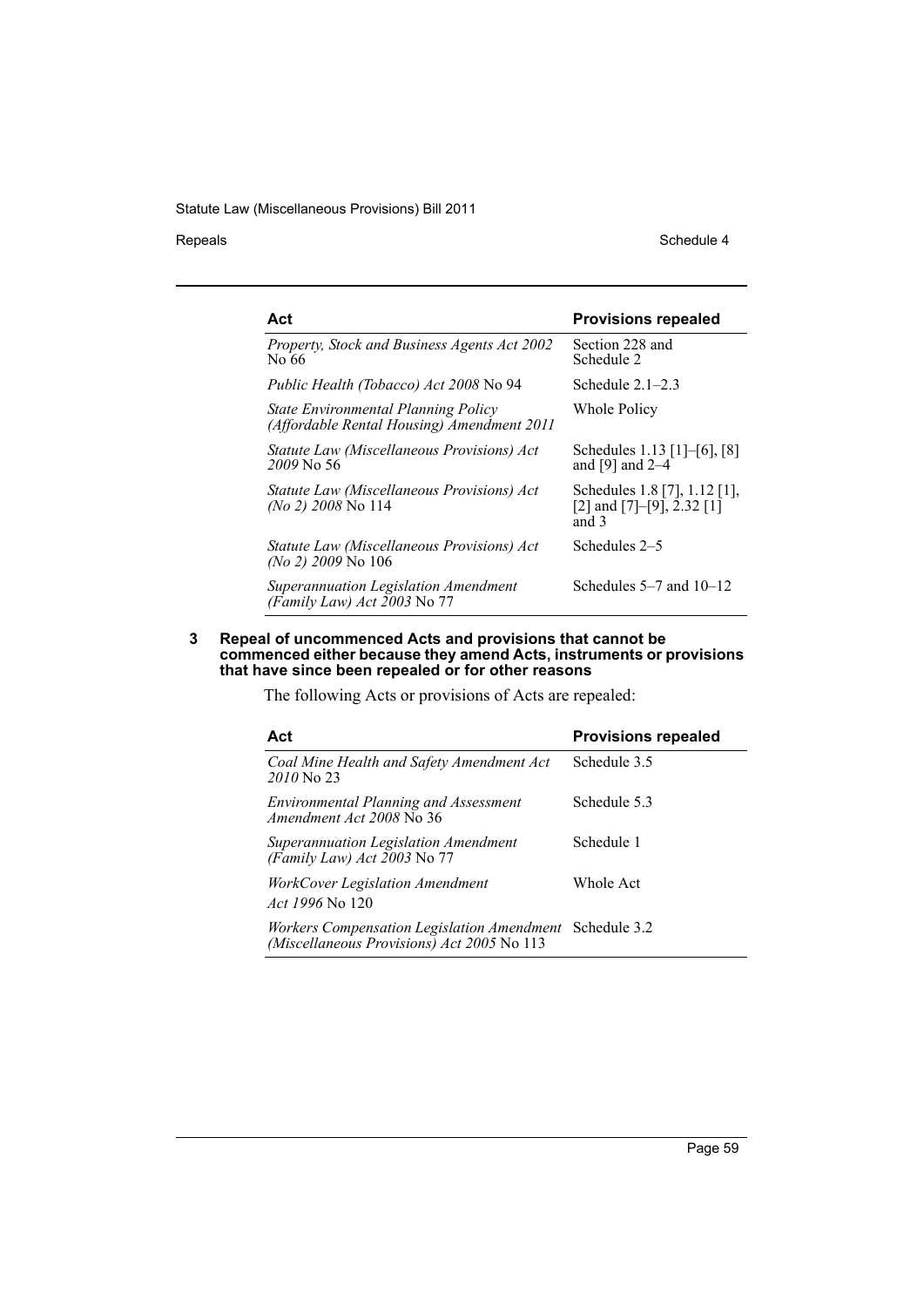Schedule 4 Repeals

#### **4 Repeal of Acts and instruments whose provisions are transferred by Schedule 3**

The following Acts and instruments are repealed:

| <b>Act or instrument</b>                                                                | <b>Provisions repealed</b> |
|-----------------------------------------------------------------------------------------|----------------------------|
| Administration (Validating) Act 1900 No 38                                              | Whole Act                  |
| <b>Botany and Randwick Sites Development Act</b><br>1982 No 99                          | Whole Act                  |
| Bungendore to Captain's Flat Railway Act 1930<br>No 23                                  | <b>Whole Act</b>           |
| Competition Policy Reform (New South Wales)<br>Savings and Transitional Regulation 1996 | <b>Whole Regulation</b>    |
| Coonabarabran to Burren Junction Railway<br><i>Act 1913</i> No 12                       | Whole Act                  |
| Eastern Gas Pipeline (Special Provisions) Act<br>1996 No 126                            | Whole Act                  |
| Gladesville Mental Hospital Cemetery Act 1960<br>No 45                                  | Whole Act                  |
| Great Northern Railway Deviation (Singleton<br>to Nundah) Act 1951 No 37                | Whole Act                  |
| Law Reform (Marital Consortium) Act 1984<br>No 38                                       | Whole Act                  |
| Maintenance, Champerty and Barratry<br><i>Abolition Act 1993</i> No 88                  | Whole Act                  |
| Methodist Church, Rockdale, Cemetery Act<br>1936 No 29                                  | Whole Act                  |
| National Parks and Wildlife (Adjustment of<br>Areas) Act 2001 No 49                     | Whole Act                  |
| Newcastle Islands Development Scheme<br>Railway Act 1966 No 28                          | Whole Act                  |
| Railway Construction (East Hills to<br>Campbelltown) Act 1983 No 111                    | Whole Act                  |
| Saint Andrew's Cathedral Site Agreements and<br>Central Baptist Church Act 1936 No 15   | <b>Whole Act</b>           |
| St. Andrew's Church of England, Mayfield,<br>Cemetery Act 1957 No 39                    | Whole Act                  |
| St. Andrew's Presbyterian Church, Woonona,<br>Cemetery Act 1966 No 6                    | Whole Act                  |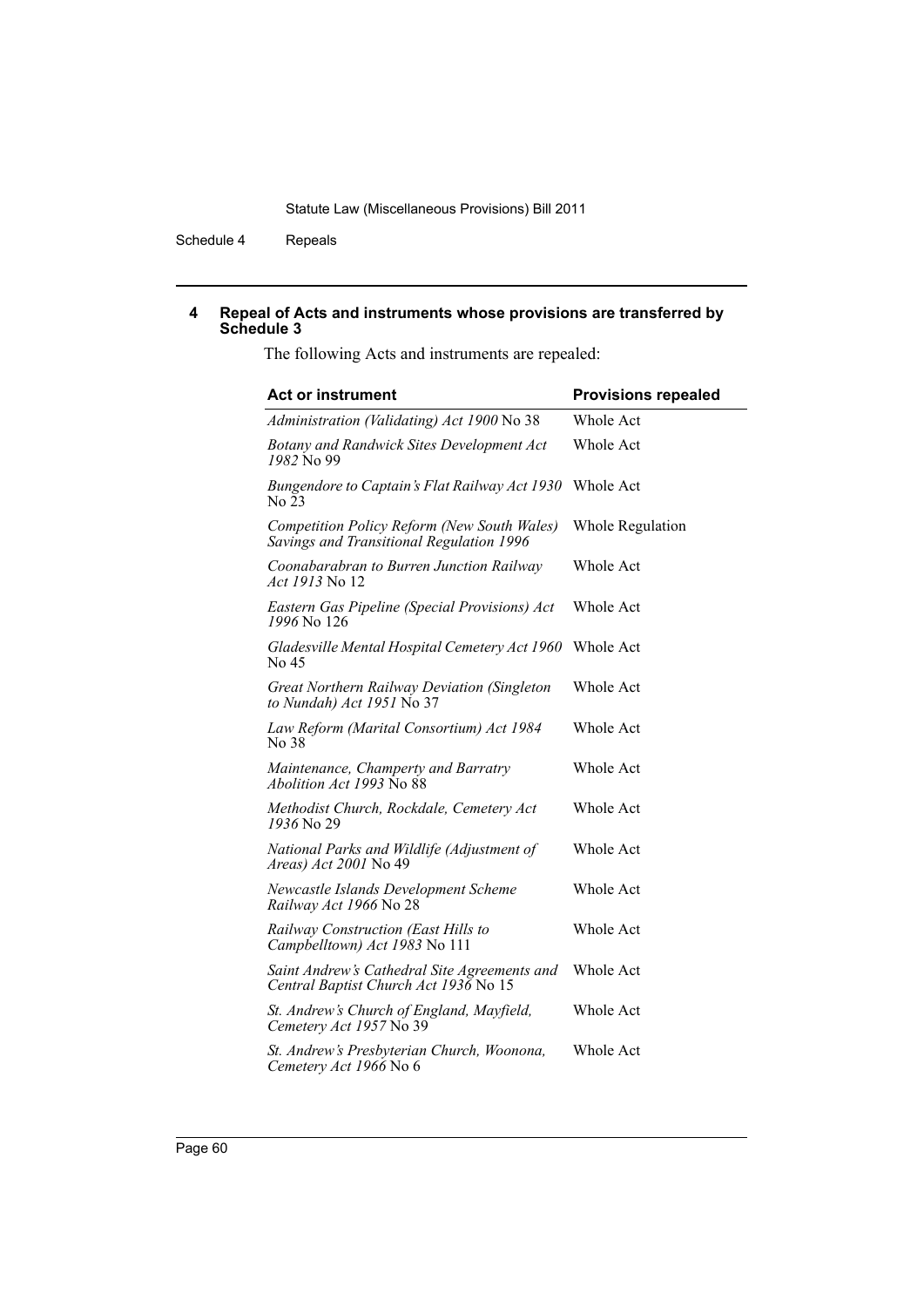Repeals Schedule 4

| <b>Act or instrument</b>                                                 | <b>Provisions repealed</b> |
|--------------------------------------------------------------------------|----------------------------|
| St. Anne's Church of England, Ryde, Act 1968<br>No 47                    | Whole Act                  |
| St. George's Church of England, Hurstville,<br>Cemetery Act 1961 No 63   | Whole Act                  |
| St. Peter's Church of England, Cook's River,<br>Cemetery Act 1968 No 48  | Whole Act                  |
| Sandy Hollow, via Gulgong, to Maryvale<br>Railway Act 1927 No 28         | Whole Act                  |
| State Bank (Corporatisation) Savings and<br>Transitional Regulation 1990 | Whole Regulation           |
| Sutherland to Cronulla Railway Act 1936 No 39 Whole Act                  |                            |
| Sydney 2000 Games Administration Act 2000<br>No 81                       | Whole Act                  |
| Tocumwal Railway Extension Act 1906 No 57                                | Whole Act                  |
| <i>Trustee Act 1898</i> No 4                                             | Whole Act                  |
| Whittingham to Mount Thorley Railway Act<br>1975 No 51                   | Whole Act                  |
| Workers' Compensation (Brucellosis) Act 1979<br>No 116                   | Whole Act                  |
| <i>Wyalong towards Condobolin Railway Act 1923</i> Whole Act<br>No 47    |                            |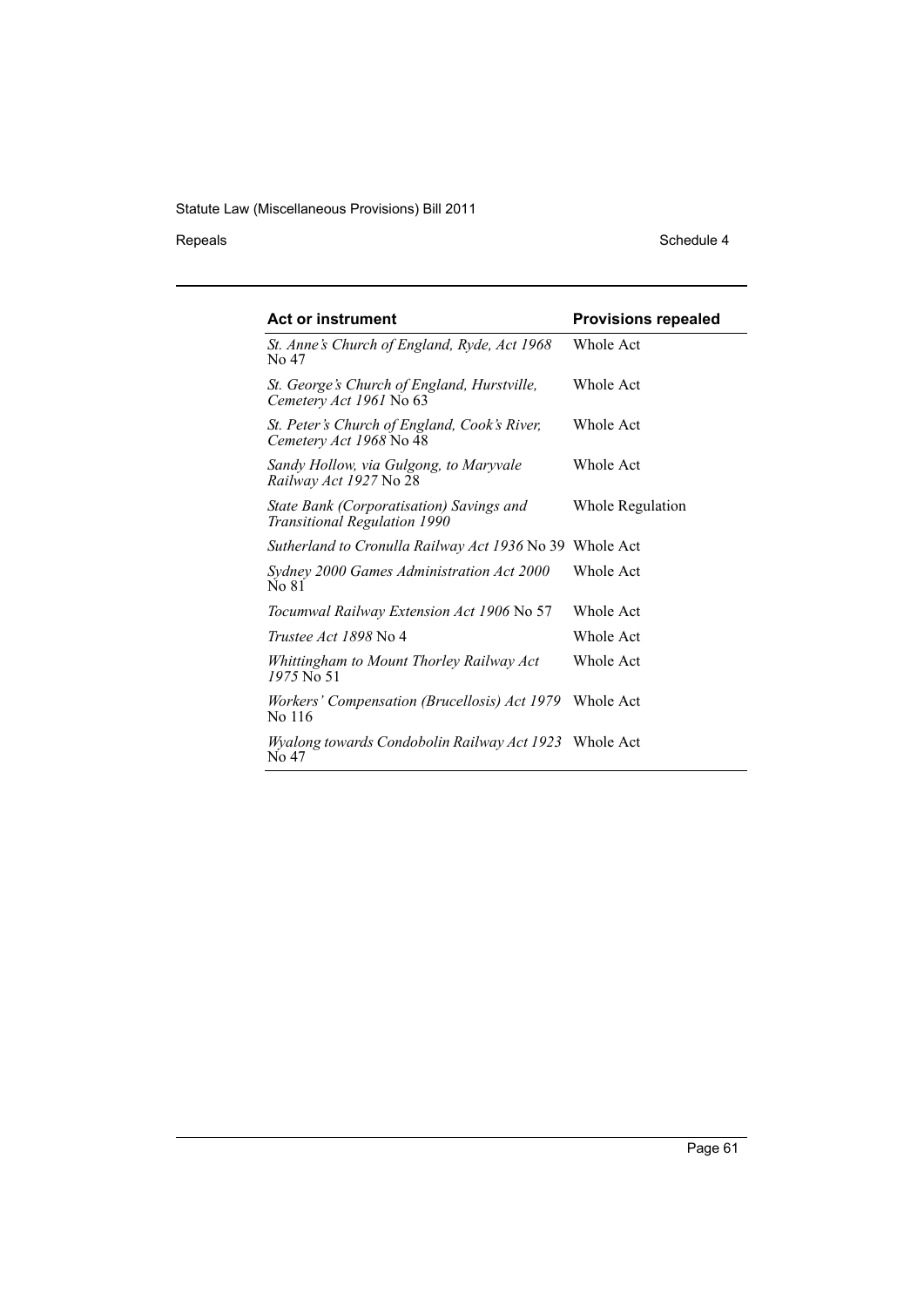# **Schedule 5 General savings, transitional and other provisions**

#### **1 Effect of amendment of amending provisions**

- (1) An amendment made by Schedule 1, 2 or 3 to an amending provision contained in an Act or instrument is, if the amending provision has commenced before the Schedule 1, 2 or 3 amendment concerned, taken to have effect as from the commencement of the amending provision (whether or not the amending provision has been repealed).
- (2) In this clause:

*amending provision* means a provision of an Act or instrument that makes a direct amendment to an Act or instrument by:

- (a) the repeal or omission of matter contained in the amended Act or instrument without the insertion of any matter instead of the repealed or omitted matter, or
- (b) the omission of matter contained in the amended Act or instrument and the insertion of matter instead of the omitted matter, or
- (c) the insertion into the amended Act or instrument of matter, not being matter inserted instead of matter omitted from the Act or instrument.

#### **Explanatory note**

This clause ensures that certain amendments, including amendments correcting errors in technical provisions (for example, headings indicating the section to be amended or directions as to where a new section is to be inserted) and rectifying minor drafting errors (for example, corrections in numbering of provisions, correction or insertion of cross-references, omission of unnecessary matter or insertion of omitted matter), will be taken to have commenced on the date the amendments to which they relate commenced.

#### **2 Effect of amendment or repeal on acts done or decisions made**

Except where it is expressly provided to the contrary, if this Act:

- (a) amends a provision of an Act or an instrument, or
- (b) repeals and re-enacts (with or without modification) a provision of an Act or an instrument,

any act done or decision made under the provision amended or repealed has effect after the amendment or repeal as if it had been done or made under the provision as so amended or repealed.

#### **Explanatory note**

This clause ensures that the amendment or repeal of a provision will not, unless expressly provided, vitiate any act done or decision made under the provision as in force before the amendment or repeal.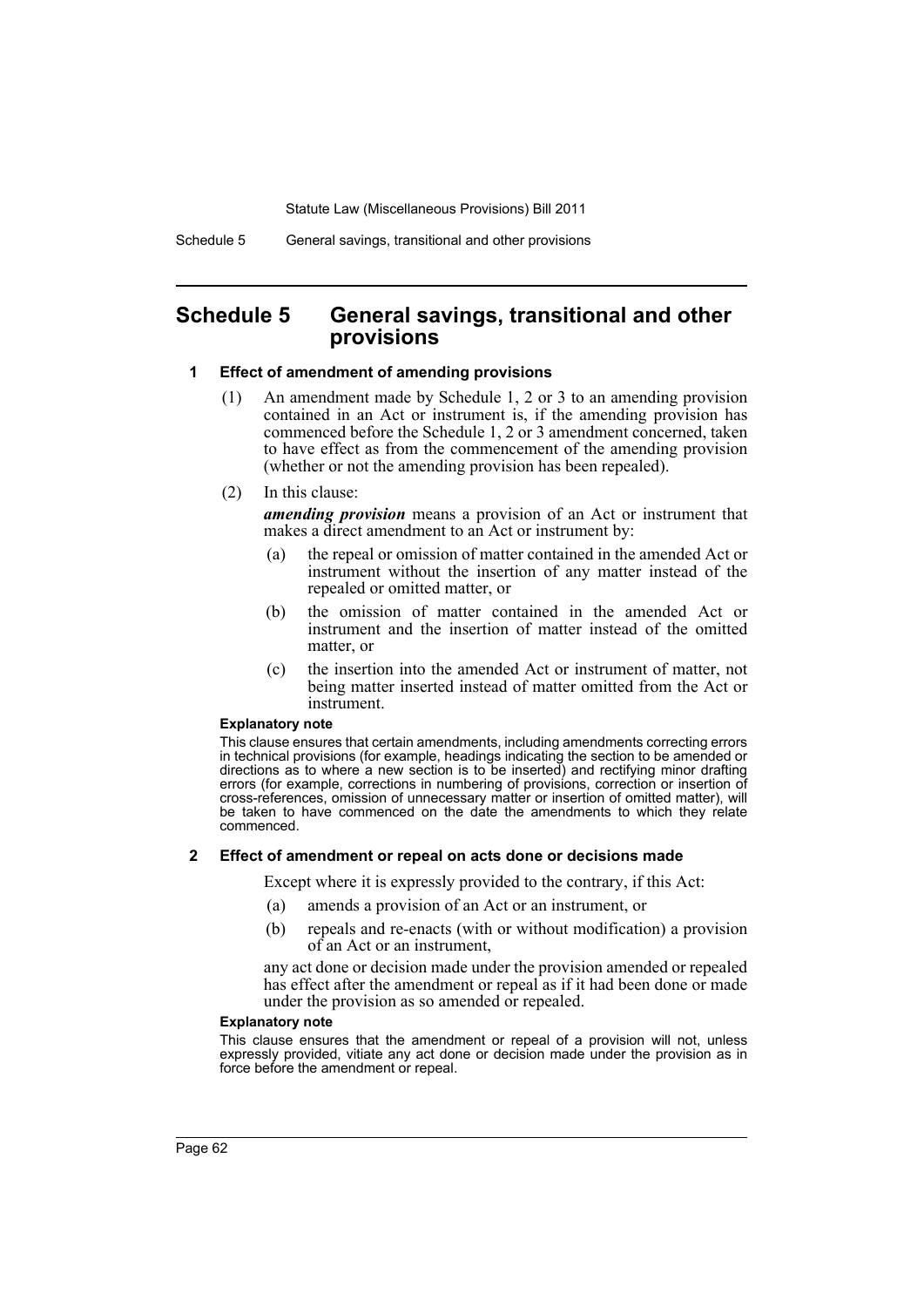#### General savings, transitional and other provisions Schedule 5

#### **3 Effect of amendment on instruments**

Except where expressly provided to the contrary, any instrument made under an Act amended by this Act, that is in force immediately before the commencement of the amendment, is taken to have been made under the Act as amended.

#### **Explanatory note**

This clause ensures that, unless expressly provided, any instrument that is in force and made under a provision of an Act that is amended or substituted by the proposed Act will be taken to have been made under the Act as amended.

#### **4 Revocation of repeal**

Section 29A of the *Interpretation Act 1987* applies to the repeal of Acts or instruments by this Act.

#### **Explanatory note**

The effect of this clause is to enable the Governor, by proclamation, to revoke the repeal of any Act or instrument or the provision of any Act or instrument repealed by this Act. The Act or instrument or provision of an Act or instrument the subject of the revocation of repeal is taken not to be, and never to have been, repealed.

#### **5 Regulations**

- (1) The Governor may make regulations containing provisions of a savings or transitional nature consequent on the enactment of this Act.
- (2) Any such provision may, if the regulations so provide, take effect from the date of assent to this Act or a later date.
- (3) To the extent to which any such provision takes effect from a date that is earlier than the date of its publication on the NSW legislation website, the provision does not operate so as:
	- (a) to affect, in a manner prejudicial to any person (other than the State or an authority of the State), the rights of that person existing before the date of its publication, or
	- (b) to impose liabilities on any person (other than the State or an authority of the State) in respect of anything done or omitted to be done before the date of its publication.

#### **Explanatory note**

This clause enables the making of regulations of a savings or transitional nature having a short term effect and relating to incidental matters arising out of the proposed Act with regard to which no specific, or sufficient, provision has been made in the proposed Act.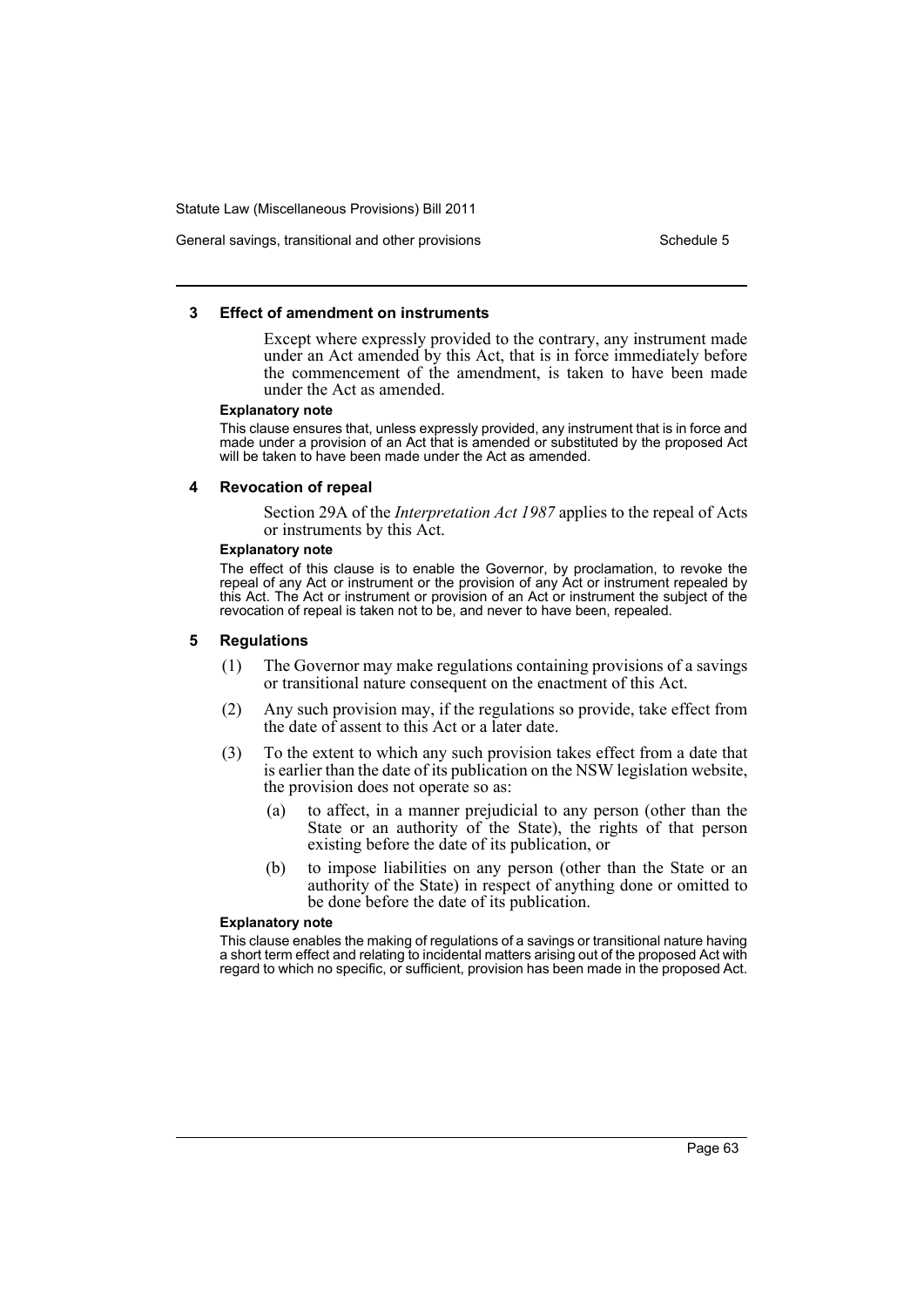Statute Law (Miscellaneous Provisions) Bill 2011 **Notes** 

# **Notes**

**Index of Acts or instruments amended by Schedules 1–3** *Aboriginal Land Rights Regulation 2002*—Schedule 2 *Administrative Decisions Tribunal Regulation 2009*—Schedule 2 *Adoption Act 2000* No 75—Schedule 1 *Anti-Discrimination Act 1977* No 48—Schedule 2 *Associations Incorporation Act 2009* No 7—Schedule 1 *Associations Incorporation Regulation 2010*—Schedule 2 *Baptist Churches of New South Wales Property Trust Act 1984* No 4—Schedule 3 *Baulkham Hills Local Environmental Plan 2005*—Schedule 2 *Capital Debt Charges Act 1957* No 1—Schedule 2 *Children and Young Persons (Care and Protection) Act 1998* No 157—Schedule 1 *Civil Liability Act 2002* No 22—Schedule 3 *Coal Acquisition Legislation Repeal Act 2007* No 62—Schedule 2 *Commercial Agents and Private Inquiry Agents Regulation 2006*—Schedule 2 *Commercial Arbitration Act 2010* No 61—Schedule 2 *Competition Policy Reform (New South Wales) Act 1995* No 8—Schedule 3 *Conversion of Cemeteries Act 1974* No 17—Schedule 3 *Conveyancers Licensing Act 2003* No 3—Schedule 2 *Conveyancers Licensing Regulation 2006*—Schedule 2 *Crimes Act 1900* No 40—Schedule 3 *Crimes at Sea Act 1998* No 173—Schedule 2 *Election Funding, Expenditure and Disclosures Act 1981* No 78—Schedule 1 *Election Funding, Expenditure and Disclosures Regulation 2009*—Schedule 2 *Environmental Planning and Assessment Act 1979* No 203—Schedules 2 and 3 *Environmental Planning and Assessment Regulation 2000*—Schedule 2 *Fair Trading Act 1987* No 68—Schedule 2 *Fire Brigades Act 1989* No 192—Schedule 1 *Gunning Local Environmental Plan 1997*—Schedule 2 *Health Care Complaints Act 1993* No 105—Schedule 2 *Health Practitioner Regulation (New South Wales) Regulation 2010*—Schedule 2 *Health Services Act 1997* No 154—Schedule 2 *Home Building Act 1989* No 147—Schedule 2 *Justices of the Peace Regulation 2009*—Schedule 2 *Land and Environment Court Act 1979* No 204—Schedule 2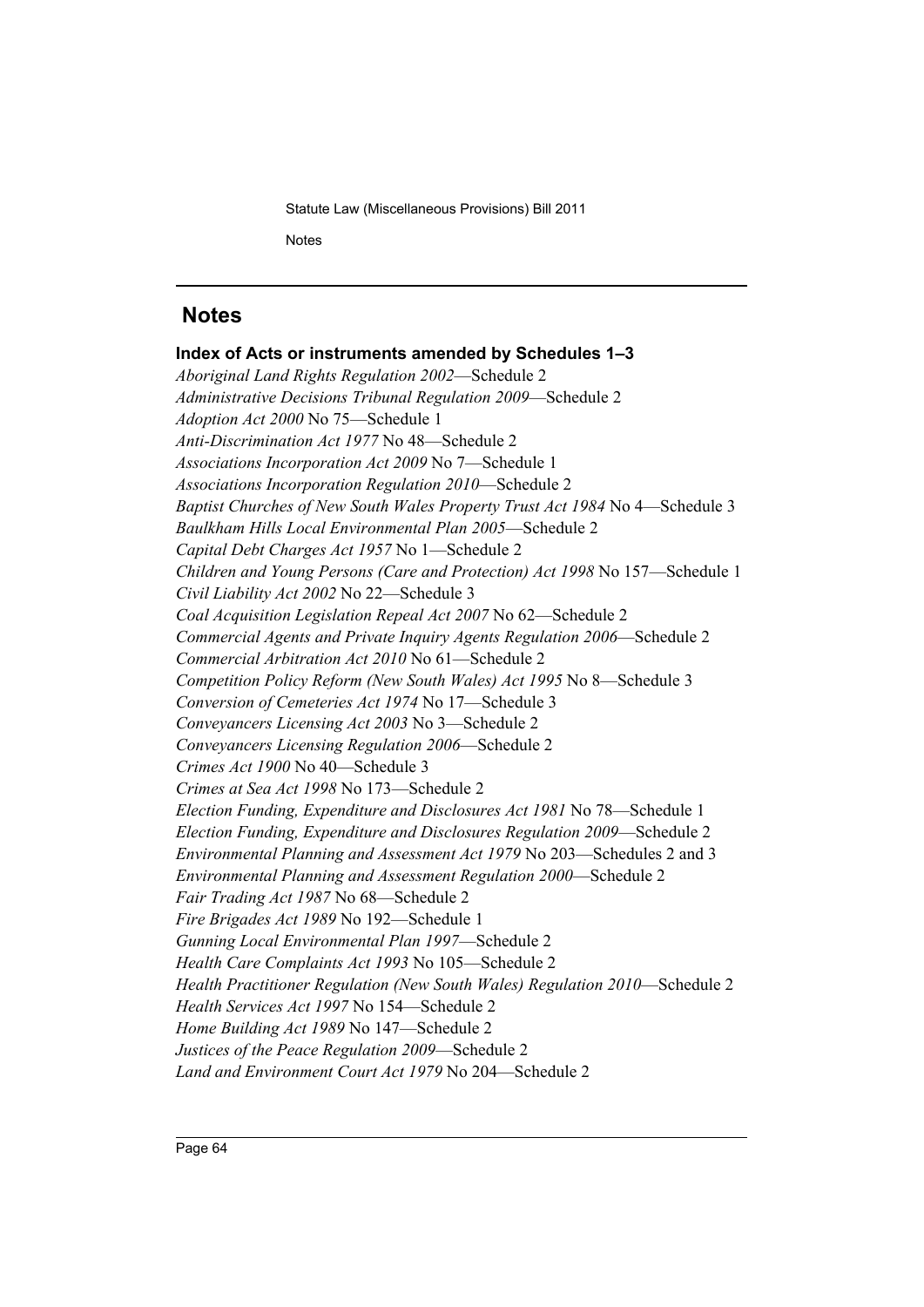**Notes** 

*Legal Aid Commission Act 1979* No 78—Schedule 2 *Legal Profession Act 2004* No 112—Schedule 2 *Local Government Act 1993* No 30—Schedule 2 *Local Government and Other Authorities (Superannuation) Act 1927* No 35— Schedule 3 *Local Government (General) Regulation 2005*—Schedule 2 *Macquarie University By-law 2005*—Schedule 2 *Marine Safety Act 1998* No 121—Schedule 2 *Marine Safety (Commercial Vessels) Regulation 2010*—Schedule 2 *Marine Safety (General) Regulation 2009*—Schedule 2 *Mining Act 1992* No 29—Schedule 2 *National Gas (New South Wales) Act 2008* No 31—Schedule 2 *Offshore Minerals Act 1999* No 42—Schedule 2 *Parramatta Local Environmental Plan 2001*—Schedule 2 *Passenger Transport Regulation 2007*—Schedule 2 *Petroleum (Offshore) Act 1982* No 23—Schedule 2 *Plantations and Reafforestation (Code) Regulation 2001*—Schedule 2 *Police Act 1990* No 47—Schedule 1 *Police Integrity Commission Act 1996* No 28—Schedule 1 *Prisoners (Interstate Transfer) Order 2010*—Schedule 2 *Probate and Administration Act 1898* No 13—Schedule 3 *Property, Stock and Business Agents Act 2002* No 66—Schedule 2 *Property, Stock and Business Agents Regulation 2003*—Schedule 2 *Protection of the Environment Operations (General) Regulation 2009*—Schedule 2 *Public Health Act 2010* No 127—Schedule 2 *Public Works Act 1912* No 45—Schedule 3 *Residential Parks Act 1998* No 142—Schedule 2 *Residential Tenancies Act 2010* No 42—Schedule 1 *Residential Tenancies Regulation 2010*—Schedules 1 and 2 *Retail Trading Act 2008* No 49—Schedule 2 *Security Industry Regulation 2007*—Schedule 2 *Singleton Local Environmental Plan 1996*—Schedule 2 *State Bank (Corporatisation) Act 1989* No 195—Schedule 3 *State Environmental Planning Policy (Exempt and Complying Development Codes) 2008*—Schedule 2 *State Environmental Planning Policy (Infrastructure) 2007*—Schedule 2 *State Environmental Planning Policy (Major Development) 2005*—Schedule 2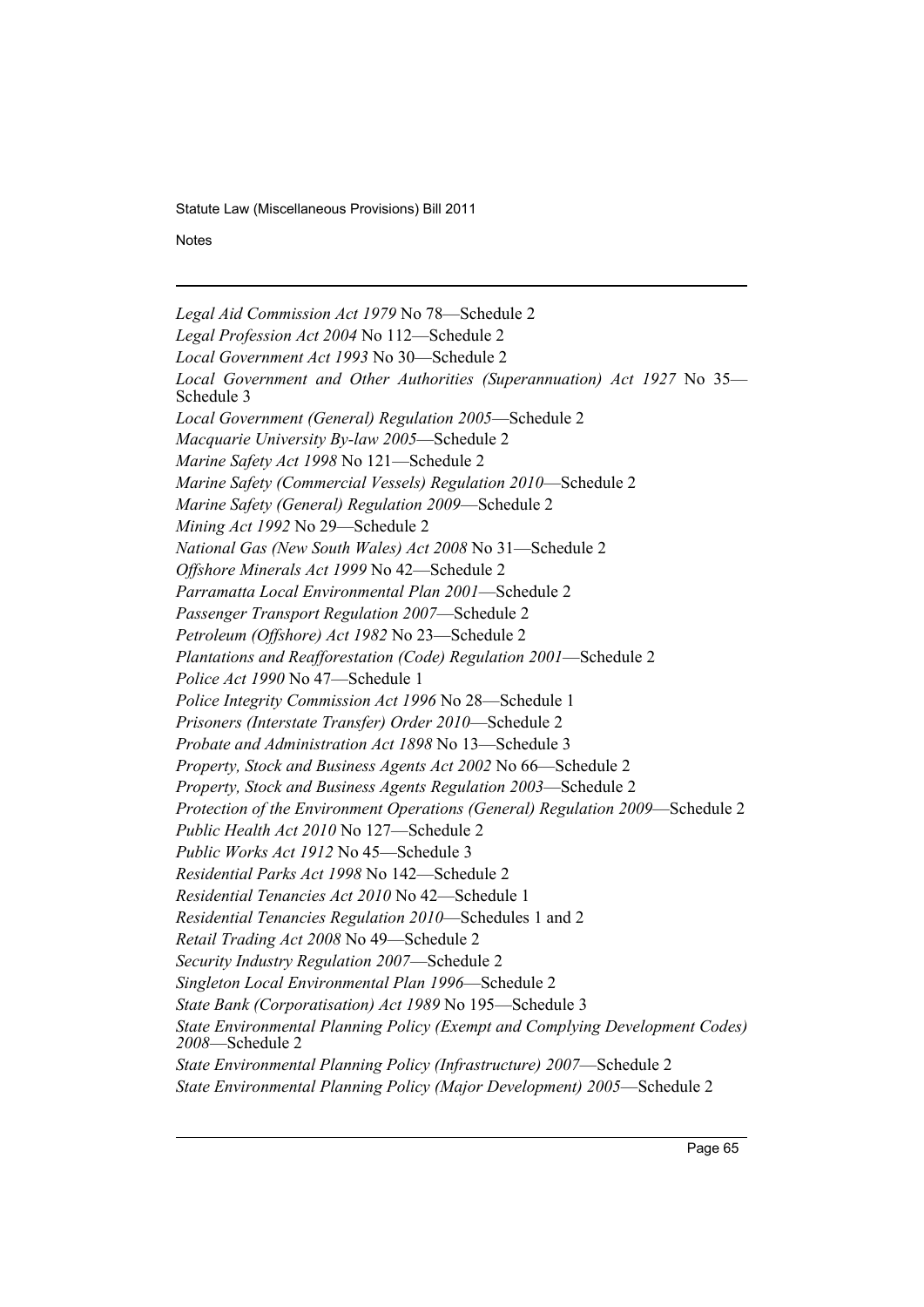**Notes** 

*State Environmental Planning Policy (Sydney Drinking Water Catchment) 2011*— Schedule 2 *State Records Act 1998* No 17—Schedule 3 *Statutory and Other Offices Remuneration Act 1975* (1976 No 4)—Schedule 1 *Strata Schemes Management Act 1996* No 138—Schedule 2 *Subordinate Legislation Act 1989* No 146—Schedule 3 *Succession Act 2006* No 80—Schedule 2 *Superannuation Act 1916* No 28—Schedule 2 *Superannuation Legislation Amendment (Family Law) Act 2003* No 77—Schedule 3 *Transport Administration Act 1988* No 109—Schedule 3 *Trustee Act 1925* No 14—Schedule 3 *Valuers Act 2003* No 4—Schedule 2 *Walker Trusts Act 1938* No 31—Schedule 2 *Water Management Act 2000* No 92—Schedule 1 *Water Management (General) Regulation 2004*—Schedule 1 *Water Management (Water Supply Authorities) Regulation 2004*—Schedule 1 *Water Sharing Plan for the Greater Metropolitan Region Groundwater Sources 2011*—Schedule 2 *Water Sharing Plan for the Karuah River Water Source 2003*—Schedule 2 *Water Sharing Plan for the Murrah-Wallaga Area Unregulated and Alluvial Water Sources 2010*—Schedule 2 *Water Sharing Plan for the Richmond River Area Unregulated, Regulated and Alluvial Water Sources 2010*—Schedule 2 *Water Sharing Plan for the Towamba River Unregulated and Alluvial Water Sources 2010*—Schedule 2 *Water Sharing Plan for the Tweed River Area Unregulated and Alluvial Water Sources 2010*—Schedule 2 *Wild Dog Destruction Act 1921* No 17—Schedule 1 *Workers Compensation Act 1987* No 70—Schedules 2 and 3 *Workers Compensation Regulation 2010*—Schedule 2 **Index of Acts or instruments wholly repealed by Schedule 4** *Administration (Validating) Act 1900* No 38 *Australian Iron & Steel Limited Agreement Ratification Act 1936* No 36 *Bega Cemetery Act 1943* No 37 *Blue Mountains Land Development (Special Provisions) Act 1985* No 55

*Botany and Randwick Sites Development Act 1982* No 99 *Bungendore to Captain's Flat Railway Act 1930* No 23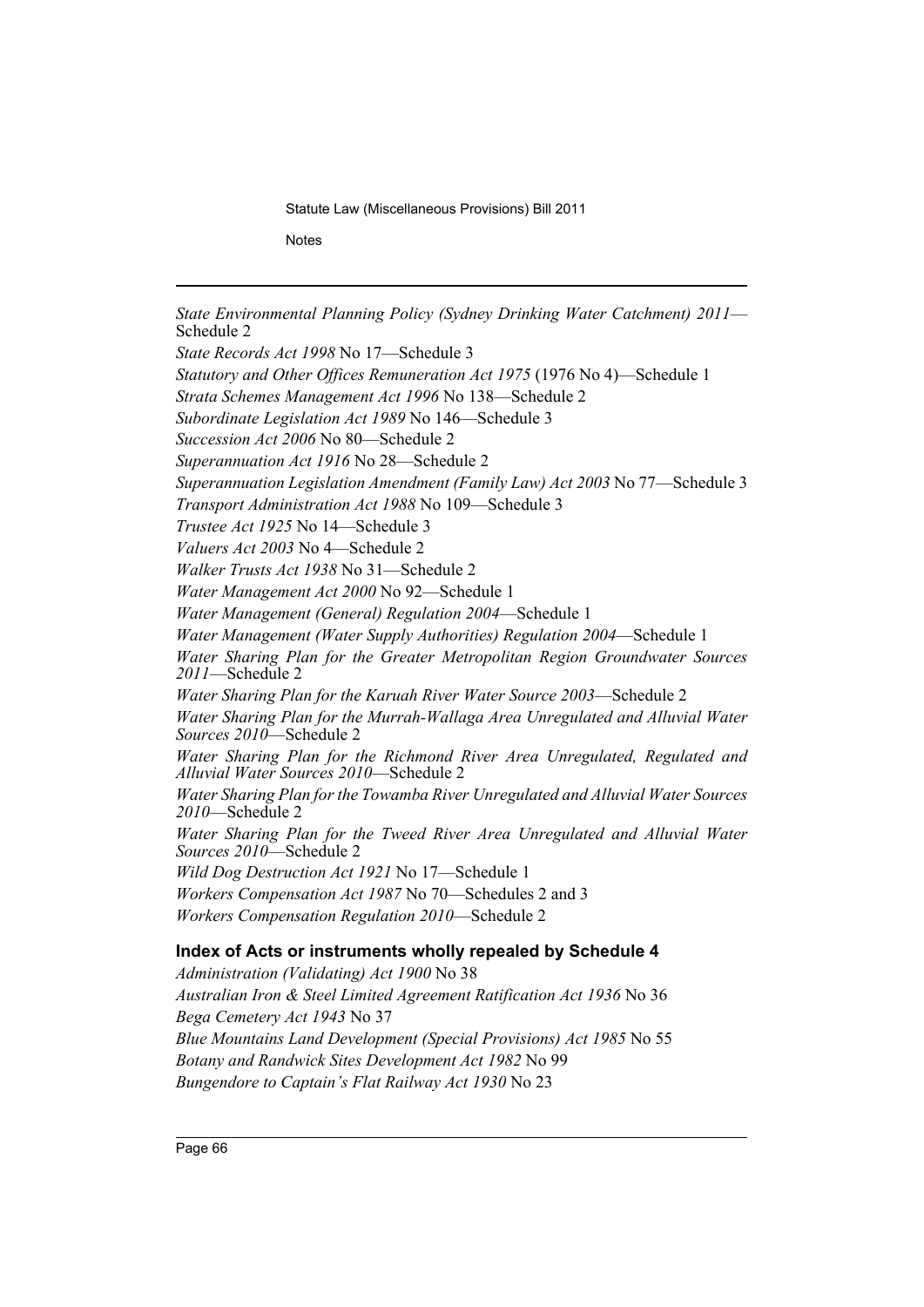**Notes** 

*Bungendore to Captain's Flat Railway Agreement Ratification Act 1937* No 25 *Business Franchise Licences (Repeal) Act 1997* No 109 *Campbelltown Presbyterian Cemetery Act 1984* No 19 *Canowindra to Gregra Railway Act 1924* No 54 *Carlingford Drainage Improvement (Land Exchange) Act 1992* No 68 *Chaffey Dam Act 1974* No 60 *Circular Quay Land Act 1890* 54 Vic No 24 *Clyde Waste Transfer Terminal (Special Provisions) Act 2003* No 88 *Coal Mining Industry Long Service Leave (Repeal) Act 1992* No 82 *Commonwealth and State Housing Agreement Act 1946* No 19 *Commonwealth and State Housing Agreement Act 1955* No 41 *Commonwealth Loans (Investment Enabling) Act 1915* No 63 *Competition Policy Reform (New South Wales) Regulation 2008 Competition Policy Reform (New South Wales) Savings and Transitional Regulation 1996 Constitutional Legislation (Repeal) Act 1985* No 110 *Coomealla Irrigation Area Deep Drainage (Repeal) Act 1979* No 162 *Coonabarabran to Burren Junction Railway Act 1913* No 12 *Country Towns Water and Sewerage (Reduction of Debts) Act 1922* No 27 *Country Towns Water Supply and Sewerage (Debts) Act 1937* No 32 *Darling Harbour Wharves Resumption Act 1900* No 10 *Dartmouth Reservoir (Financial Agreement) Act 1970* No 30 *Destitute Children's Society (Vesting) Act 1916* No 82 *East Maitland Pasturage Reserve (Divesting) Act 1937* No 24 *Eastern Gas Pipeline (Special Provisions) Act 1996* No 126 *Evans Head Harbour Works Act 1960* No 44 *Financial Agreement (Returned Soldiers Settlement) Ratification Act 1935* No 1 *First State Superannuation Legislation Amendment (Conversion) Act 2005* No 91 *Funeral Services Industry (Days of Operation) Repeal Act 2000* No 14 *Gilgandra to Collie Railway Act 1915* No 47 *Gladesville Mental Hospital Cemetery Act 1960* No 45 *Glen Innes to Inverell Railway Act 1950* No 7 *Great Northern Railway Deviation (Singleton to Nundah) Act 1951* No 37 *Guyra to Dorrigo Railway Act 1928* No 15 *Housing Agreement Act 1956* No 35 *Housing Agreement Act 1961* No 39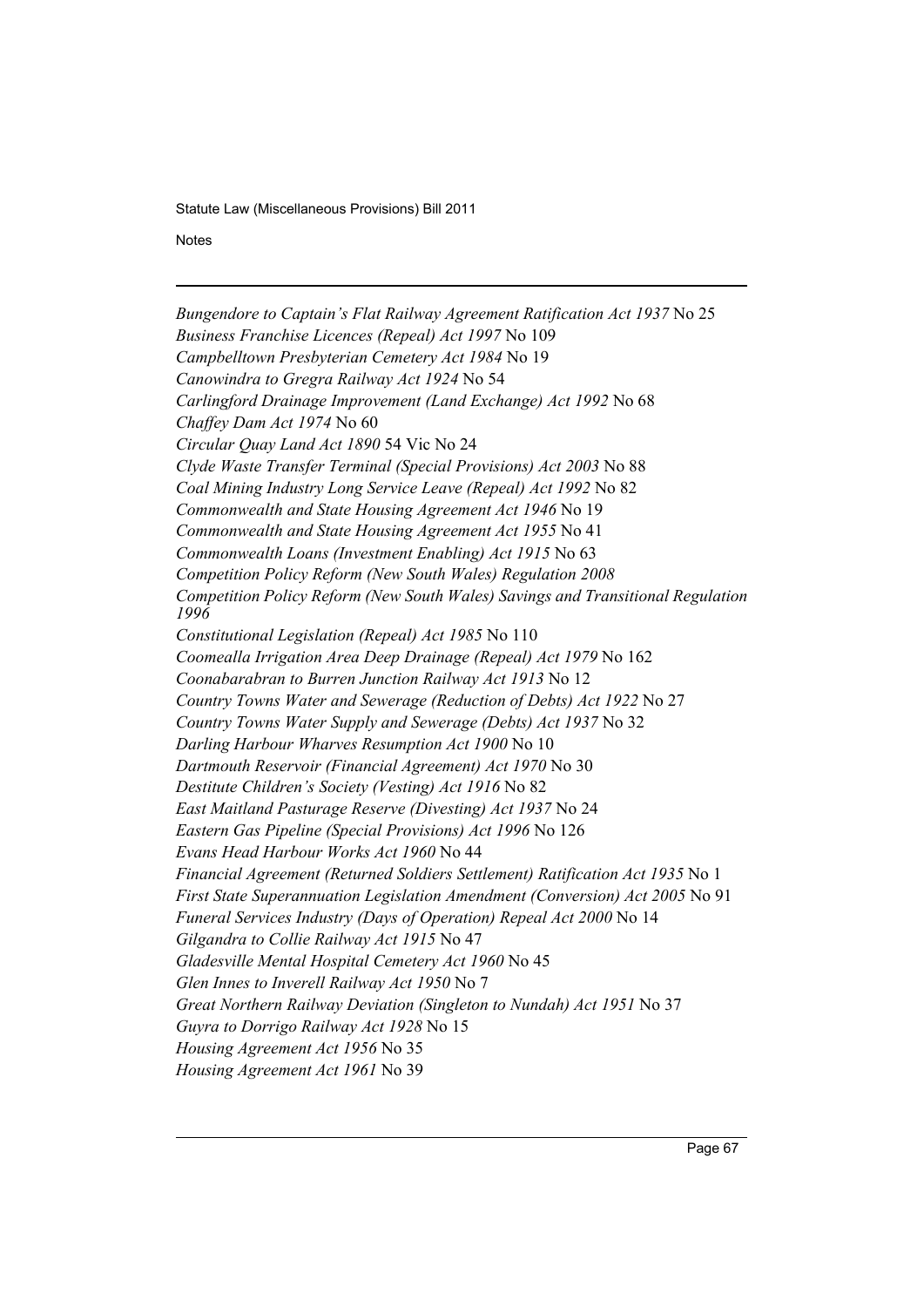**Notes** 

*Housing Agreement Act 1966* No 40 *Housing Agreement Act 1973* No 57 *Housing Agreement Act 1974* No 90 *Housing Agreement Act 1978* No 149 *Housing Agreement Act 1981* No 129 *Housing Agreement Act 1985* No 32 *Inverell to Ashford Railway Act 1927* No 27 *Junee Water Supply Administration (Repeal) Act 1982* No 139 *Kooragang Coal Terminal (Special Provisions) Act 1997* No 138 *Lady Edith Carpenter Land Vesting Act 1937* No 6 *Law Courts Limited Act 1977* No 10 *Law Reform (Marital Consortium) Act 1984* No 38 *Local Court (Savings and Transitional) Regulation 2009 Local Government and Other Authorities (Superannuation) Amendment Act 1977* No 46 *Local Government Areas Amalgamation Act 1980* No 110 *Local Government (City of Sydney Boundaries) Act 1967* No 48 *Local Government (Town and Country Planning) Amendment Act 1962* No 7 *Maintenance, Champerty and Barratry Abolition Act 1993* No 88 *Maritime Services (Amendment) Act 1981* No 76 *Maritime Services (Amendment) Act 1984* No 101 *Methodist Church, Rockdale, Cemetery Act 1936* No 29 *Moore-street Improvement Act of 1890* 54 Vic No 30 *Moss Vale—Port Kembla Railway Agreement Ratification Act 1927* No 21 *National Parks and Wildlife (Adjustment of Areas) Act 2001* No 49 *New South Wales Investment Corporation (Sale) Act 1988* No 50 *Newcastle Islands Development Scheme Railway Act 1966* No 28 *Newcastle (Miscellaneous Lands) Act 1979* No 140 *Parliamentary Remuneration (Special Provisions) Act 1982* No 158 *Parramatta River (Ryde to Concord) Bridge Act 1931* No 9 *Police Powers (Drug Detection Trial) Act 2003* No 28 *Port Kembla Development (Special Provisions) Act 1997* No 40 *Public Servant Housing Authority (Dissolution) Act 1996* No 14 *Railway Construction (East Hills to Campbelltown) Act 1983* No 111 *Rand to Bull Plain Railway Act 1924* No 60 *Royal Blind Society (Corporate Conversion) Act 2003* No 64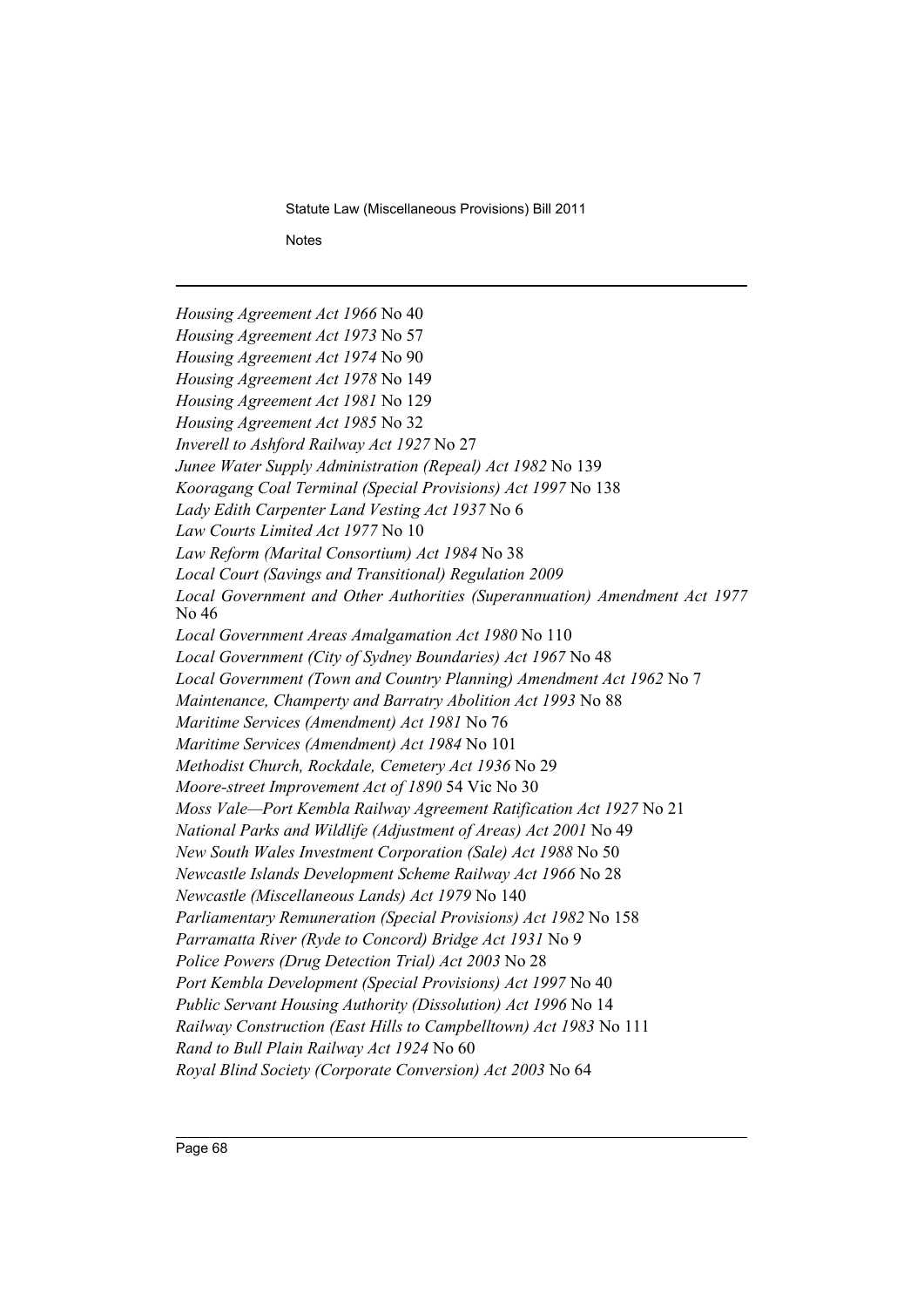**Notes** 

*Saint Andrew's Cathedral Site Agreements and Central Baptist Church Act 1936* No 15

*St. Andrew's Church of England, Mayfield, Cemetery Act 1957* No 39

*St. Andrew's Presbyterian Church, Woonona, Cemetery Act 1966* No 6

*St. Anne's Church of England, Ryde, Act 1968* No 47

*St. Anne's Church of England (Ryde) Cemetery Act* 1940 No 9

*St. George's Church of England, Hurstville, Cemetery Act 1961* No 63

*St. Peter's Church of England, Cook's River, Cemetery Act 1968* No 48

*Sandy Hollow, via Gulgong, to Maryvale Railway Act 1927* No 28

*South-west Tablelands Water Supply Administration (Repeal) Act 1997* No 114

*Sports Drug Testing Act 1995* No 45

*State Bank (Corporatisation) Savings and Transitional Regulation 1990*

*State Environmental Planning (Permissible Mining) Act 1996* No 27

*State Environmental Planning Policy (Affordable Rental Housing) Amendment 2011*

*Statute Law (Miscellaneous Provisions) Act 2010* No 59

*Subordinate Legislation (Repeal) Act 1985* No 232

*Summary Offences (Repeal) Act 1979* No 62

*Sutherland to Cronulla Railway Act 1936* No 39

*Sydney 2000 Games Administration Act 2000* No 81

*Sydney to Melbourne Railway Standardisation Agreement Act 1958* No 48

*Thirlmere to Burragorang Railway Act 1951* No 28

*Tocumwal Railway Extension Act 1906* No 57

*Tocumwal Railway Extension (Supplementary Agreement Ratification) Act 1978* No 71

*Totalizator Agency Board Privatisation Transitional Regulation 1998 Trustee Act 1898* No 4

*Water Management (Private Water Trusts—General) Savings and Transitional Regulation 1995*

*Whittingham to Mount Thorley Railway Act 1975* No 51

*WorkCover Legislation Amendment Act 1996* No 120

*Workers' Compensation (Brucellosis) Act 1979* No 116

*Wyalong towards Condobolin Railway Act 1923* No 47

# **Index of Acts and instruments partly repealed by Schedule 4**

*Coal Mine Health and Safety Amendment Act 2010* No 23 *Combat Sports Act 2008* No 116 *Conveyancers Licensing Act 2003* No 3